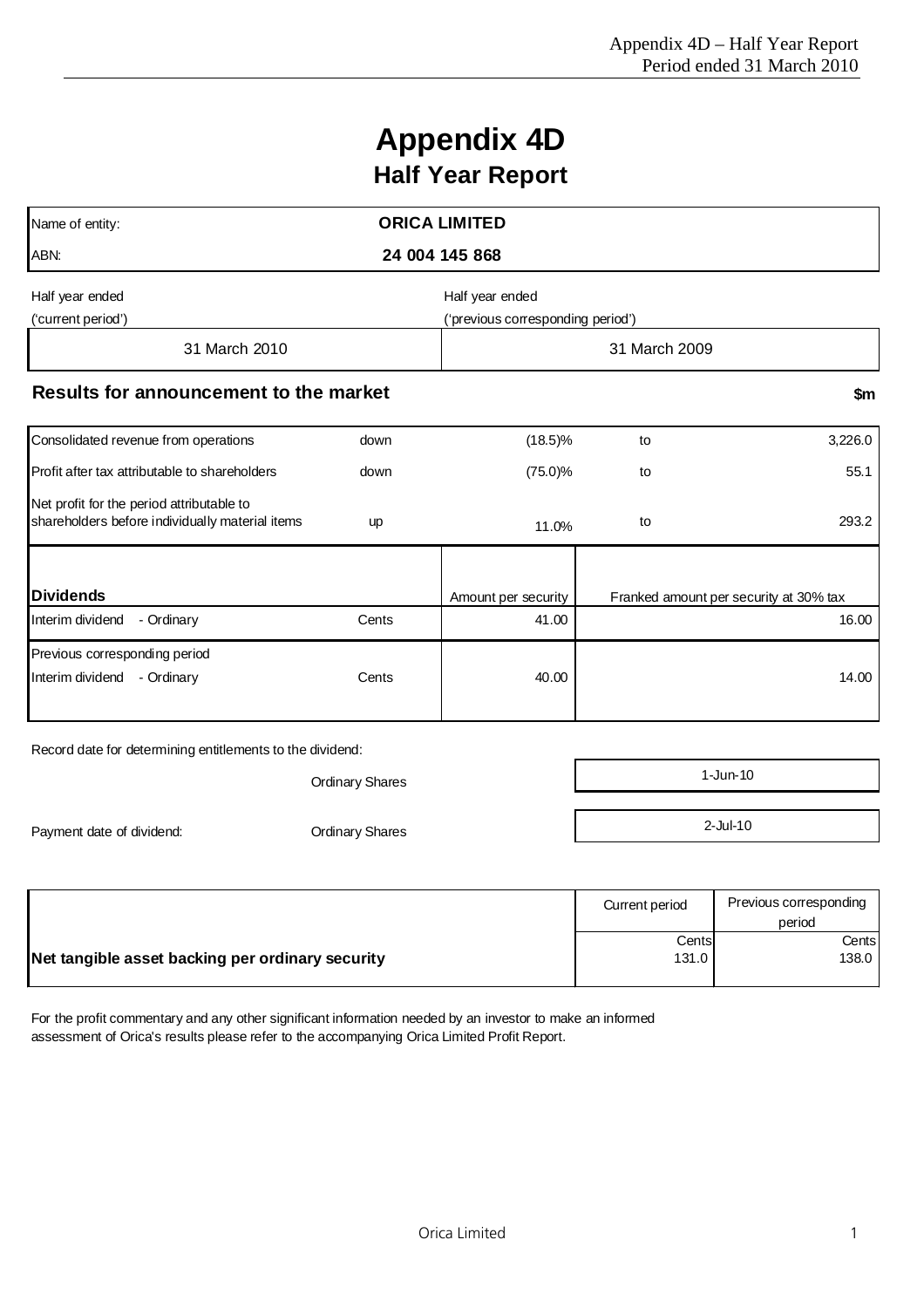# **Contents:**

| <b>Consolidated Income Statements</b>                         | 3  |
|---------------------------------------------------------------|----|
| <b>Consolidated Statements of Other Comprehensive Income</b>  | 4  |
| <b>Consolidated Balance Sheets</b>                            | 5  |
| Consolidated Statements of Changes in Equity                  | 6  |
| <b>Consolidated Statements of Cash Flows</b>                  | 8  |
| Condensed notes to the consolidated interim financial report: |    |
| 1. Accounting policies                                        | 9  |
| Earnings per share (EPS)<br>2.                                | 11 |
| 3.<br>Sales revenue and other income                          | 12 |
| Specific income and expenses<br>4.                            | 12 |
| Segment report<br>5.                                          | 13 |
| Dividends and distributions<br>6.                             | 19 |
| Contributed equity<br>7.                                      | 20 |
| 8. Reserves and retained earnings                             | 24 |
| Investments accounted for using the equity method<br>9.       | 25 |
| 10. Businesses acquired                                       | 26 |
| 11. Businesses disposed                                       | 28 |
| 12. Income tax expense                                        | 29 |
| 13. Standby arrangements and credit facilities                | 30 |
| 14. Critical accounting judgements and estimates              | 30 |
| 15. Contingent liabilities and contingent assets              | 32 |
| 16. Events subsequent to balance date                         | 34 |
| <b>Directors' Declaration</b>                                 | 35 |
| Directors' Report                                             | 36 |
| Lead Auditor's Independence Declaration                       | 37 |
| <b>Independent Auditor's Review Report</b>                    | 38 |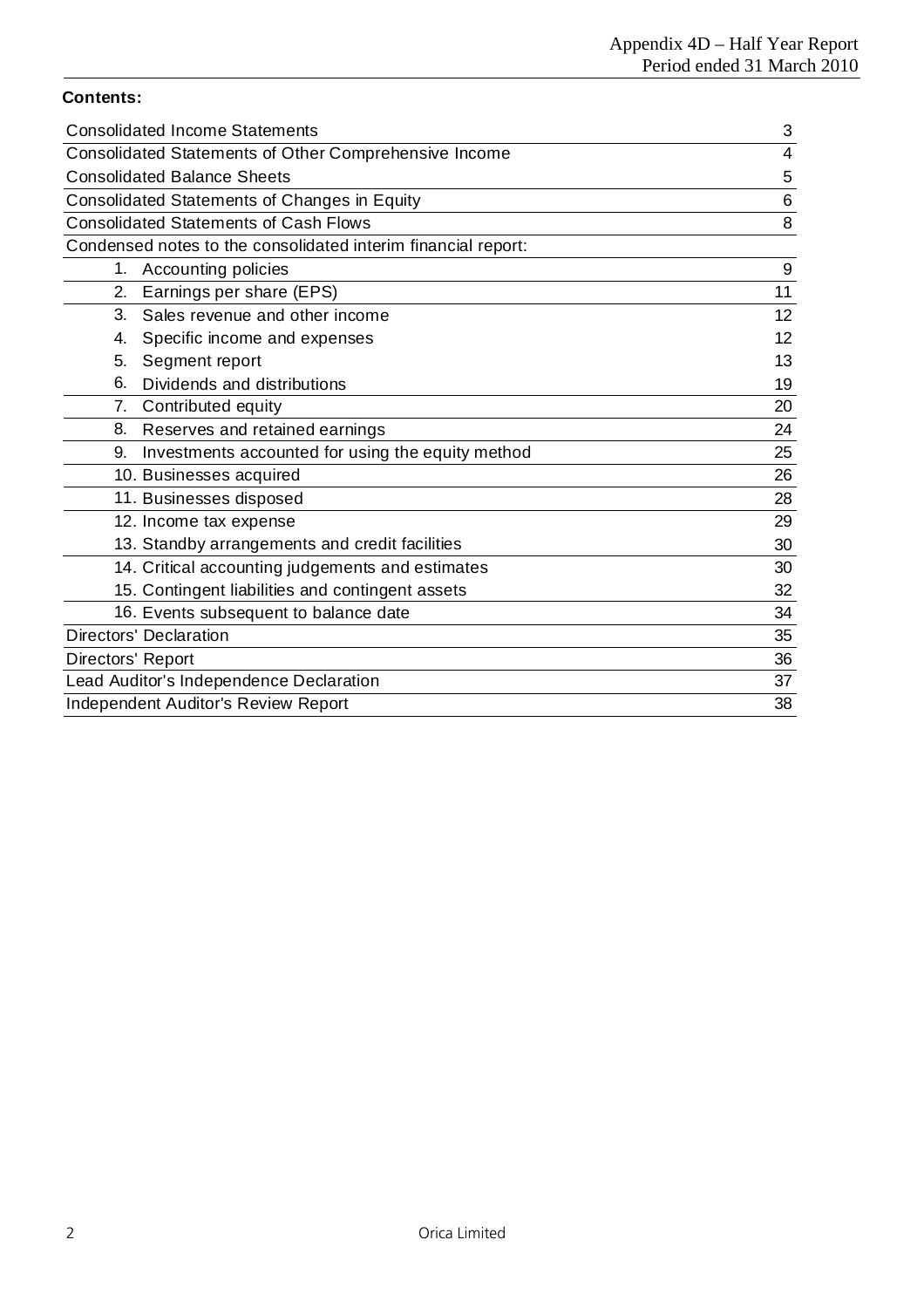# Consolidated Income Statements

For the period ended 31 March:

|                                                                                                         |              | 2010      | 2009       |
|---------------------------------------------------------------------------------------------------------|--------------|-----------|------------|
|                                                                                                         | <b>Notes</b> | \$m       | \$m        |
| Sales revenue                                                                                           | (3)          | 3,226.0   | 3,960.2    |
| Other income                                                                                            | (3)          | 16.0      | 12.7       |
|                                                                                                         |              |           |            |
| <b>Expenses</b>                                                                                         |              |           | 22.9       |
| Changes in inventories of finished goods and work in progress<br>Raw materials and consumables used and |              | (0.9)     |            |
| finished goods purchased for resale                                                                     |              | (1,507.5) | (2,055.9)  |
| Share based payments                                                                                    |              | (5.8)     | (9.8)      |
| Other employee benefits expense                                                                         |              | (565.1)   | (625.4)    |
| Depreciation expense                                                                                    |              | (99.1)    | (102.0)    |
| Amortisation expense                                                                                    |              | (20.6)    | (23.1)     |
| <b>Purchased services</b>                                                                               |              | (202.1)   | (213.4)    |
| Repairs and maintenance                                                                                 |              | (71.8)    | (68.7)     |
| Impairment of property, plant & equipment                                                               |              |           | (7.7)      |
| Impairment of intangibles                                                                               |              |           | (8.2)      |
| Outgoing freight                                                                                        |              | (157.0)   | (161.7)    |
| Lease payments - operating leases                                                                       |              | (45.0)    | (48.5)     |
| Other expenses from ordinary activities including individually                                          |              |           |            |
| material items                                                                                          |              | (158.1)   | (293.5)    |
| Share of net profit of associates accounted for using the                                               |              |           |            |
| equity method                                                                                           | (9)          | 20.1      | 33.8       |
|                                                                                                         |              | (2,812.9) | (3, 561.2) |
| Profit from operations                                                                                  |              | 429.1     | 411.7      |
|                                                                                                         |              |           |            |
| Net financing (costs)/income                                                                            |              |           |            |
| <b>Financial income</b>                                                                                 |              | 18.7      | 26.9       |
| Financial expenses                                                                                      |              | (89.3)    | (98.4)     |
| Net financing costs                                                                                     |              | (70.6)    | (71.5)     |
|                                                                                                         |              |           |            |
| Profit before income tax expense                                                                        |              | 358.5     | 340.2      |
| Income tax expense                                                                                      | (12)         | (286.5)   | (100.1)    |
| Profit for the period                                                                                   |              | 72.0      | 240.1      |
|                                                                                                         |              |           |            |
| Net profit for the period attributable to:                                                              |              |           |            |
| Shareholders of Orica Limited                                                                           |              | 55.1      | 220.4      |
| Non-controlling interests                                                                               |              | 16.9      | 19.7       |
| Net profit for the period                                                                               |              | 72.0      | 240.1      |
|                                                                                                         |              |           |            |
|                                                                                                         |              | cents     | cents      |
| Earnings per share                                                                                      |              |           |            |
| Earnings per share attributable to ordinary shareholders of Orica Limited:                              |              |           |            |
| Basic                                                                                                   | (2)          | 13.5      | 56.4       |
| <b>Diluted</b>                                                                                          | (2)          | 13.4      | 56.1       |
|                                                                                                         |              |           |            |

The Consolidated Income Statements are to be read in conjunction with the accompanying notes.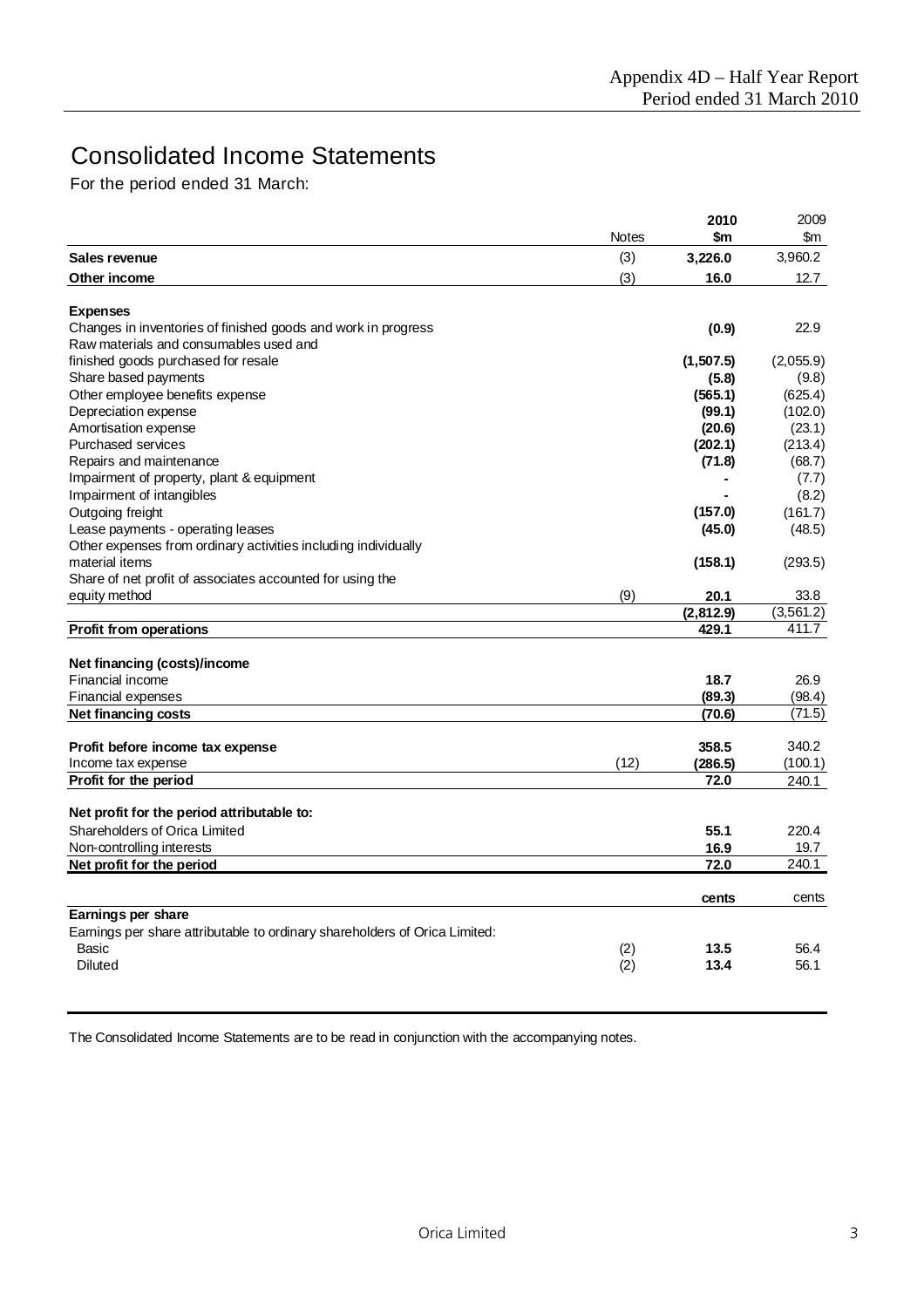# Consolidated Statements of Other Comprehensive Income For the period ended 31 March

| Cash flow hedges<br>- Effective portion of changes in fair value<br>- Transferred to carrying value of non current assets | \$m<br>72.0 | \$m<br>240.1 |
|---------------------------------------------------------------------------------------------------------------------------|-------------|--------------|
| Profit for the period<br>Net (loss)/profit on hedge of net investments in foreign subsidiaries                            |             |              |
|                                                                                                                           |             |              |
|                                                                                                                           | (75.3)      | 163.3        |
|                                                                                                                           | 7.6         | (41.3)       |
|                                                                                                                           |             | (8.0)        |
| - Transferred to income statement                                                                                         | 1.6         | 1.7          |
| Exchange differences on translation of foreign operations                                                                 | (89.0)      | 14.3         |
| Actuarial (loss)/benefit on defined benefit plans                                                                         | (18.5)      | (91.2)       |
| Income tax on income and expense recognised directly through equity                                                       | 25.7        | (9.7)        |
| Other comprehensive income for the period, net of income tax                                                              | (147.9)     | 29.1         |
| Total comprehensive income for the period                                                                                 | (75.9)      | 269.2        |

| Attributable to:                                   |        |       |
|----------------------------------------------------|--------|-------|
| Shareholders of Orica Limited                      | (87.4) | 239.3 |
| Non-controlling interests                          | 11.5   | 29.9  |
| Total recognised income and expense for the period | (75.9) | 269.2 |

The Consolidated Statements of Other Comprehensive Income are to be read in conjunction with the accompanying notes.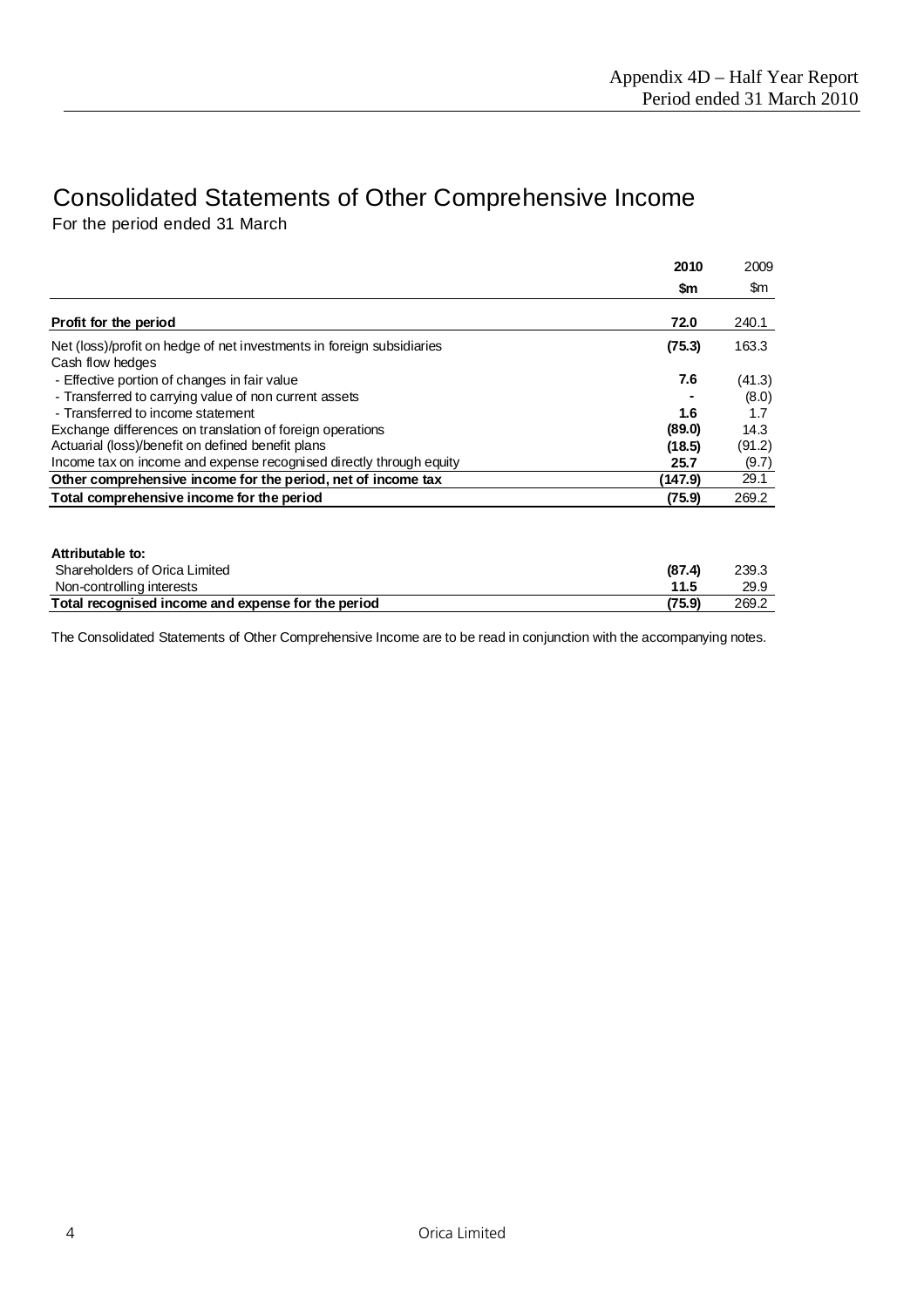# Consolidated Balance Sheets

as at:

|                                                               |              | 31 March | 30 September | 31 March |
|---------------------------------------------------------------|--------------|----------|--------------|----------|
|                                                               |              | 2010     | 2009         | 2009     |
|                                                               | <b>Notes</b> | \$m      | \$m          | \$m      |
| <b>Current assets</b>                                         |              |          |              |          |
| Cash and cash equivalents                                     | (13)         | 273.6    | 308.5        | 329.6    |
| Trade and other receivables                                   |              | 963.0    | 964.9        | 1.063.2  |
| Other financial assets - derivative assets                    |              | 21.7     | 45.3         | 38.4     |
| Inventories                                                   |              | 634.8    | 619.8        | 834.8    |
| Other assets                                                  |              | 103.7    | 55.9         | 91.8     |
| <b>Total current assets</b>                                   |              | 1,996.8  | 1,994.4      | 2,357.8  |
| Non-current assets                                            |              |          |              |          |
| Trade and other receivables                                   |              | 3.4      | 103.4        | 110.1    |
| Investments accounted for using the equity method             |              | 171.1    | 167.4        | 246.7    |
| Other financial assets                                        |              | 0.9      | 0.9          | 0.9      |
| Property, plant and equipment                                 |              | 2,161.8  | 2,075.0      | 2,141.1  |
| Intangible assets                                             |              | 2,626.6  | 2,756.5      | 3,174.2  |
| Deferred tax assets                                           |              | 256.9    | 253.2        | 186.3    |
| Other assets                                                  |              | 8.1      | 3.4          | 5.4      |
| <b>Total non-current assets</b>                               |              | 5,228.8  | 5,359.8      | 5,864.7  |
| <b>Total assets</b>                                           |              | 7,225.6  | 7,354.2      | 8,222.5  |
| <b>Current liabilities</b>                                    |              |          |              |          |
| Trade and other payables                                      |              | 1,031.0  | 1,057.9      | 1,169.4  |
| Other financial liabilities - derivative liabilities          |              | 68.1     | 98.8         | 67.0     |
| Interest bearing liabilities                                  | (13)         | 523.9    | 160.2        | 200.2    |
| <b>Current tax liabilities</b>                                |              | 108.9    | 78.7         | 27.2     |
| Provisions                                                    |              | 248.0    | 220.1        | 242.3    |
| <b>Total current liabilities</b>                              |              | 1,979.9  | 1,615.7      | 1,706.1  |
| <b>Non-current liabilities</b>                                |              |          |              |          |
| Trade and other payables                                      |              | 30.5     | 37.0         | 44.1     |
| Interest bearing liabilities                                  | (13)         | 978.6    | 1,242.8      | 1,606.4  |
| Deferred tax liabilities                                      |              | 91.0     | 76.2         | 85.9     |
| Provisions                                                    |              | 435.2    | 409.7        | 508.1    |
| <b>Total non-current liabilities</b>                          |              | 1.535.3  | 1,765.7      | 2.244.5  |
| <b>Total liabilities</b>                                      |              | 3,515.2  | 3,381.4      | 3,950.6  |
| <b>Net assets</b>                                             |              | 3,710.4  | 3,972.8      | 4,271.9  |
| Equity                                                        |              |          |              |          |
| Ordinary shares                                               | (7)          | 1,893.1  | 1.865.6      | 1,850.0  |
| Reserves                                                      | (8)          | (538.2)  | (408.0)      | 120.1    |
| Retained earnings                                             | (8)          | 1,744.8  | 1,913.1      | 1,699.7  |
| Total equity attributable to ordinary shareholders of Orica   |              | 3,099.7  | 3,370.7      | 3,669.8  |
| Equity attributable to Step-Up Preference Securities' holders | (7)          | 490.0    | 490.0        | 490.0    |
| Non-controlling interests in controlled entities              |              | 120.7    | 112.1        | 112.1    |
| <b>Total equity</b>                                           |              | 3,710.4  | 3,972.8      | 4,271.9  |

The Consolidated Balance Sheets are to be read in conjunction with the accompanying notes.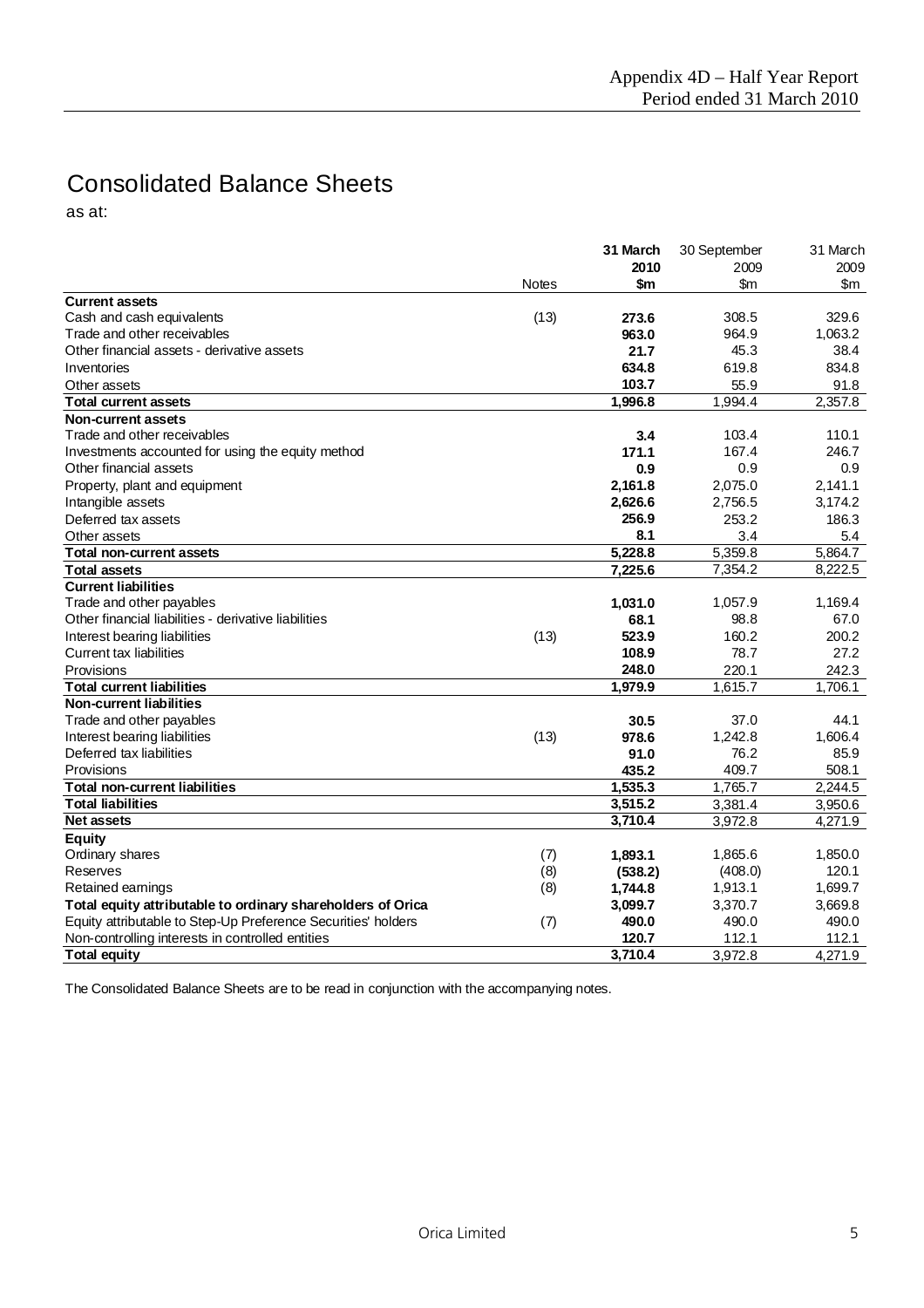# **Consolidated Statements of Changes in Equity**

| For the period ended 31 March 2010                    |                    |                            |                              |                                    |                                               | Consolidated                                                                            |         |                                            |                                         |         |
|-------------------------------------------------------|--------------------|----------------------------|------------------------------|------------------------------------|-----------------------------------------------|-----------------------------------------------------------------------------------------|---------|--------------------------------------------|-----------------------------------------|---------|
|                                                       | Ordinary<br>shares | Retained Share<br>earnings | based<br>payments<br>reserve | Cash<br>flow<br>hedging<br>reserve | Foreign<br>currency<br>translation<br>reserve | Equity<br>reserve<br>arising<br>from<br>purchase<br>of non-<br>controlling<br>interests | Total   | Step-Up<br>Preference<br><b>Securities</b> | Non-<br>controlling equity<br>interests | Total   |
|                                                       | \$m                | \$m                        | \$m                          | \$m                                | \$m                                           | \$m                                                                                     | \$m     | \$m                                        | \$m                                     | \$m     |
| Balance at 1 Oct 2009                                 | 1,865.6            | 1,913.1                    | 36.2                         | (0.3)                              | (369.1)                                       | (74.8)                                                                                  | 3,370.7 | 490.0                                      | 112.1                                   | 3,972.8 |
|                                                       |                    |                            |                              |                                    |                                               |                                                                                         |         |                                            |                                         |         |
| Profit for the period                                 |                    | 55.1                       |                              |                                    |                                               |                                                                                         | 55.1    |                                            | 16.9                                    | 72.0    |
| Other comprehensive income                            | $\blacksquare$     | (12.6)                     | $\blacksquare$               | 6.4                                | (136.3)                                       | ۰.                                                                                      | (142.5) |                                            | (5.4)                                   | (147.9) |
| Total comprehensive income for the period             |                    | 42.5                       |                              | 6.4                                | (136.3)                                       | $\overline{\phantom{0}}$                                                                | (87.4)  |                                            | 11.5                                    | (75.9)  |
| Transactions with owners, recorded directly in equity |                    |                            |                              |                                    |                                               |                                                                                         |         |                                            |                                         |         |
| Total changes in contributed equity                   | 27.5               | $\blacksquare$             |                              |                                    |                                               |                                                                                         | 27.5    |                                            | 9.5                                     | 37.0    |
| Share-based payments expense                          |                    | ۰                          | 5.8                          |                                    |                                               |                                                                                         | 5.8     |                                            | ٠                                       | 5.8     |
| Acquisition of non-controlling interests              |                    |                            |                              |                                    | $\overline{\phantom{a}}$                      | (6.1)                                                                                   | (6.1)   |                                            | (1.2)                                   | (7.3)   |
| Dividends/distributions paid                          |                    | (210.8)                    |                              |                                    |                                               | ٠                                                                                       | (210.8) |                                            | ٠                                       | (210.8) |
| Dividends declared/paid to non-controlling interests  |                    |                            |                              |                                    |                                               |                                                                                         |         |                                            | (11.2)                                  | (11.2)  |
| Balance at the end of the period                      | 1,893.1            | 1,744.8                    | 42.0                         | 6.1                                | (505.4)                                       | (80.9)                                                                                  | 3,099.7 | 490.0                                      | 120.7                                   | 3,710.4 |

The Consolidated Statements of Changes in Equity are to be read in conjunction with the accompanying notes.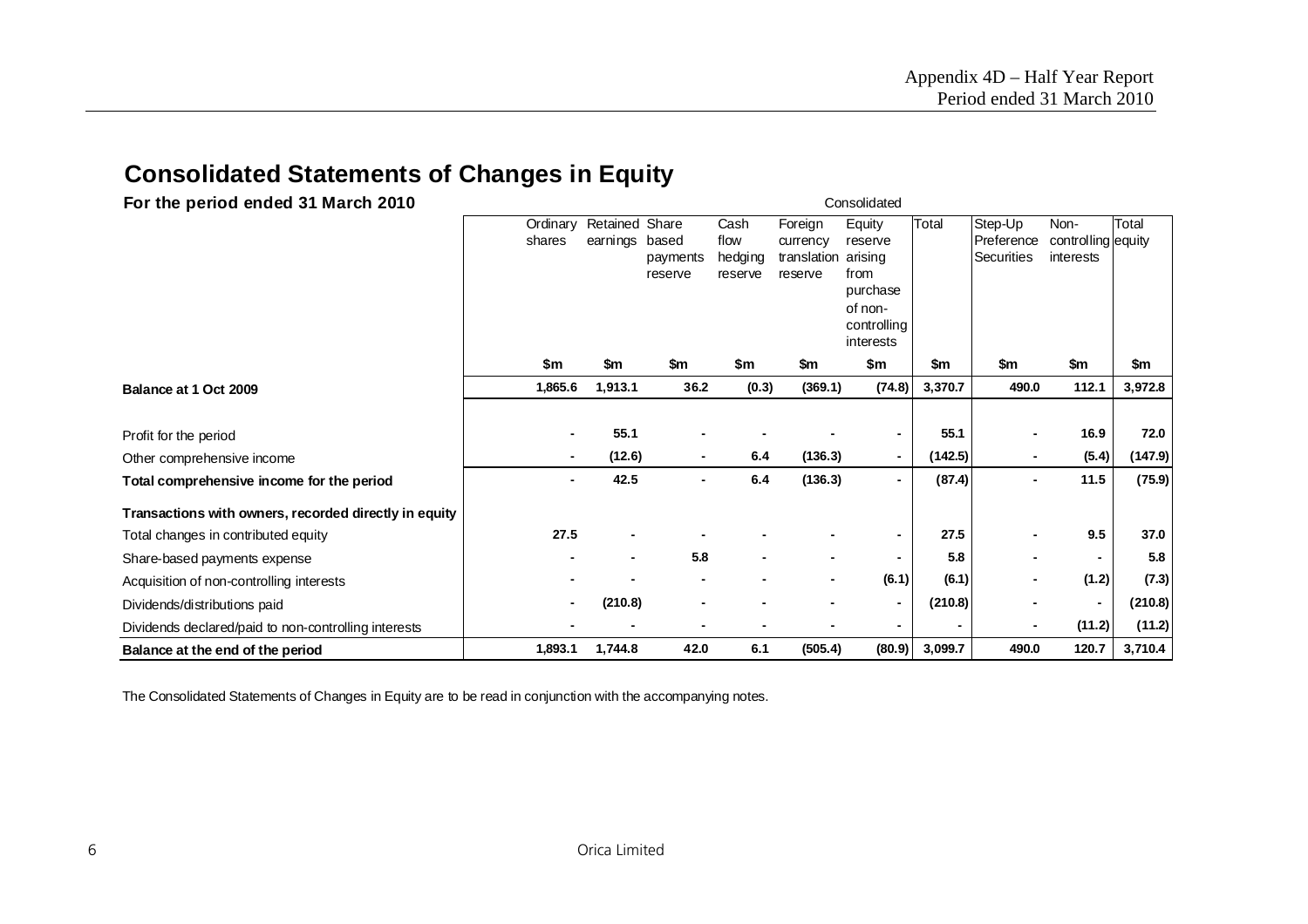# Consolidated Statements of Changes in Equity (continued)

| For the period ended 31 March 2009                    |                |                |          |         |                          | Consolidated        |         |                   |                    |         |
|-------------------------------------------------------|----------------|----------------|----------|---------|--------------------------|---------------------|---------|-------------------|--------------------|---------|
|                                                       | Ordinary       | Retained Share |          | Cash    | Foreign                  | Equity              | Total   | Step-Up           | Non-               | Total   |
|                                                       | shares         | earnings       | based    | flow    | currency                 | reserve             |         | Preference        | controlling equity |         |
|                                                       |                |                | payments | hedging | translation              | arising             |         | <b>Securities</b> | interests          |         |
|                                                       |                |                | reserve  | reserve | reserve                  | from                |         |                   |                    |         |
|                                                       |                |                |          |         |                          | purchase<br>of non- |         |                   |                    |         |
|                                                       |                |                |          |         |                          | controlling         |         |                   |                    |         |
|                                                       |                |                |          |         |                          | interests           |         |                   |                    |         |
|                                                       | \$m            | \$m            | \$m      | \$m     | \$m                      | \$m                 | \$m     | \$m               | \$m                | \$m     |
| Balance at 1 Oct 2008                                 | 1,881.3        | 1,758.9        | 28.1     | 5.2     | 64.0                     | (6.0)               | 3,731.5 | 490.0             | 96.9               | 4,318.4 |
|                                                       |                |                |          |         |                          |                     |         |                   |                    |         |
| Profit for the period                                 |                | 220.4          |          |         |                          | $\blacksquare$      | 220.4   |                   | 19.7               | 240.1   |
| Other comprehensive income                            | $\blacksquare$ | (63.7)         |          | (33.3)  | 115.9                    | $\sim$              | 18.9    |                   | 10.2               | 29.1    |
| Total comprehensive income for the period             |                | 156.7          |          | (33.3)  | 115.9                    |                     | 239.3   |                   | 29.9               | 269.2   |
| Transactions with owners, recorded directly in equity |                |                |          |         |                          |                     |         |                   |                    |         |
| Total changes in contributed equity                   | (31.3)         |                |          |         |                          | $\blacksquare$      | (31.3)  |                   | 11.5               | (19.8)  |
| Share-based payments expense                          |                |                | 9.8      |         |                          | $\blacksquare$      | 9.8     |                   |                    | 9.8     |
| Acquisition of non-controlling interests              |                |                |          |         | $\overline{\phantom{a}}$ | (63.6)              | (63.6)  |                   | (18.1)             | (81.7)  |
| Dividends/distributions paid                          |                | (215.9)        |          |         |                          | $\blacksquare$      | (215.9) |                   |                    | (215.9) |
| Dividends declared/paid to non-controlling interests  |                |                |          |         |                          |                     |         |                   | (8.1)              | (8.1)   |
| Balance at the end of the period                      | 1,850.0        | 1,699.7        | 37.9     | (28.1)  | 179.9                    | (69.6)              | 3,669.8 | 490.0             | 112.1              | 4,271.9 |

The Consolidated Statements of Changes in Equity are to be read in conjunction with the accompanying notes.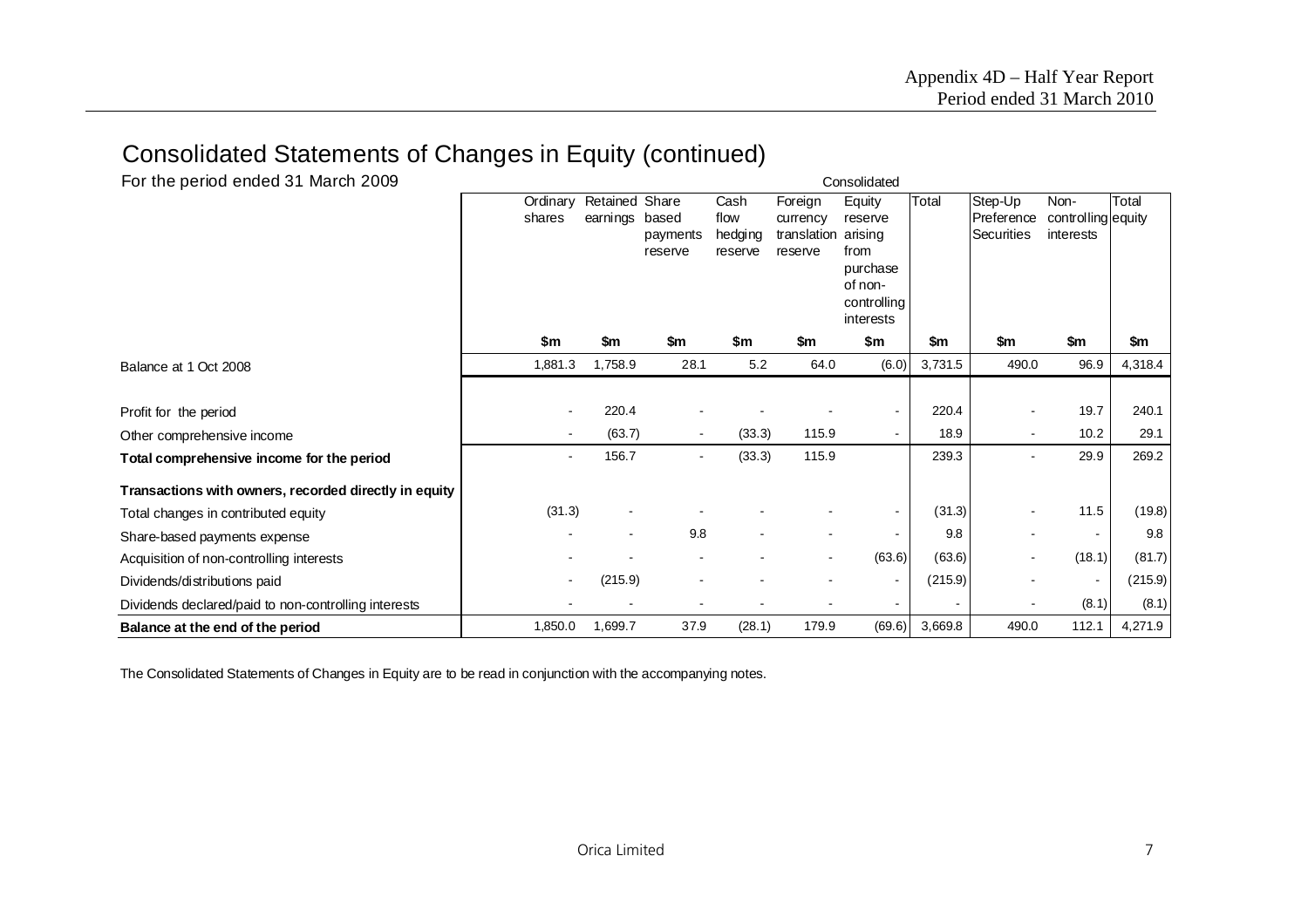# Consolidated Statements of Cash Flows

For the period ended 31 March:

|                                                            |              | 2010       | 2009          |
|------------------------------------------------------------|--------------|------------|---------------|
|                                                            |              | \$m        | $\mathsf{Sm}$ |
|                                                            |              | Inflows/   | Inflows/      |
|                                                            | <b>Notes</b> | (Outflows) | (Outflows)    |
| Cash flows from operating activities                       |              |            |               |
| Receipts from customers                                    |              | 3,477.7    | 4,417.6       |
| Payments to suppliers and employees                        |              | (3,055.5)  | (4,040.9)     |
| Interest received                                          |              | 18.7       | 27.2          |
| Borrowing costs                                            |              | (84.2)     | (95.9)        |
| Dividends received                                         |              | 10.6       | 22.9          |
| Other operating revenue received                           |              | 16.0       | 11.8          |
| Net income taxes paid                                      |              | (114.5)    | (125.4)       |
| Net cash flows from operating activities                   |              | 268.8      | 217.3         |
| Cash flows from investing activities                       |              |            |               |
| Payments for property, plant and equipment                 |              | (199.4)    | (169.0)       |
| Payments for intangibles                                   |              | (2.1)      | (1.9)         |
| Payments for purchase of investments                       |              | (3.4)      | (33.0)        |
| Payments for purchase of non-controlling interests         | (10)         | (7.3)      | (80.4)        |
| Payments for purchase of businesses/controlled entities    | (10)         | (18.0)     | (22.6)        |
| Payments of deferred consideration from prior acquisitions |              | (13.5)     | (21.3)        |
| Proceeds from sale of property, plant and equipment        |              | 4.1        | 7.1           |
| Proceeds from sale of investments                          |              | 14.7       |               |
| Proceeds from sale of businesses/controlled entities       | (11)         | 0.4        |               |
| Net cash flows used in investing activities                |              | (224.5)    | (321.1)       |
| Cash flows from financing activities                       |              |            |               |
| Proceeds from long term borrowings                         |              | 1,955.0    | 1,200.8       |
| Repayment of long term borrowings                          |              | (2,014.0)  | (772.2)       |
| Net movement in short term financing                       |              | 187.5      | (63.1)        |
| Payments for finance leases                                |              | (2.2)      | (1.7)         |
| Proceeds from issue of ordinary shares                     |              | 31.3       |               |
| Proceeds from issue of shares to non-controlling interests |              | 7.2        | 1.6           |
| Payments for buy-back of ordinary shares - LTEIP           | (7)          | (31.6)     | (31.3)        |
| Dividends paid - Orica ordinary shares                     |              | (175.9)    | (167.8)       |
| Dividends satisfied by on market buy-back - DRP            |              |            | (30.2)        |
| Distributions paid - Step-Up Preference Securities         | (6)          | (11.5)     | (23.5)        |
| Dividends paid - non-controlling interests                 |              | (10.6)     | (5.8)         |
| Net cash flows (used in)/from financing activities         |              | (64.8)     | 106.8         |
| Net increase/(decrease) in cash held                       |              | (20.5)     | 3.0           |
| Cash at the beginning of the period                        |              | 296.6      | 312.3         |
| Effects of exchange rate changes on cash                   |              | (8.6)      | 6.2           |
| Cash at the end of the period                              |              | 267.5      | 321.5         |

#### **Reconciliation of cash**

Cash at the end of the period as shown in the statement of cash flows is reconciled to the related

items in the balance sheet as follows:

| Cash           | (10)<br>یں ا | 272 F<br>21 J.V | 329.6            |
|----------------|--------------|-----------------|------------------|
| Bank overdraft |              | 10 A<br>. .     | (8.1)            |
|                |              | 267.5           | 221 E<br>ں. ا ےں |

The Consolidated Statements of Cash Flows are to be read in conjunction with the accompanying notes.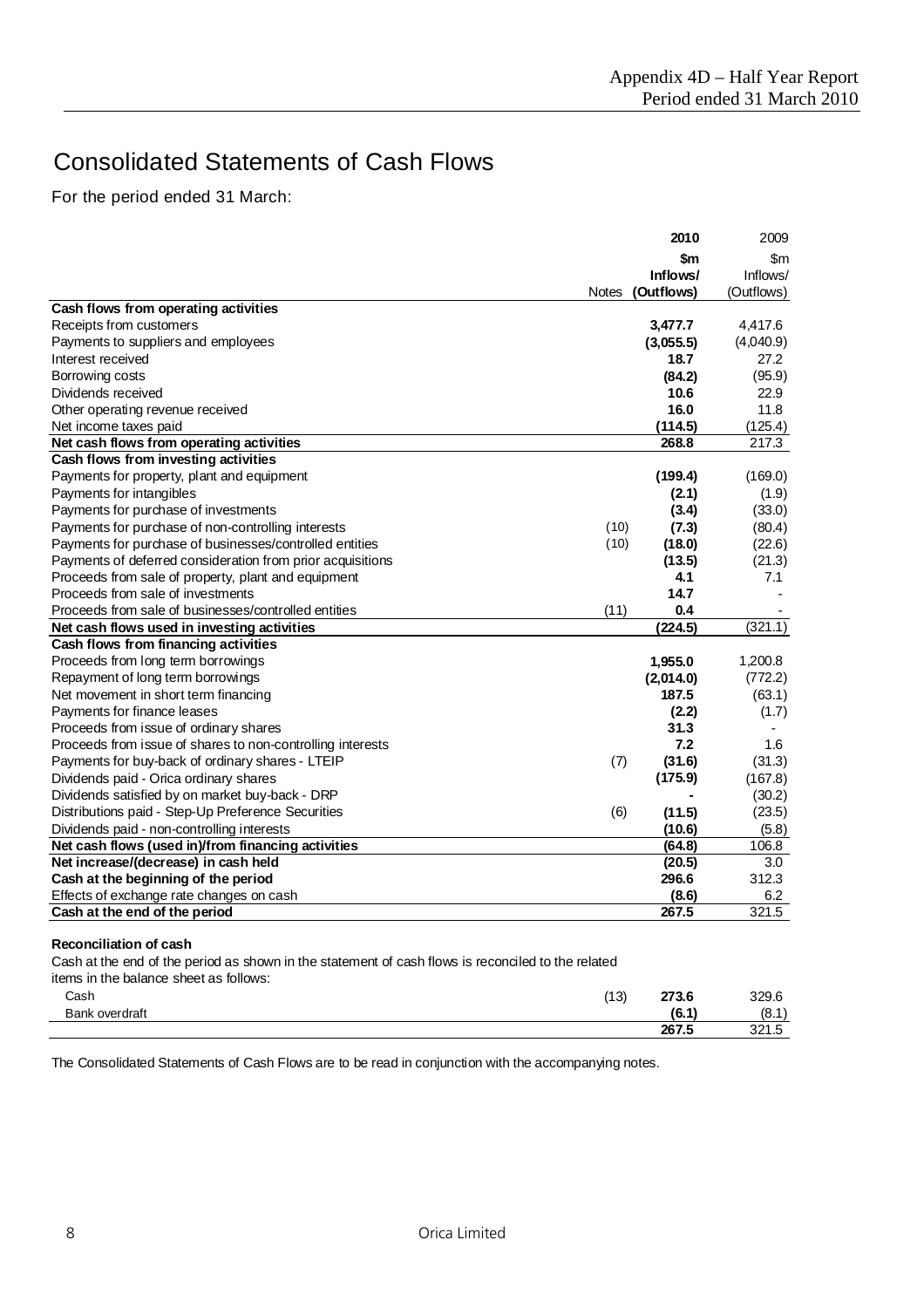# **Condensed notes to the consolidated half year report for the period ended 31 March 2010**

## **1. Accounting policies**

The significant accounting policies adopted in preparing the financial report of Orica Limited ('the Company' or 'Orica') and of its controlled entities (collectively 'the consolidated entity' or 'the Group') are stated below to assist in a general understanding of this financial report.

## **(i) Basis of preparation**

This general purpose financial report for the half year reporting period ended 31 March 2010 has been prepared in accordance with the requirements of applicable Accounting Standards including AASB 134 "Interim Financial Reporting", the Corporations Act 2001 and other mandatory professional reporting requirements.

The half year financial report has been prepared on a historical cost basis, except for derivative financial instruments and investments in financial assets (other than controlled entities and associates) which have been measured at fair value. The carrying values of recognised assets and liabilities that are hedged items in fair value hedges, and are otherwise carried at cost, are adjusted to record changes in the fair value attributable to the risks that are being hedged.

The financial report is presented in Australian dollars which is Orica's functional and presentation currency. Orica is domiciled in Australia.

This half year financial report does not include all the notes of the type normally included in an annual financial report. Accordingly, this report is to be read in conjunction with the annual report for the year ended 30 September 2009 prepared under Australian Accounting Standards including Australian Interpretations and the Corporations Act 2001, changes in accounting policy for accounting standard requirements summarised below and any public announcements made by Orica during the half year reporting period in accordance with the continuous disclosure requirements of the Corporations Act 2001.

Except as described below, the accounting policies applied by the Group in the consolidated half year financial report are the same as those applied by the consolidated entity in its consolidated financial report for the year ended 30 September 2009.

The amounts shown in the financial statements have been rounded off, except where otherwise stated, to the nearest tenth of a million dollars, the Company being in a class specified in the ASIC Class Order 98/100 dated 10 July 1998.

## **(ii) Statement of compliance**

This financial report complies with Australian Accounting Standards, which include Australian equivalents to International Financial Reporting Standards (AIFRS). Compliance with AIFRS ensures that the half-year financial report, comprising the financial statements and notes, complies with International Financial Reporting Standards (IFRS).

## **(iii) Changes in accounting policies**

The following changes in accounting policies have been implemented for the period – however they have had no significant financial impact on the Orica Group or have impacted disclosures only.

- AASB 8 Operating Segments.
- AASB 2007-3 Amendments to Australian Accounting Standards arising from AASB 8 [AASB 5 Non-current Assets Held for Sale and Discontinued Operations, AASB 6 Exploration for and Evaluation of Mineral Resources, AASB 102 Inventories, AASB 107 Cash Flow Statements, AASB 119 Employee Benefits, AASB 127 Consolidated and Separate Financial Statements, AASB 134 Interim Financial Reporting, AASB 136 Impairment of Assets, AASB 1023 General Insurance Contracts, and AASB 1038 Life Insurance Contracts]. These amendments arise from the issuance of AASB 8 Operating Segments.
- AASB 101 Presentation of Financial Statements.
- AASB 2007-8 Amendments to Australian Accounting Standards arising from AASB 101.
- AASB 2007-10 Further Amendments to Australian Accounting Standards arising from AASB 101.
- AASB 2008-3 Amendments to Australian Accounting Standards arising from AASB 3 and AASB 127.
- AASB 3 Business Combinations and AASB 127 Consolidated and Separate Financial Statements.
- AASB 2009-2 Amendments to Australian Accounting Standards-Improving Disclosures about Financial Instruments.
- AASB 2008-13 Amendments to Australian Accounting Standards arising from AASB Interpretation 17 – Distributions of Non-cash Assets to Owners.
- AASB Interpretation 17-Distribution of non-cash assets to owners.

The adoption of AASB 8 Operating Segments has resulted in a revision of the Groups' reportable segments. AASB 8 Operating Segments requires a management approach under which operating segments are presented on the same basis as that used for internal reporting. Comparatives have been restated.

AASB 101 has impacted the presentation of the Statement of Comprehensive Income and the Statement of Changes in Equity. There has been no impact on earnings per share.

Acquisitions subsequent to 1 October 2009 are now accounted for under the revised AASB 3 Business Combinations. Acquisitions prior to this date have not been restated. Significant changes included the expensing of transaction costs and movements in contingent consideration subsequent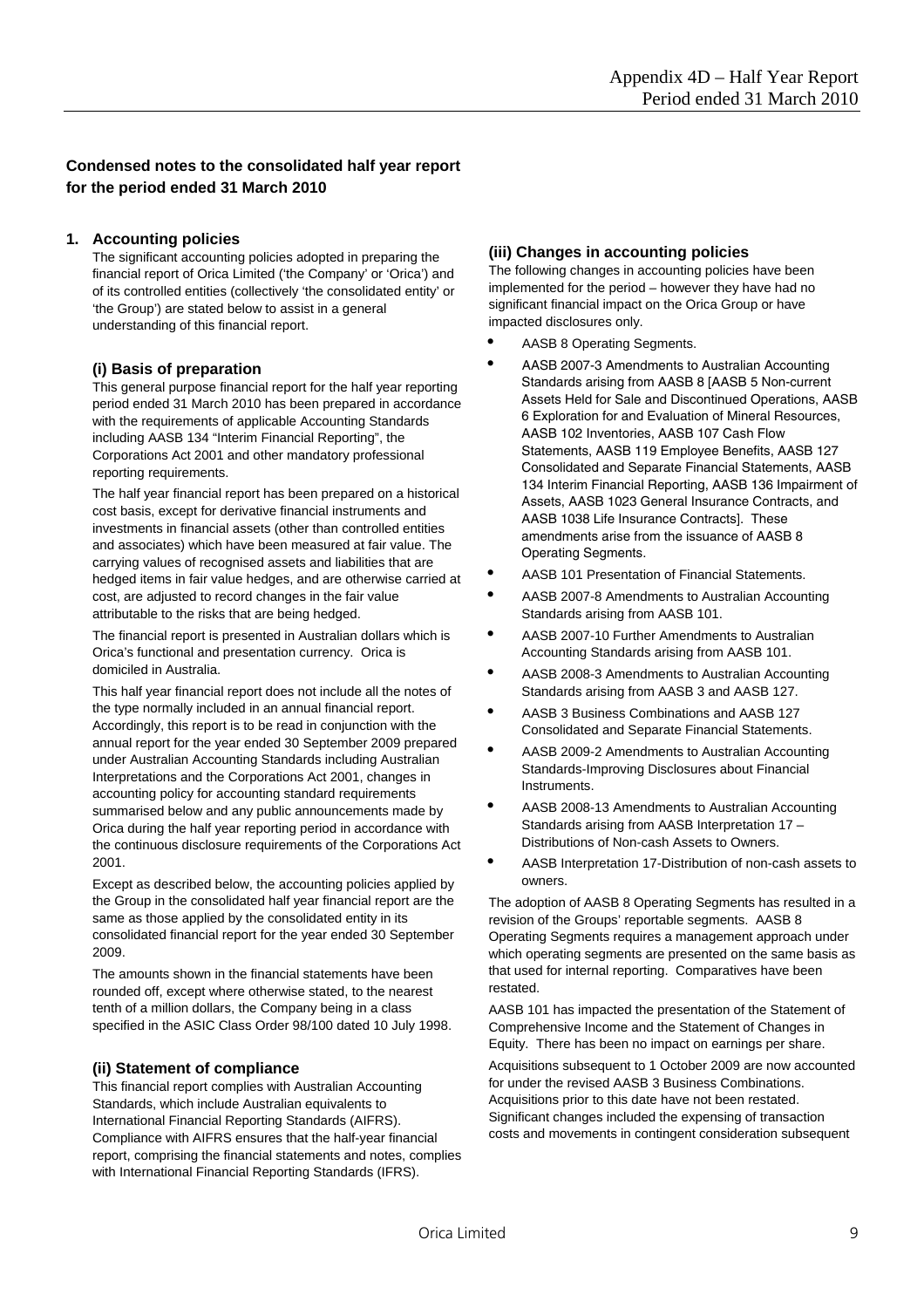### **1. Accounting policies (continued)**

to initial measurement are recognised in the Income Statement.

AASB 127 Consolidated and Separate Financial Statements replaces the term minority interest with non-controlling interest and requires changes in the parent's ownership of subsidiaries to be accounted for as a transaction with owners and included in equity.

## **(iv) Recently issued or amended accounting standards**

The following Australian Accounting Standards have recently been issued but are not yet effective and have not been adopted in the reporting period:

 AASB 2009-8 – Amendments to Australian Accounting Standards – Group Cash-settled Share-based Payment Transactions [AASB 2] - applicable for annual reporting periods beginning on or after 1 January 2010.

- AASB 2009-12 Amendments to Australian Accounting Standards [AASBs 5, 8, 108, 110, 112, 119, 133, 137, 139, 1023 & 1031 and Interpretations 2, 4, 16, 1039 & 1052].
- AASB 9 Financial Instruments applicable for annual reporting periods beginning on or after 1 January 2013.

The consolidated entity expects to adopt these standards in the 2011 and subsequent financial reports - however they are not expected to have a significant impact on the financial results of the consolidated entity.

## **(v) Comparatives**

Where applicable, comparatives have been adjusted to disclose them on the same basis as current period figures.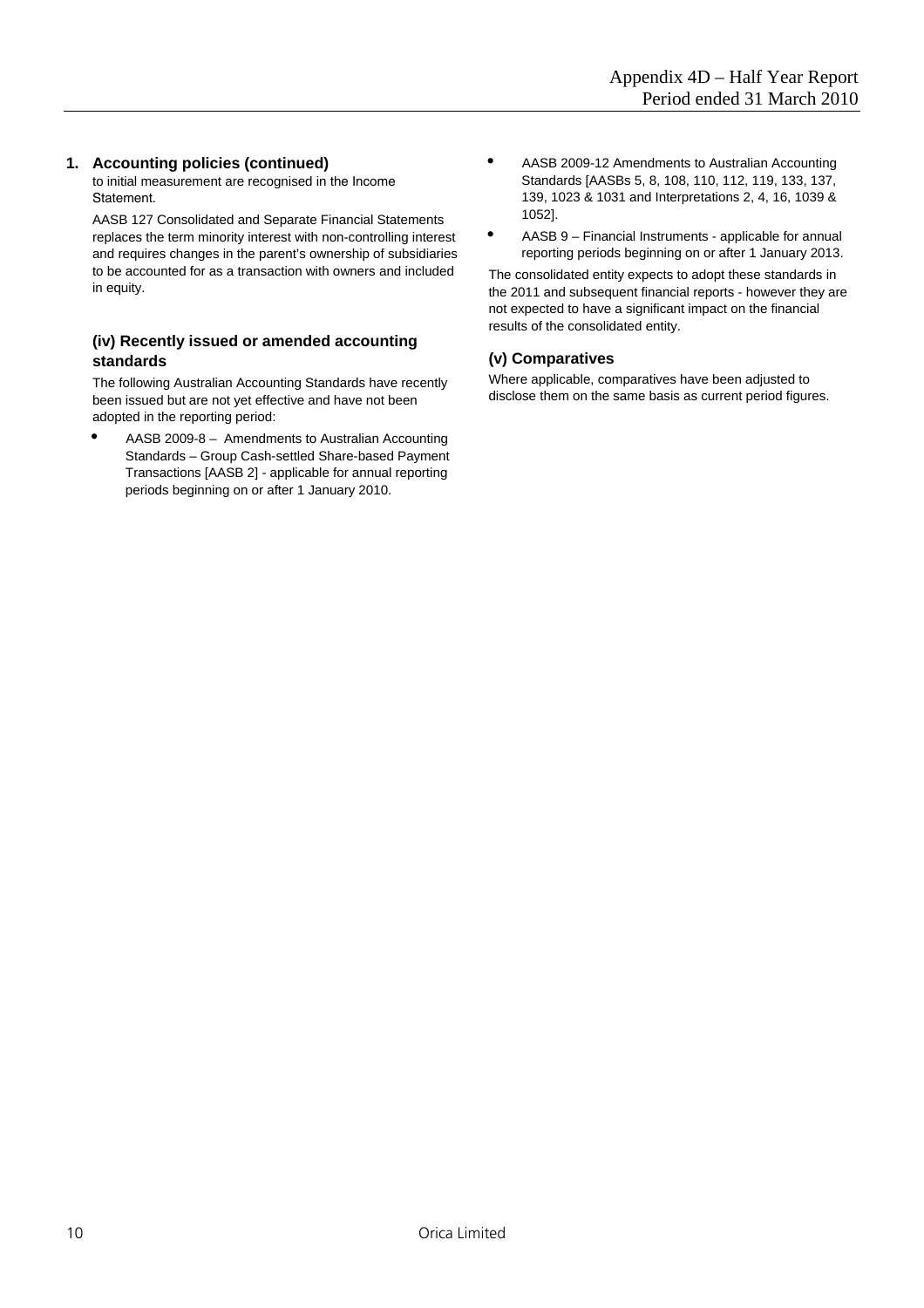# **2. Earnings per share (EPS)**

|                                                                                                                                                      |              | 2010                    | 2009               |
|------------------------------------------------------------------------------------------------------------------------------------------------------|--------------|-------------------------|--------------------|
| (i) As reported in Income Statements                                                                                                                 | <b>Notes</b> | \$m                     | $\mathsf{Sm}$      |
| Reconciliation of earnings used in the calculation of EPS attributable to ordinary shareholders of Orica                                             |              |                         |                    |
| Net profit for the period from operations                                                                                                            |              | 72.0                    | 240.1              |
| Net profit for the period from operations attributable to non-controlling interests                                                                  |              | (16.9)                  | (19.7)             |
| Distribution on Orica Step-Up Preference Securities (net of tax benefit)                                                                             |              | (7.1)                   | (17.9)             |
| Earnings used in calculation of basic EPS attributable to ordinary shareholders of Orica                                                             |              | 48.0                    | 202.5              |
| Add back distribution on Orica Step-Up Preference Securities (net of tax benefit)*                                                                   |              |                         | 17.9               |
| Earnings used in calculation of diluted EPS attributable to ordinary shareholders of Orica                                                           |              | 48.0                    | 220.4              |
|                                                                                                                                                      |              |                         |                    |
| * Step-Up Preference Securities were not dilutive at 31 March 2010.                                                                                  |              |                         |                    |
|                                                                                                                                                      |              | <b>Number</b>           | Number             |
| Weighted average number of shares used as the denominator:                                                                                           |              |                         |                    |
|                                                                                                                                                      |              |                         |                    |
| Number for basic earnings per share                                                                                                                  |              | 354,936,036             | 359,196,325        |
| Effect of executive share options                                                                                                                    |              | 2,851,622               | 32,516             |
| <b>Effect of Orica Step-Up Preference Securities</b>                                                                                                 |              |                         | 33,453,003         |
| Number for diluted earnings per share                                                                                                                |              | 357,787,658 392,681,844 |                    |
|                                                                                                                                                      |              |                         |                    |
| The following Orica Long Term Equity Incentive Plans have not been                                                                                   |              |                         |                    |
| induded in the calculation for diluted earnings per share as they are not dilutive:                                                                  |              |                         |                    |
| - issue date 11 May 2007                                                                                                                             |              | 22,419                  |                    |
| - issue date 18 Dec 2007                                                                                                                             |              | 1,202,122               |                    |
| - issue date 21 Dec 2009                                                                                                                             |              | 1,149,672               |                    |
|                                                                                                                                                      |              |                         |                    |
|                                                                                                                                                      |              | <b>Cents</b>            |                    |
|                                                                                                                                                      |              | per share               | Cents<br>per share |
|                                                                                                                                                      |              |                         |                    |
| Total attributable to ordinary shareholders of Orica                                                                                                 |              |                         |                    |
| Basic earnings per share                                                                                                                             |              | 13.5                    | 56.4               |
| Diluted earnings per share                                                                                                                           |              | 13.4                    | 56.1               |
|                                                                                                                                                      |              |                         |                    |
|                                                                                                                                                      |              |                         |                    |
| (ii) Adjusted for individually material items                                                                                                        |              | \$m                     | $\mathsf{Sm}$      |
|                                                                                                                                                      |              |                         |                    |
| Reconciliation of earnings used in the calculation of EPS adjusted for individually material items                                                   |              |                         |                    |
| attributable to ordinary shareholders of Orica                                                                                                       |              |                         |                    |
| Net profit for the period from operations                                                                                                            |              | 72.0                    | 240.1              |
| Net profit for the period from operations attributable to non-controlling interests                                                                  |              | (16.9)                  | (19.7)             |
| Distribution on Orica Step-Up Preference Securities (net of tax benefit)                                                                             |              | (7.1)                   | (17.9)             |
| Adjusted for individually material items from operations<br>Earnings used in calculation of basic EPS attributable to ordinary shareholders of Orica | (4)          | 238.1<br>286.1          | 43.8<br>246.3      |
| Add back distribution on Orica Step-Up Preference Securities (net of tax benefit)*                                                                   |              |                         |                    |
| Earnings used in calculation of diluted EPS attributable to ordinary shareholders of Orica                                                           |              | 286.1                   | 17.9<br>264.2      |
|                                                                                                                                                      |              |                         |                    |
|                                                                                                                                                      |              | <b>Cents</b>            | Cents              |
|                                                                                                                                                      |              | per share               | per share          |
| Total attributable to ordinary shareholders of Orica before individually material items                                                              |              |                         |                    |
| Basic earnings per share                                                                                                                             |              | 80.6                    | 68.6               |
| Diluted earnings per share                                                                                                                           |              | 80.0                    | 67.3               |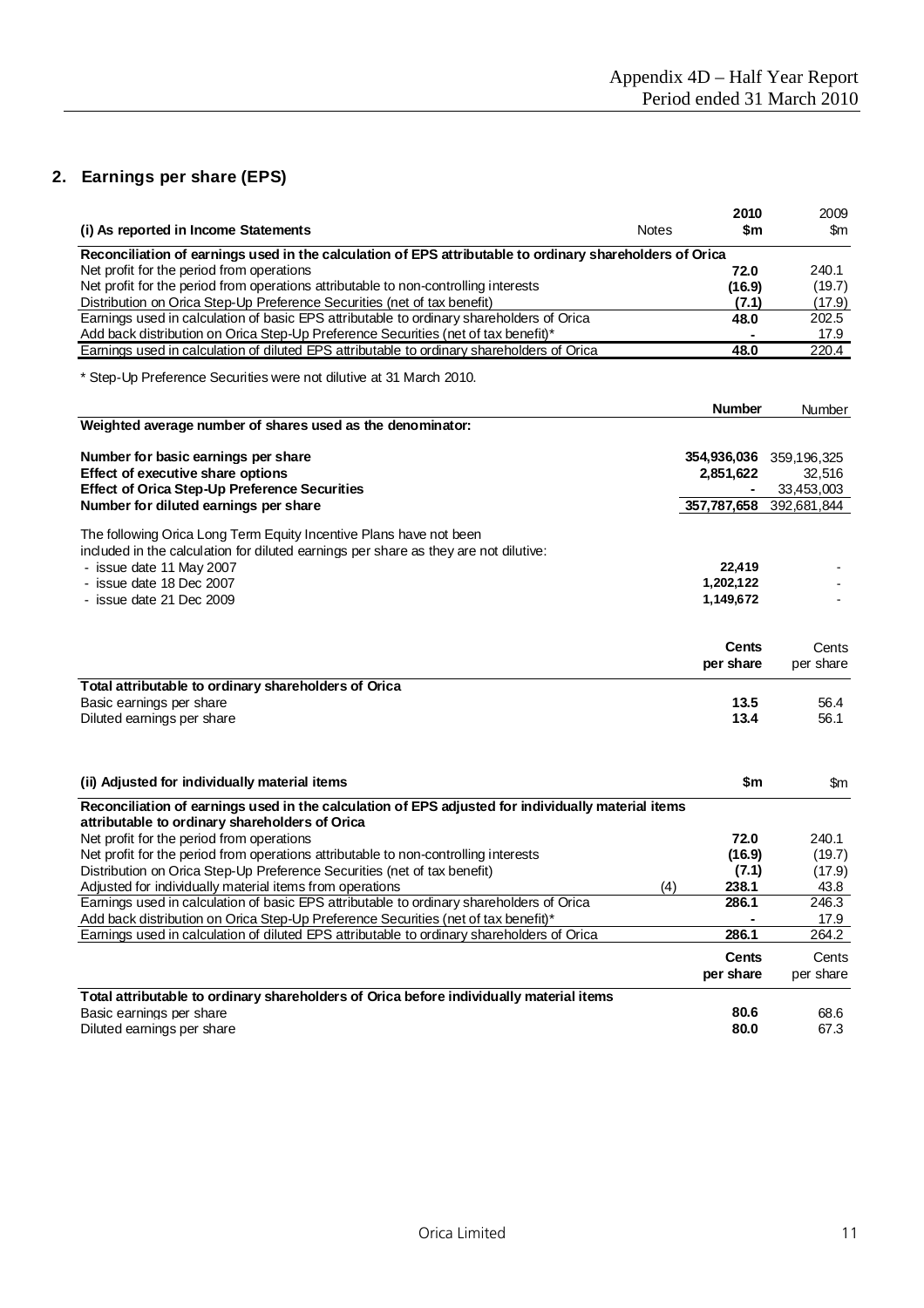# **3. Sales revenue and other income**

|                                                 | 2010<br>\$m    | 2009<br>\$m |
|-------------------------------------------------|----------------|-------------|
| Sales revenue                                   | 3,226.0        | 3,960.2     |
| Other income                                    |                |             |
| Royalty income                                  | 0.6            | 0.6         |
| Other income                                    | 7.9            | 11.2        |
| Currency gains                                  | 7.5            |             |
| Profit on sale of property, plant and equipment | $\blacksquare$ | 0.9         |
| <b>Total other income</b>                       | 16.0           | 12.7        |

## **4. Specific income and expenses**

|                                                                   |              | 2010    |                | 2009   |       |               |  |  |
|-------------------------------------------------------------------|--------------|---------|----------------|--------|-------|---------------|--|--|
|                                                                   | <b>Gross</b> | Tax     | <b>Net</b>     | Gross  | Tax   | Net           |  |  |
|                                                                   | \$m          | \$m     | \$m            | \$m    | \$m   | $\mathsf{Sm}$ |  |  |
| Profit after income tax includes the following                    |              |         |                |        |       |               |  |  |
| individually material items of (expense)/income:                  |              |         |                |        |       |               |  |  |
| Restructuring and rationalisation costs: (1)                      |              |         |                |        |       |               |  |  |
| <b>Mining Services</b>                                            |              |         |                | (25.0) | 7.4   | (17.6)        |  |  |
| Pharmaceuticals tax case <sup>(2)</sup>                           |              | (191.8) | (191.8)        |        |       |               |  |  |
| Environmental provisions: (3)                                     |              |         |                |        |       |               |  |  |
| Mercury remediation                                               | (45.0)       | 13.5    | (31.5)         |        |       |               |  |  |
| <b>HCB</b> remediation                                            | (18.1)       | 5.4     | (12.7)         |        |       |               |  |  |
| DuluxGroup demerger costs (4)                                     |              |         | $\blacksquare$ | (20.7) | 5.4   | (15.3)        |  |  |
| Asset impairment writedowns:                                      |              |         |                |        |       |               |  |  |
| Marplex                                                           |              |         |                | (16.5) | 2.5   | (14.0)        |  |  |
| Integration costs <sup>(5)</sup>                                  |              |         |                |        |       |               |  |  |
| Dyno Nobel                                                        |              |         |                | (10.3) | 2.9   | (7.4)         |  |  |
| Minova/Excel                                                      | (3.7)        | 1.6     | (2.1)          | (5.2)  | 1.5   | (3.7)         |  |  |
| Net gain on derivatives (6)                                       |              |         |                | 20.0   | (6.0) | 14.0          |  |  |
| Individually material items                                       | (66.8)       | (171.3) | (238.1)        | (57.7) | 13.7  | (44.0)        |  |  |
| Non-controlling interests in individually material items          |              |         |                | (0.2)  |       | (0.2)         |  |  |
| Individually material items attributable to shareholders of Orica | (66.8)       | (171.3) | (238.1)        | (57.5) | 13.7  | (43.8)        |  |  |

<sup>(1)</sup> Costs including asset write downs and provisions relating to restructuring of the Mining Services business in 2009.

 $(2)$  Tax, penalties and interest in relation to the sale of the pharmaceutical business to Zeneca BV in 1998 (see note 15).

 $^{(3)}$  Environmental provision relating to HCB export and remediation of mercury contamination at Botany, New South Wales.

 $<sup>(4)</sup>$  Costs in 2009 associated with the proposed DuluxGroup demerger.</sup>

<sup>(5)</sup> Costs including asset write downs and provisions relating to the integration and restructuring of the Mining Services and Minova segments following the purchase of the Dyno Nobel, Minova and Excel businesses.

<sup>(6)</sup> Gain on derivative instruments used to economically hedge the purchase of non-controlling interests during 2009. Such transactions do not qualify for hedge accounting and accordingly the gain on the derivative instruments were recognised in the income statement.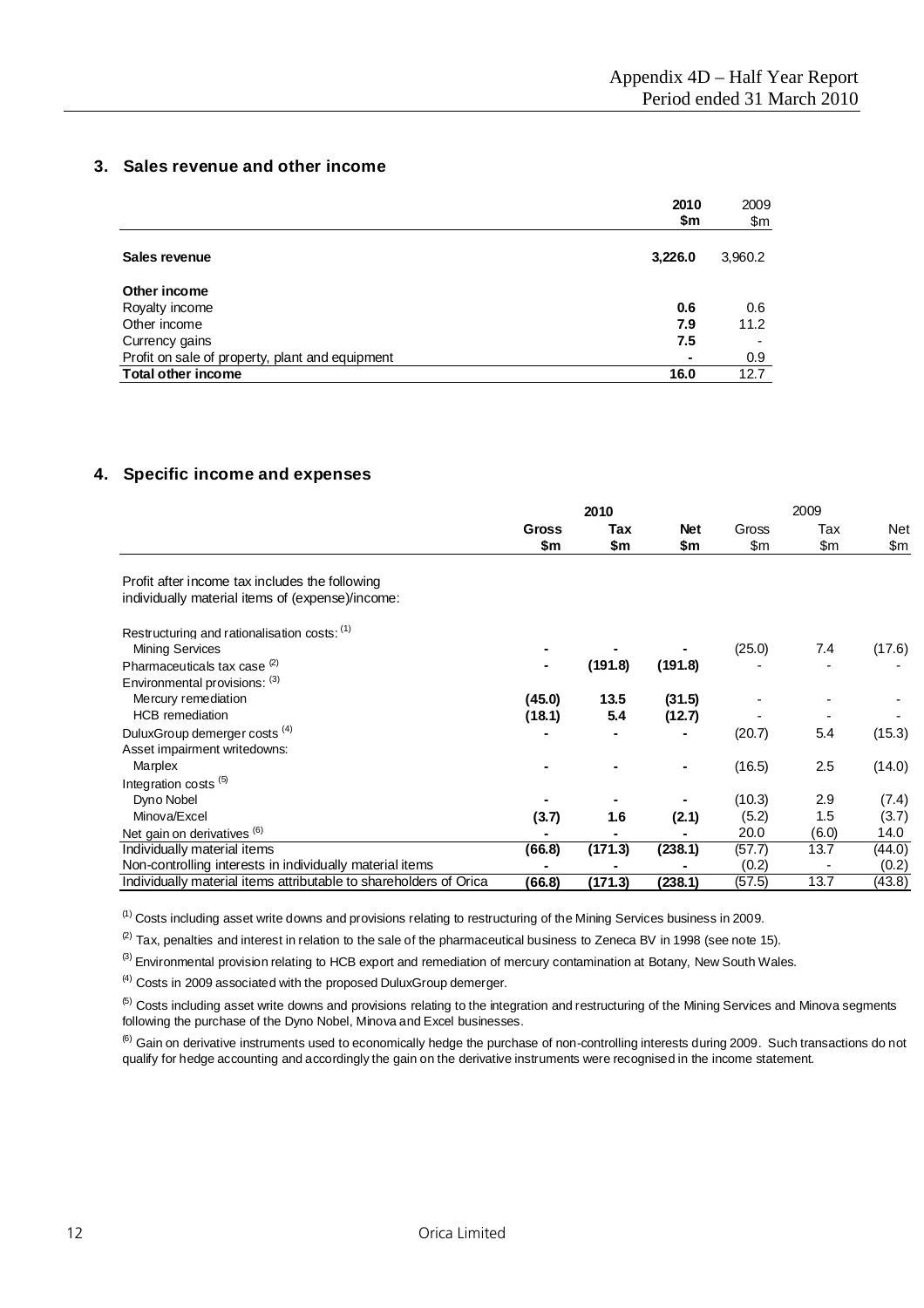# **5. Segment report**

Segment information is presented in respect of the consolidated entity's internal management structure as reported to the Group's Chief Operating Decision Maker (CODM). CODM for the Group has been assessed as the Group's Managing Director.

The consolidated entity's operations have been divided into eight reportable segments comprising: Mining Services: Australia/Asia, North America, Latin America and EMEA (Europe, Middle East & Africa); Minova; DuluxGroup; Chemicals and Other.

The consolidated entity's policy is to transfer products internally at negotiated commercial prices. Other income includes royalties, profit on sale of property, plant and equipment, profit from the sale of businesses and controlled entities and foreign exchange gain.

The consolidated entity's geographical segments are determined based on the location of the Group's assets except where otherwise stated.

The major products and services from which the above segments derive revenue are:

| Defined reportable segments                                                          | Products/services                                                                                                                                                                                                                    |
|--------------------------------------------------------------------------------------|--------------------------------------------------------------------------------------------------------------------------------------------------------------------------------------------------------------------------------------|
| Mining Services:<br>- Australia/Asia<br>- North America<br>- Latin America<br>- EMEA | Manufacture and supply of explosives and mining services, initiating systems and blasting<br>technology to the mining, quarrying, construction and exploration industries.                                                           |
| Minova                                                                               | Manufacture and supply of specialty bolts, accessories and chemicals for stabilisation and<br>ventilation systems in underground mining and civil tunnelling works.                                                                  |
| <b>DuluxGroup</b>                                                                    | Manufacture and supply of paints and other surface coatings to the decorative and technical<br>markets and a range of home handyman, car care and garden care products.                                                              |
| Chemicals                                                                            | Manufacture, distribution and trading of a broad range of industrial and specialty chemicals for<br>use in a wide range of industries, which include water treatment, pulp and paper, food and<br>beverage, construction and mining. |
| Other                                                                                | Minor activities, operation of the Botany Groundwater Recycling Business, non-operating assets,<br>corporate and support costs and financial items such as foreign currency gains/losses.                                            |

Prior year comparative segment information has been restated.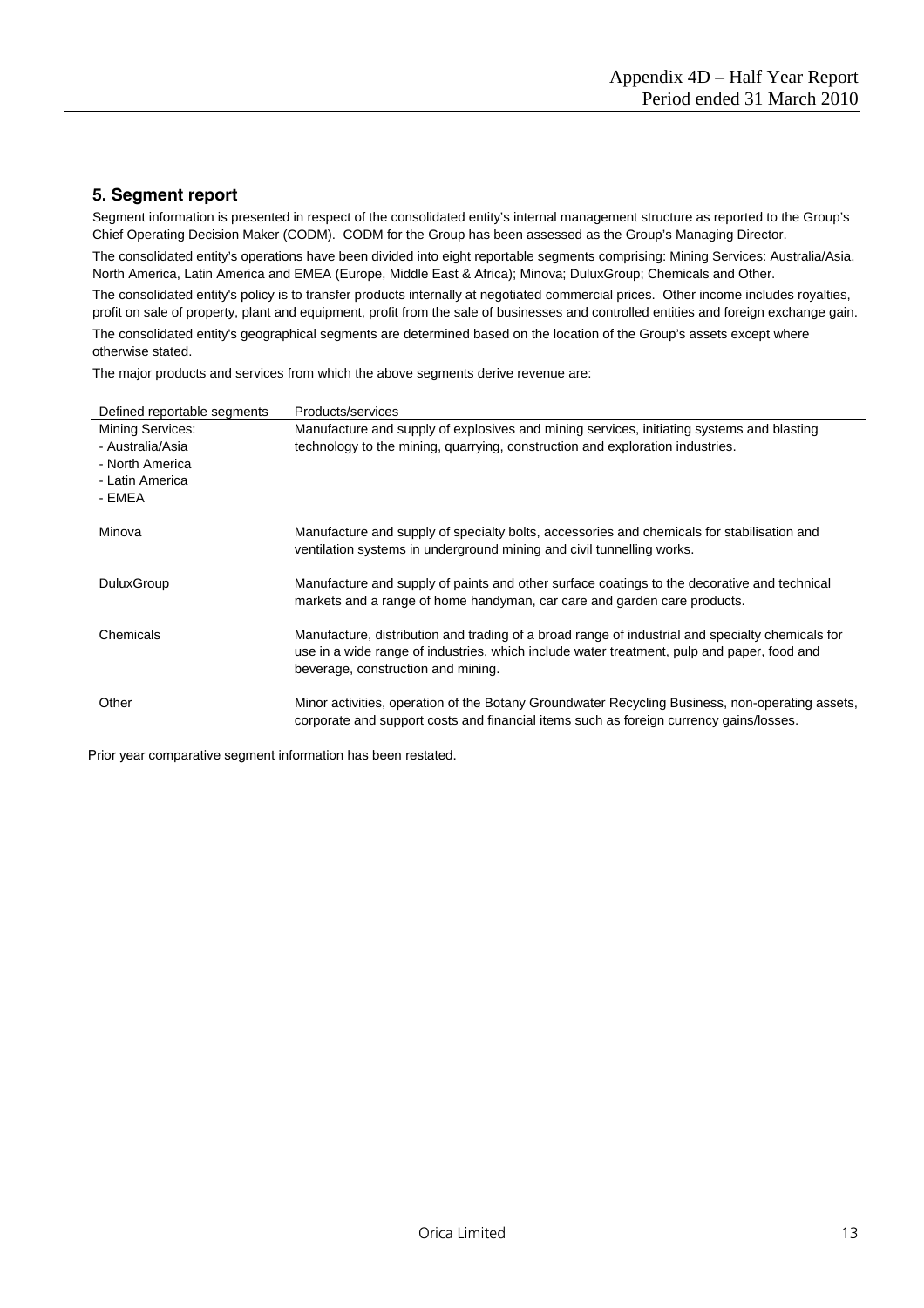| 2010                                                                                                                                                                                   | Eliminations   |              |
|----------------------------------------------------------------------------------------------------------------------------------------------------------------------------------------|----------------|--------------|
| Mining Services<br>EMEA<br>Mining Services<br>Mining Services<br>Latin Americes<br>Australia/Asia<br>DuluxGroup<br>Chemicals<br>Mino <sub>va</sub><br>Mining<br>Nontr.<br>Other<br>\$m |                | Consolidated |
| Revenue                                                                                                                                                                                |                |              |
| 345.2<br>361.3<br>256.8<br>395.3<br>486.1<br>689.8<br><b>External sales</b><br>690.8<br>0.7                                                                                            |                | 3,226.0      |
| 64.7<br>7.8<br>3.6<br>Inter-segment sales<br>6.1<br>0.1<br>0.1<br>21.2<br>0.1                                                                                                          | (103.7)        |              |
| 696.9<br>409.9<br>369.1<br>260.4<br>395.4<br>486.2<br>711.0<br>0.8<br>Total sales revenue                                                                                              | (103.7)        | 3,226.0      |
| Other income <sup>(1)</sup><br>(1.7)<br>1.2<br>9.1<br>2.2<br>(0.4)<br>1.1<br>4.0<br>0.5                                                                                                |                | 16.0         |
| 695.2<br>411.1<br>378.2<br>262.6<br>715.0<br>1.3<br>395.0<br>487.3<br>Total revenue and other income                                                                                   | (103.7)        | 3,242.0      |
| <b>Results</b>                                                                                                                                                                         |                |              |
| Profit/(loss) before individually material items, net financing costs and                                                                                                              |                |              |
| 190.1<br>49.7<br>59.4<br>32.0<br>66.1<br>64.9<br>93.6<br>(59.9)<br>income tax expense                                                                                                  |                | 495.9        |
| (63.1)<br>Individually material items<br>(3.7)                                                                                                                                         | $\blacksquare$ | (66.8)       |
| 59.4<br>62.4<br>64.9<br>190.1<br>49.7<br>32.0<br>93.6<br>(123.0)<br>Profit/(loss) from operations                                                                                      | $\blacksquare$ | 429.1        |
| Financial income                                                                                                                                                                       |                | 18.7         |
| Financial expense                                                                                                                                                                      |                | (89.3)       |
| Profit before income tax expense                                                                                                                                                       |                | 358.5        |
| Income tax expense                                                                                                                                                                     |                | (286.5)      |
| Profit after income tax expense                                                                                                                                                        |                | 72.0         |
| Non-controlling interests in profit after income tax                                                                                                                                   |                | (16.9)       |
| Net profit for the period relating to shareholders of Orica Limited                                                                                                                    |                | 55.1         |
| 1,439.9<br>497.4<br>602.3<br>688.6<br>799.4<br>1,738.8<br>486.9<br>972.3<br>Segment assets                                                                                             | $\blacksquare$ | 7,225.6      |
| Segment liabilities<br>181.1<br>127.8<br>196.5<br>130.3<br>219.5<br>215.9<br>2,178.3<br>265.8                                                                                          | $\blacksquare$ | 3,515.2      |
| Investments accounted for using the equity method<br>2.8<br>5.3<br>37.2<br>120.8<br>3.1<br>1.7<br>0.2                                                                                  |                | 171.1        |
| Acquisitions of PPE and intangibles<br>129.6<br>9.8<br>15.5<br>12.6<br>9.6<br>8.5<br>15.7<br>10.5                                                                                      | $\blacksquare$ | 211.8        |
| Impairment of inventories<br>0.1<br>0.8<br>0.2<br>1.7<br>(1.0)<br>$\blacksquare$<br>$\blacksquare$<br>$\blacksquare$                                                                   | $\blacksquare$ | 1.8          |
| Impairment of trade receivables<br>0.2<br>0.7<br>0.3<br>0.9<br>0.9<br>$\blacksquare$<br>$\blacksquare$<br>$\blacksquare$                                                               | $\blacksquare$ | 3.0          |
| 35.9<br>4.5<br>13.8<br>6.9<br>9.8<br>8.4<br>17.7<br>2.1<br>Depreciation                                                                                                                | $\blacksquare$ | 99.1         |
| 2.5<br>1.2<br>3.1<br>Amortisation<br>10.8<br>1.1<br>0.3<br>1.6                                                                                                                         |                | 20.6         |
| Non-cash expenses other than depreciation and amortisation:                                                                                                                            |                |              |
| - share based payments<br>2.0<br>1.3<br>0.5<br>0.9<br>1.1<br>1.1<br>1.0<br>(2.1)                                                                                                       |                | 5.8          |
| Share of associates net profit                                                                                                                                                         |                |              |
| 3.3<br>14.9<br>0.5<br>0.9<br>0.5<br>equity accounted                                                                                                                                   |                | 20.1         |

 $(1)$  Includes foreign exchange gains/losses in various reportable segments.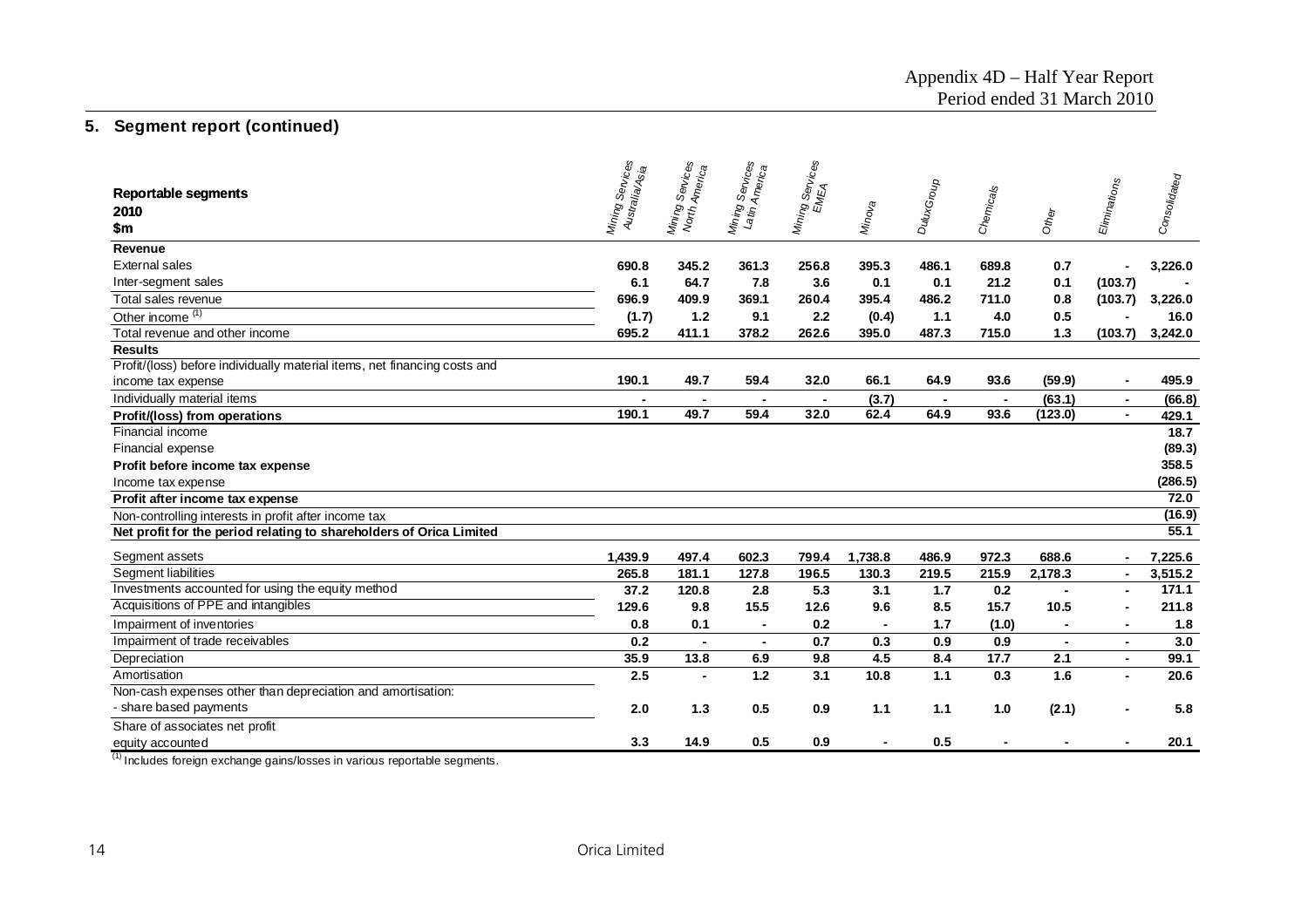|                                                                           | Mining Services<br>Australia/Asia | Mining Services<br>North Americes | Services<br>Mining Services<br>Latin Americes | Mining Services<br>EMEA |                    | DuluxGroup     |           |                          | Eliminations | Consolidated |
|---------------------------------------------------------------------------|-----------------------------------|-----------------------------------|-----------------------------------------------|-------------------------|--------------------|----------------|-----------|--------------------------|--------------|--------------|
| Reportable segments<br>2009                                               |                                   |                                   |                                               |                         |                    |                | Chemicals |                          |              |              |
|                                                                           |                                   |                                   |                                               |                         | Mino <sub>va</sub> |                |           | Other                    |              |              |
| \$m                                                                       |                                   |                                   |                                               |                         |                    |                |           |                          |              |              |
| Revenue                                                                   |                                   |                                   |                                               |                         |                    |                |           |                          |              |              |
| <b>External sales</b>                                                     | 881.1                             | 521.5                             | 503.6                                         | 300.5                   | 503.2              | 469.2          | 780.8     | 0.3                      |              | 3,960.2      |
| Inter-segment sales                                                       | 8.7                               | 66.8                              | 11.5                                          | 7.8                     | $\sim$             |                | 30.0      | $\overline{\phantom{a}}$ | (124.8)      |              |
| Total sales revenue                                                       | 889.8                             | 588.3                             | 515.1                                         | 308.3                   | 503.2              | 469.2          | 810.8     | 0.3                      | (124.8)      | 3,960.2      |
| Other income                                                              | 0.1                               | 0.4                               | 8.0                                           | 2.0                     | 0.2                | 0.2            | 0.8       | 1.0                      | $\sim$       | 12.7         |
| Total revenue and other income                                            | 889.9                             | 588.7                             | 523.1                                         | 310.3                   | 503.4              | 469.4          | 811.6     | 1.3                      | (124.8)      | 3,972.9      |
| <b>Results</b>                                                            |                                   |                                   |                                               |                         |                    |                |           |                          |              |              |
| Profit/(loss) before individually material items, net financing costs and |                                   |                                   |                                               |                         |                    |                |           |                          |              |              |
| income tax expense                                                        | 170.9                             | 56.8                              | 63.9                                          | 27.4                    | 58.5               | 61.1           | 86.3      | (55.5)                   |              | 469.4        |
| Individually material items                                               | (6.4)                             | (4.2)                             | (4.8)                                         | (19.9)                  | (5.2)              |                | (16.5)    | (0.7)                    |              | (57.7)       |
| Profit/(loss) from operations                                             | 164.5                             | 52.6                              | 59.1                                          | 7.5                     | 53.3               | 61.1           | 69.8      | (56.2)                   | $\sim$       | 411.7        |
| Financial income                                                          |                                   |                                   |                                               |                         |                    |                |           |                          |              | 26.9         |
| Financial expense                                                         |                                   |                                   |                                               |                         |                    |                |           |                          |              | (98.4)       |
| Profit before income tax expense                                          |                                   |                                   |                                               |                         |                    |                |           |                          |              | 340.2        |
| Income tax expense                                                        |                                   |                                   |                                               |                         |                    |                |           |                          |              | (100.1)      |
| Profit after income tax expense                                           |                                   |                                   |                                               |                         |                    |                |           |                          |              | 240.1        |
| Non-controlling interests in profit after income tax                      |                                   |                                   |                                               |                         |                    |                |           |                          |              | (19.7)       |
| Net profit for the period relating to shareholders of Orica Limited       |                                   |                                   |                                               |                         |                    |                |           |                          |              | 220.4        |
|                                                                           |                                   |                                   |                                               |                         |                    |                |           |                          |              |              |
| Segment assets                                                            | 1,385.6                           | 647.5                             | 682.3                                         | 924.4                   | 2,167.5            | 514.3          | 1,051.8   | 849.1                    |              | 8,222.5      |
| Segment liabilities                                                       | 319.2                             | 226.9                             | 127.5                                         | 234.0                   | 171.8              | 231.1          | 265.6     | 2,374.5                  | $\sim$       | 3,950.6      |
| Investments accounted for using the equity method                         | 68.0                              | 163.7                             | 3.6                                           | 9.7                     | $\sim$             | 1.6            | 0.1       | $\sim$                   | $\sim$       | 246.7        |
| Acquisitions of PPE and intangibles                                       | 50.4                              | 22.9                              | 19.1                                          | 18.2                    | 6.8                | 7.9            | 29.2      | 15.1                     | $\sim$       | 169.6        |
| Impairment of PPE                                                         | $\sim$                            | $\sim$                            | $\sim$                                        | $\overline{a}$          | $\sim$             | $\sim$         | 7.7       |                          | $\sim$       | 7.7          |
| Impairment of intangibles                                                 | $\overline{a}$                    | $\sim$                            |                                               |                         |                    | $\overline{a}$ | 8.2       | ÷.                       | $\sim$       | 8.2          |
| Impairment of inventories                                                 | 1.0                               | 1.4                               | $\sim$                                        | 0.1                     | 2.1                | 1.4            | 0.7       | $\blacksquare$           | $\sim$       | 6.7          |
| Impairment of trade receivables                                           | 0.6                               | 0.1                               | 0.1                                           | 0.9                     | 0.6                | 1.9            | 0.3       |                          |              | 4.5          |
| Depreciation                                                              | 34.7                              | 15.8                              | 8.1                                           | 11.2                    | 5.1                | 7.6            | 16.2      | 3.3                      |              | 102.0        |
| Amortisation                                                              | 2.1                               | $\blacksquare$                    | 1.3                                           | 3.6                     | 14.0               | 0.7            | 0.3       | 1.1                      | $\sim$       | 23.1         |
| Non-cash expenses other than depreciation and amortisation:               |                                   |                                   |                                               |                         |                    |                |           |                          |              |              |
| - share based payments                                                    | 1.5                               | 1.1                               | 0.7                                           | 0.4                     | 0.9                | 0.8            | 0.9       | 3.5                      |              | 9.8          |
| Share of associates net profit                                            |                                   |                                   |                                               |                         |                    |                |           |                          |              |              |
| equity accounted                                                          | 4.3                               | 27.3                              | 0.8                                           | 1.2                     |                    | 0.2            |           |                          |              | 33.8         |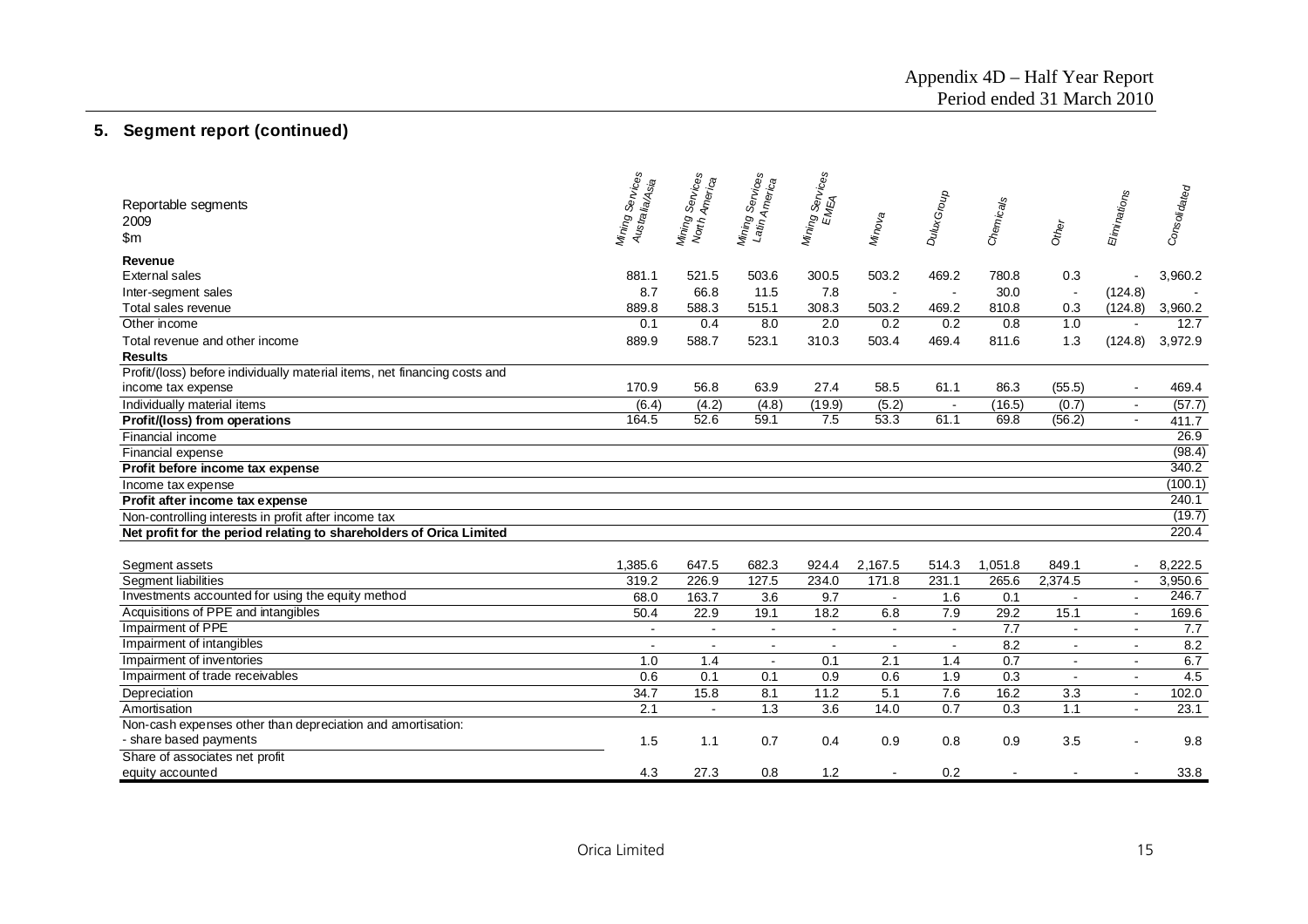## **Geographical segments (A)**

The presentation of the geographical segment (A) is based on geographical location of the businesses.

|                                                                     |           | New Zealand    |       | North America | Latin America |         |                | Eliminations   | Consolidated |
|---------------------------------------------------------------------|-----------|----------------|-------|---------------|---------------|---------|----------------|----------------|--------------|
| 2010                                                                |           |                |       |               |               |         |                |                |              |
| \$m                                                                 | Australia |                | Asia  |               |               | Europe  | Other          |                |              |
|                                                                     |           |                |       |               |               |         |                |                |              |
| Revenue                                                             |           |                |       |               |               |         |                |                |              |
| <b>External sales</b>                                               | 1,371.0   | 183.8          | 309.7 | 494.6         | 448.5         | 376.0   | 42.4           | $\blacksquare$ | 3.226.0      |
| Inter-segment sales                                                 | 118.1     | 5.9            | 19.8  | 64.7          | 7.8           | 7.1     | 2.9            | (226.3)        |              |
| Total sales revenue                                                 | 1,489.1   | 189.7          | 329.5 | 559.3         | 456.3         | 383.1   | 45.3           | (226.3)        | 3,226.0      |
| Other income <sup>(1)</sup>                                         | (0.1)     | (0.6)          | 1.8   | 2.2           | 10.1          | 2.6     | $\blacksquare$ | $\blacksquare$ | 16.0         |
| Total revenue and other income                                      | 1,489.0   | 189.1          | 331.3 | 561.5         | 466.4         | 385.7   | 45.3           | (226.3)        | 3,242.0      |
| <b>Results</b>                                                      |           |                |       |               |               |         |                |                |              |
| Profit before individually material items, net financing costs and  |           |                |       |               |               |         |                |                |              |
| income tax expense                                                  | 210.5     | 21.6           | 57.7  | 79.9          | 64.7          | 55.6    | 5.9            |                | 495.9        |
| Individually material items                                         | (64.3)    |                | (0.3) | (1.9)         |               | (0.1)   | (0.2)          | $\blacksquare$ | (66.8)       |
| <b>Profit from operations</b>                                       | 146.2     | 21.6           | 57.4  | 78.0          | 64.7          | 55.5    | 5.7            |                | 429.1        |
| Financial income                                                    |           |                |       |               |               |         |                |                | 18.7         |
| Financial expense                                                   |           |                |       |               |               |         |                |                | (89.3)       |
| Profit before income tax expense                                    |           |                |       |               |               |         |                |                | 358.5        |
| Income tax expense                                                  |           |                |       |               |               |         |                |                | (286.5)      |
| Profit after income tax expense                                     |           |                |       |               |               |         |                |                | 72.0         |
| Non-controlling interests in profit after income tax                |           |                |       |               |               |         |                |                | (16.9)       |
| Net profit for the period relating to shareholders of Orica Limited |           |                |       |               |               |         |                |                | 55.1         |
| Segment assets                                                      | 2,920.3   | 162.0          | 719.5 | 1,429.2       | 563.3         | 1,384.5 | 46.8           | $\blacksquare$ | 7,225.6      |
| Segment liabilities                                                 | 2,032.0   | 563.2          | 280.7 | 233.0         | 156.0         | 244.2   | 6.1            | $\blacksquare$ | 3,515.2      |
| Investments accounted for using the equity method                   | 1.9       | $\blacksquare$ | 37.2  | 120.8         | 2.8           | 8.4     |                | $\blacksquare$ | 171.1        |
| Acquisitions of PPE and intangibles                                 | 66.9      | 6.7            | 93.1  | 10.7          | 15.7          | 16.2    | 2.5            |                | 211.8        |
| Impairment of inventories                                           | 0.8       | 0.2            | 0.5   | 0.1           |               | 0.2     |                |                | 1.8          |
| Impairment of trade receivables                                     | 1.3       | 0.1            | 0.5   |               | 0.3           | 0.6     | 0.2            |                | 3.0          |
| Depreciation                                                        | 56.2      | 3.4            | 5.1   | 15.2          | 7.2           | 11.2    | 0.8            | $\blacksquare$ | 99.1         |
| Amortisation                                                        | 7.2       | 0.1            | 0.4   | 7.0           | 0.9           | 5.0     | $\blacksquare$ | $\blacksquare$ | 20.6         |
| Non-cash expenses other than depreciation and amortisation:         |           |                |       |               |               |         |                |                |              |
| - share based payments                                              | 2.1       | 0.1            | 1.1   | 1.1           | 0.5           | 0.9     |                |                | 5.8          |
| Share of associates net profit                                      |           |                |       |               |               |         |                |                |              |
| equity accounted                                                    | 0.5       |                | 3.3   | 14.9          | 0.5           | 0.9     |                |                | 20.1         |
|                                                                     |           |                |       |               |               |         |                |                |              |

 $(1)$  Includes foreign exchange gains/losses in various geographical segments.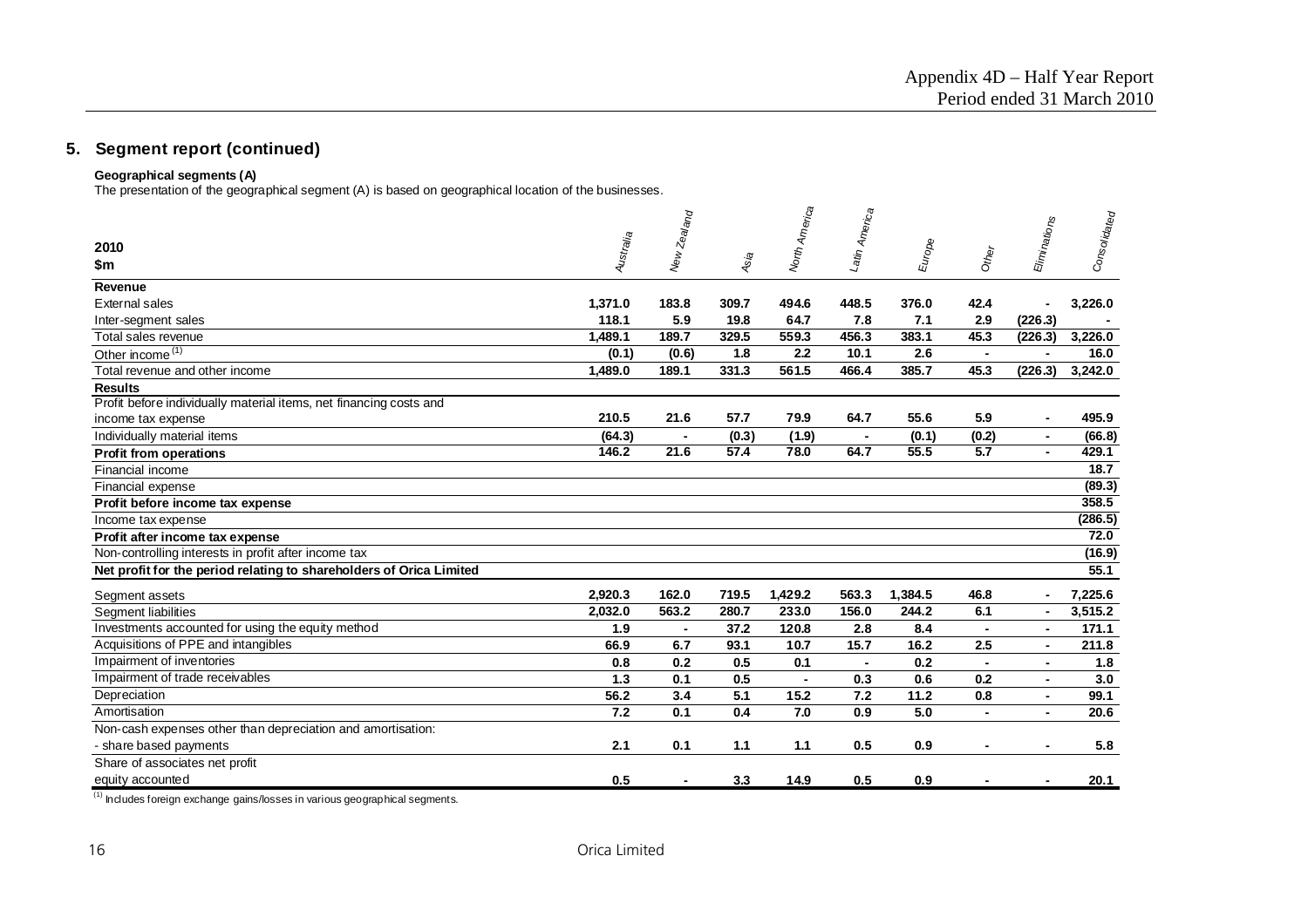Geographical segments (A)

The presentation of the geographical segment (A) is based on geographical location of the businesses.

| 2009<br>$\mathsf{m}$                                                | Australia     | New Zealand    | Asia           | I <sup>North</sup> America | -atin America  | Europe  | Other          | Eliminations          | Consolidated |
|---------------------------------------------------------------------|---------------|----------------|----------------|----------------------------|----------------|---------|----------------|-----------------------|--------------|
| Revenue                                                             |               |                |                |                            |                |         |                |                       |              |
| External sales                                                      | 1.465.4       | 219.3          | 428.7          | 744.9                      | 600.2          | 462.7   | 39.0           | ÷.                    | 3,960.2      |
| Inter-segment sales                                                 | 146.5         | 7.7            | 10.7           | 66.8                       | 11.4           | 15.7    | 2.8            | (261.6)               |              |
| Total sales revenue                                                 | 1.611.9       | 227.0          | 439.4          | 811.7                      | 611.6          | 478.4   | 41.8           | (261.6)               | 3,960.2      |
| Other income                                                        | 0.6           | $\blacksquare$ | 0.7            | 0.6                        | 8.8            | 2.0     | $\blacksquare$ | $\blacksquare$        | 12.7         |
| Total revenue and other income                                      | 1,612.5       | 227.0          | 440.1          | 812.3                      | 620.4          | 480.4   | 41.8           | (261.6)               | 3,972.9      |
| <b>Results</b>                                                      |               |                |                |                            |                |         |                |                       |              |
| Profit before individually material items, net financing costs and  |               |                |                |                            |                |         |                |                       |              |
| income tax expense                                                  | 189.3         | 29.7           | 42.6           | 81.5                       | 67.5           | 53.7    | 5.1            | $\blacksquare$        | 469.4        |
| Individually material items                                         | (17.4)        | (0.5)          | (1.0)          | (10.7)                     | (7.9)          | (20.0)  | (0.2)          | $\sim$                | (57.7)       |
| <b>Profit from operations</b>                                       | 171.9         | 29.2           | 41.6           | 70.8                       | 59.6           | 33.7    | 4.9            | $\blacksquare$        | 411.7        |
| Financial income                                                    |               |                |                |                            |                |         |                |                       | 26.9         |
| Financial expense                                                   |               |                |                |                            |                |         |                |                       | (98.4)       |
| Profit before income tax expense                                    |               |                |                |                            |                |         |                |                       | 340.2        |
| Income tax expense                                                  |               |                |                |                            |                |         |                |                       | (100.1)      |
| Profit after income tax expense                                     |               |                |                |                            |                |         |                |                       | 240.1        |
| Non-controlling interests in profit after income tax                |               |                |                |                            |                |         |                |                       | (19.7)       |
| Net profit for the period relating to shareholders of Orica Limited |               |                |                |                            |                |         |                |                       | 220.4        |
| Segment assets                                                      | 3,168.5       | 176.8          | 638.2          | 1,910.7                    | 642.1          | 1,633.5 | 52.7           | $\blacksquare$        | 8.222.5      |
| Segment liabilities                                                 | 2,312.5       | 581.8          | 282.8          | 304.7                      | 164.5          | 292.1   | 12.2           | $\sim$                | 3,950.6      |
| Investments accounted for using the equity method                   | 1.7           | $\sim$         | 68.0           | 157.9                      | 3.5            | 15.6    | $\blacksquare$ | $\sim$                | 246.7        |
| Acquisitions of PPE and intangibles                                 | 82.4          | 8.5            | 13.7           | 23.8                       | 19.3           | 20.9    | 1.0            | $\blacksquare$        | 169.6        |
| Impairment of PPE                                                   | 7.7           | $\sim$         | $\sim$         | $\sim$                     | $\blacksquare$ | $\sim$  | $\blacksquare$ | $\blacksquare$        | 7.7          |
| Impairment of intangibles                                           | 8.2           | $\blacksquare$ | $\blacksquare$ | $\sim$                     | $\blacksquare$ | $\sim$  | $\blacksquare$ | $\tilde{\phantom{a}}$ | 8.2          |
| Impairment of inventories                                           | 2.0           | 0.3            | 1.0            | 2.5                        | $\blacksquare$ | 0.9     | $\blacksquare$ | $\sim$                | 6.7          |
| Impairment of trade receivables                                     | 1.1           | 0.1            | 1.6            | 0.1                        | 0.1            | 1.5     | $\blacksquare$ | $\sim$                | 4.5          |
| Depreciation                                                        | 53.3          | 2.7            | 6.2            | 17.6                       | 8.4            | 13.1    | 0.7            | $\blacksquare$        | 102.0        |
| Amortisation                                                        | 6.2           | $\sim$         | 0.2            | 9.5                        | 1.0            | 6.2     | $\blacksquare$ | $\blacksquare$        | 23.1         |
| Non-cash expenses other than depreciation and amortisation:         |               |                |                |                            |                |         |                |                       |              |
| - share based payments                                              | 7.2           | 0.1            | 0.1            | 1.0                        | 0.7            | 0.6     | 0.1            |                       | 9.8          |
| Share of associates net profit                                      |               |                |                |                            |                |         |                |                       |              |
| equity accounted                                                    | 0.5           |                | 4.0            | 27.3                       | 0.8            | 1.2     |                |                       | 33.8         |
|                                                                     | Orica Limited |                |                |                            |                |         |                |                       | 17           |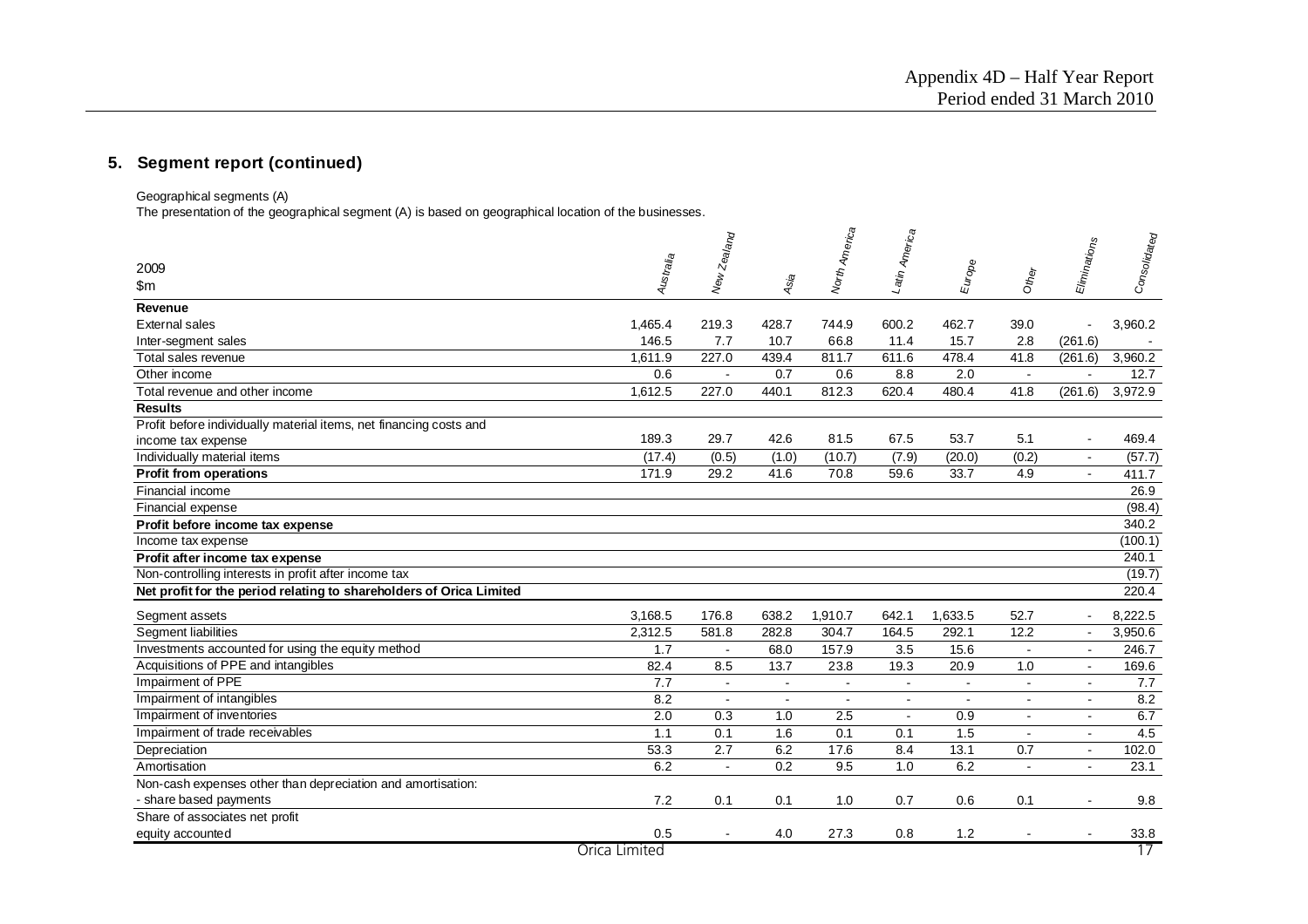# **Geographical segments (B)**

The presentation of the geographical segments (B) is based on the geographical location of customers. Segment assets are based on the geographical location of the assets.

| 2010<br>\$m                     | ustralia | United States<br>Americ. | Other   | Consolidated<br>Eliminations |
|---------------------------------|----------|--------------------------|---------|------------------------------|
| Revenue from external customers |          |                          |         |                              |
| External sales                  | 1,282.6  | 375.9                    | 1,567.5 | 3,226.0<br>$\blacksquare$    |
| Location of non-current assets  |          |                          |         |                              |
| Non-current assets **           | 1,733.0  | 1,095.9                  | 2,141.4 | 4,970.3<br>$\blacksquare$    |
|                                 |          | ites<br>ু                |         | fed<br>S.                    |

| 2009<br>\$m\$                   | dateg<br>ω<br>Ģ<br>и.                                    |
|---------------------------------|----------------------------------------------------------|
| Revenue from external customers |                                                          |
| External sales                  | 1,374.0<br>1,988.3<br>3,960.2<br>597.9<br>$\blacksquare$ |
| Location of non-current assets  |                                                          |
| Non-current assets **           | .866.1<br>2,329.1<br>5,674.1<br>478.9. ا                 |

\* Sales to other countries are individually less than 10% of the total external sales.

\*\* Excluding 'other' financial assets, deferred tax assets and post-employment benefit assets.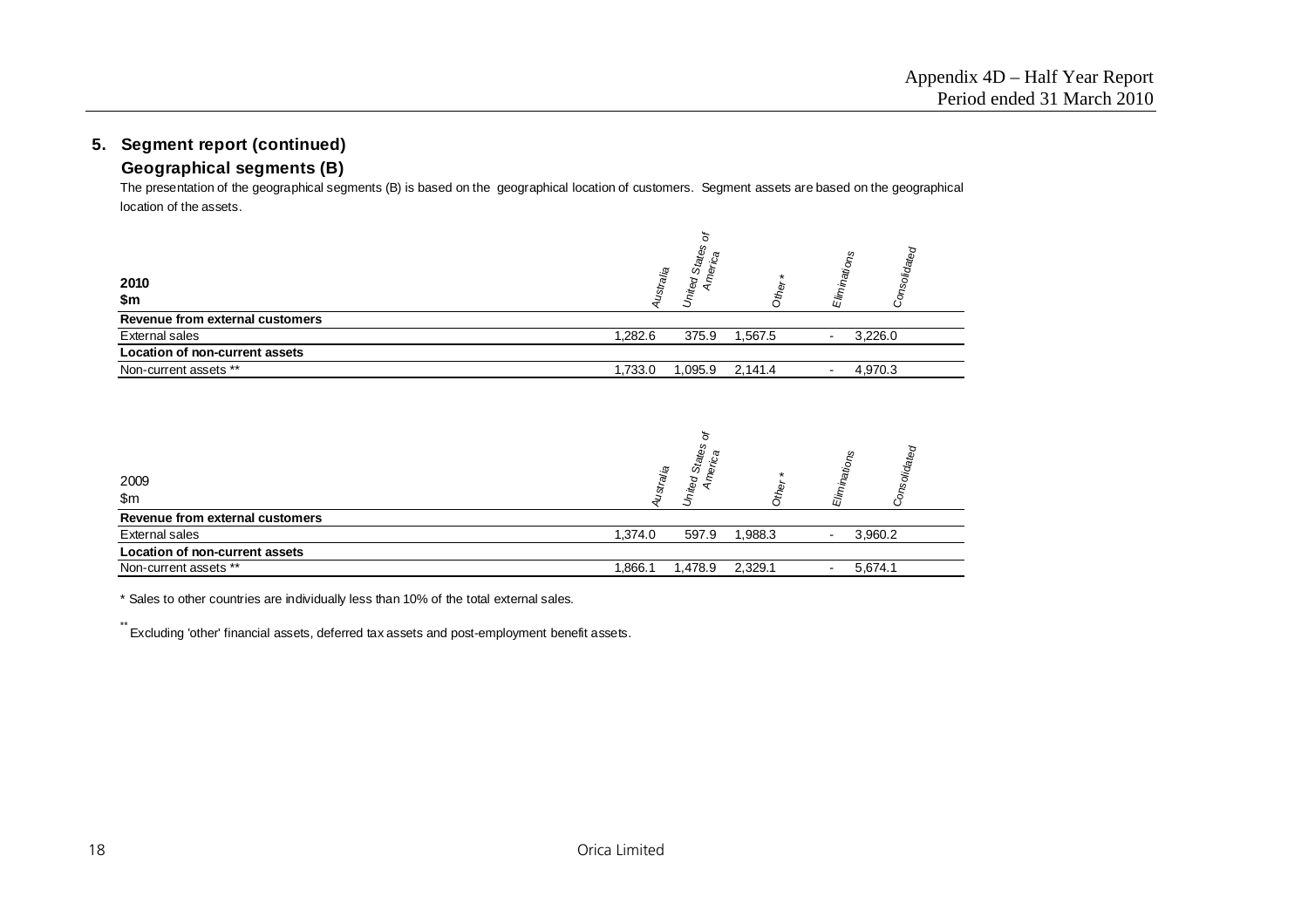## **6. Dividends and distributions**

|                                                                                                                                                                                                                                                                                                    | 2010<br>\$m   | 2009<br>\$m   |
|----------------------------------------------------------------------------------------------------------------------------------------------------------------------------------------------------------------------------------------------------------------------------------------------------|---------------|---------------|
| <b>Dividends and distributions</b><br>Dividends paid or declared in respect of the period ended 31 March were:                                                                                                                                                                                     |               |               |
| <b>Ordinary shares</b><br>final dividend of 55 cents per share, 36.36% franked at 30%, paid 5 Dec 2008<br>final dividend of 57 cents per share, 35.09% franked at 30%, paid 4 Dec 2009                                                                                                             | 203.7         | 198.0         |
| Distributions paid in respect of the period ended 31 March were:                                                                                                                                                                                                                                   |               |               |
| <b>Step-Up Preference Securities</b><br>distribution at 9.38% per annum, per security, unfranked, paid 1 Dec 2008<br>for the period from 31 May 2008 to 29 Nov 2008<br>distribution at 4.57% per annum, per security, unfranked, paid 30 Nov 2009<br>for the period from 1 Jun 2009 to 29 Nov 2009 | 11.5          | 23.5          |
| Dividends paid in cash or satisfied by the issue of shares under the dividend<br>reinvestment plan during the period were as follows:<br>paid in cash<br>satisfied by issue of shares<br>Dividends satisfied by the purchase of shares on market for dividend reinvestment plan <sup>(1)</sup>     | 175.9<br>27.8 | 167.8<br>30.2 |
| Distributions paid in cash                                                                                                                                                                                                                                                                         | 11.5          | 23.5          |

 $<sup>(1)</sup>$  During the current period, the Company bought nil (2009 1,943,577) shares on market to satisfy shareholders dividend</sup> reinvestment plan (DRP) requirements.

#### **Subsequent events**

Since the end of the half year, the directors declared the following dividend: Interim dividend on ordinary shares of 41 cents per share, 39.02% franked at 30%, payable 2 Jul 2010.

The financial effect of the interim dividend on ordinary shares has not been brought to account in the financial statements for the period ended 31 March 2010 and will be recognised in the 2010 annual financial statements.

The Company's DRP continues to be available to eligible shareholders. For the interim dividend, shares will be allocated based on the arithmetic average of the daily volume weighted average market price of all shares sold through a normal trade on the ASX for a period of 7 days from 4 to 15 June (inclusive). The last date for receipt of election notices for participation in the interim dividend under the DRP is Tuesday 1 June 2010. Shares issued pursuant to the DRP will rank equal to all other ordinary shares. No discount applies to the DRP.

#### **Franking credits available and prospects for paying fully or partly franked dividends for at least the next year** It is anticipated that dividends will be partly franked at a rate of no more than 40%.

#### **Conduit foreign income (CFI) component:**

| Interim dividend: |  |          | Interim dividend: |                   |  |          |     |  |
|-------------------|--|----------|-------------------|-------------------|--|----------|-----|--|
| Current period -  |  | Ordinary | Nil               | Previous period - |  | Ordinary | Nil |  |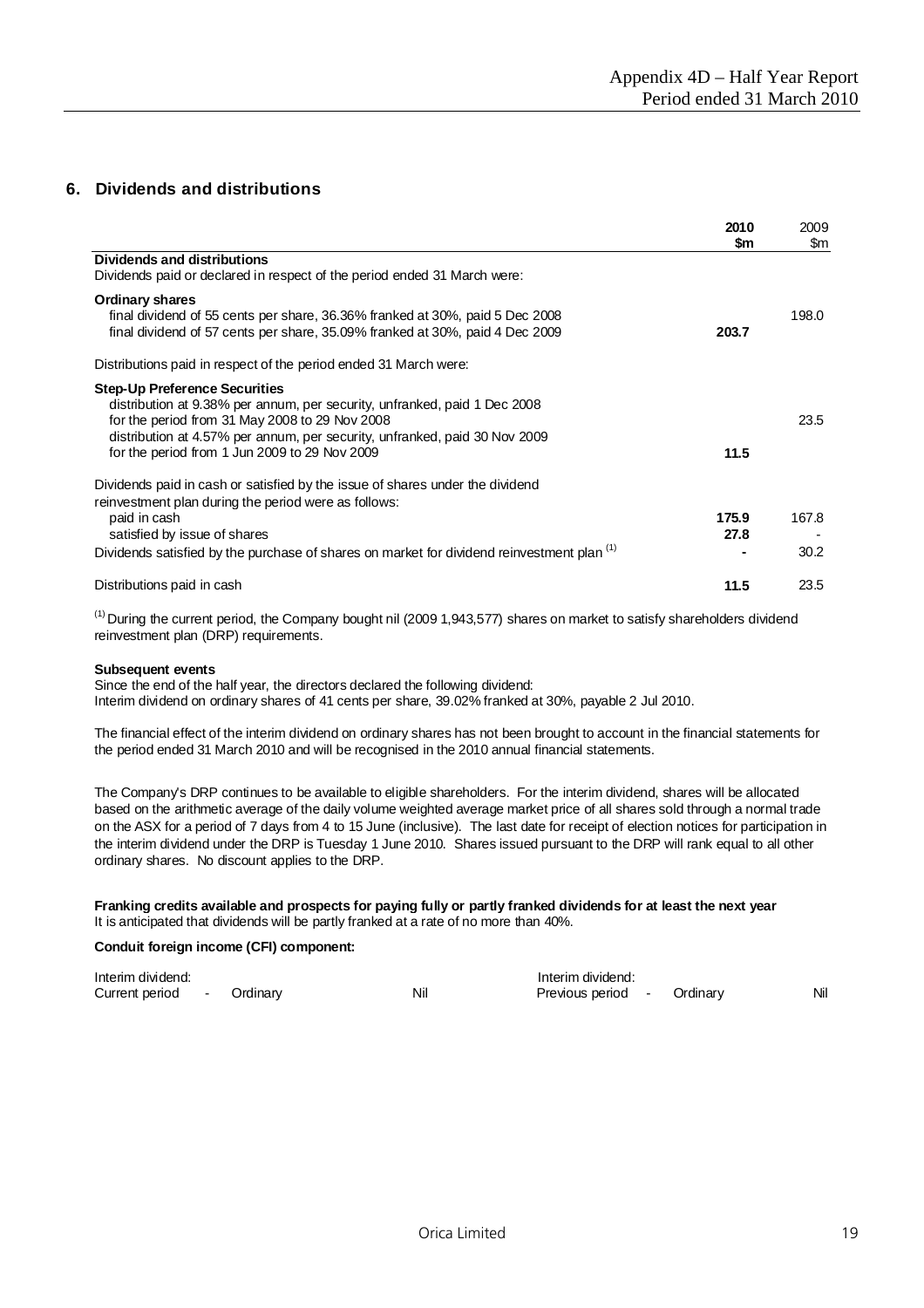# **7. Contributed equity**

|                                                                           | 2010    | 2009   |
|---------------------------------------------------------------------------|---------|--------|
|                                                                           | \$m     | \$m    |
| Issued and fully paid:                                                    |         |        |
| Step-Up Preference Securities - 5,000,000 (2009 5,000,000) <sup>(1)</sup> | 490.0   | 490.0  |
| Ordinary shares - 361,088,962 (2009 359,196,325)                          | 1.893.1 | .850.0 |

<sup>(1)</sup> The Group issued Step-Up Preference Securities (SPS) via a prospectus dated 17 February 2006. The SPS are stapled securities comprising a fully paid Preference Share and a fully paid unsecured note. The SPS have no fixed repayment date, but Orica has the right to repurchase them for cash or convert the SPS into a variable number of ordinary shares in Orica from November 2011 or earlier in certain circumstances. Holders rank ahead of ordinary shares but rank behind creditors. Distributions payable on the SPS are discretionary, payable semi-annually, non-cumulative, unfranked and payable based on the 180 day bill swap rate plus a margin of 1.35% per annum. Should the credit rating of the SPS fall below Standard and Poor's BBB- or equivalent, or no longer be rated, then an additional 1% will be added to the distribution rate. Distributions are payable in priority to distributions on Orica shares. Where a distribution on SPS is not paid, Orica may not declare or pay any dividends, pay any interest, or distribute any income or capital on any security that ranks behind the SPS until Orica has paid SPS distributions scheduled for the twelve months following the missed distribution or Orica has paid an amount equivalent to the unpaid distributions in the last twelve months, or all SPS have been repurchased or converted, or a special resolution of the SPS holders has been passed approving such payment.

Orica SPS holders do not have voting rights in shareholder meetings except in limited circumstances.

Under a Deed of Undertaking and Indemnity between Orica Limited and Australian Stock Exchange Limited (ASX), the ASX reserves the right (but without limiting its absolute discretion) to remove either or both of the Company and Orica New Zealand Securities Ltd (Orica NZ) from the official list if a) any of the SPS Preference Shares of the Company and Notes of Orica NZ cease to be stapled together, or b) if any SPS Preference Share or Notes are issued by either of the Company or Orica NZ which are not stapled to corresponding securities in the other entity.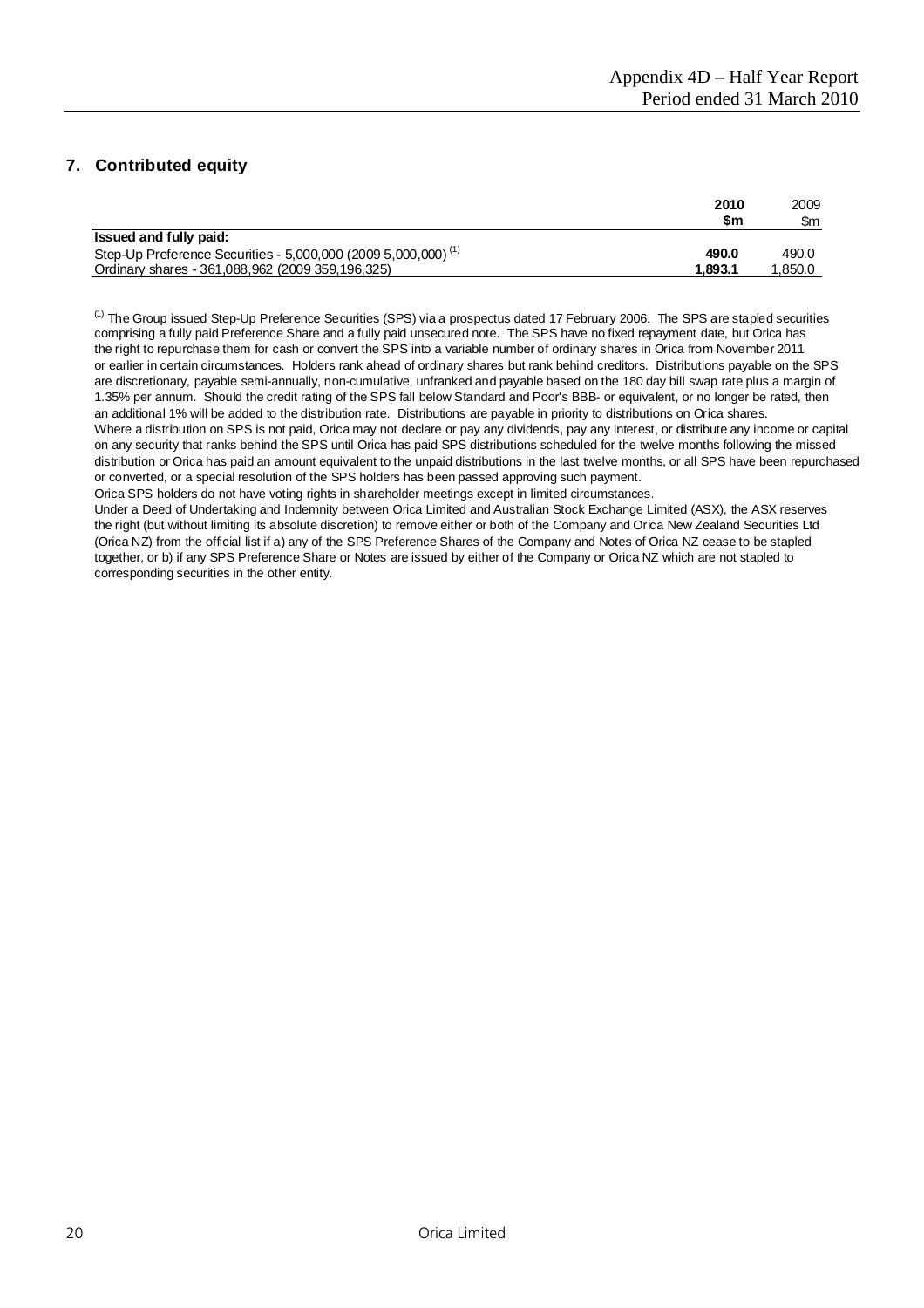# **7. Contributed equity (continued)**

Movements in issued and fully paid shares of the Company since 1 October 2008 were as follows:

|                                                           |              | <b>Number</b> | Issue    |         |
|-----------------------------------------------------------|--------------|---------------|----------|---------|
| <b>Details</b>                                            | Date         | of shares     | price \$ | \$m     |
| <b>Step-Up Preference Securities</b>                      |              |               |          |         |
| Opening balance - gross <sup>(1)</sup>                    | $1 - Oct-08$ | 5,000,000     |          | 500.0   |
| Opening balance - costs (1)                               |              |               |          | (10.0)  |
| Balance at end of the period                              | 31-Mar-09    | 5,000,000     |          | 490.0   |
| Balance at end of the period                              | 30-Sep-09    | 5,000,000     |          | 490.0   |
| Balance at end of the period                              | 31-Mar-10    | 5,000,000     |          | 490.0   |
| <b>Ordinary shares</b>                                    |              |               |          |         |
| Opening balance of ordinary shares issued                 | $1 - Oct-08$ | 359,196,325   |          | 1,881.3 |
| Share movements under the Orica LTEIP plan (4)            |              |               |          | (31.3)  |
| Balance at end of the period                              | 31-Mar-09    | 359,196,325   |          | 1,850.0 |
| Shares issued under the Orica dividend reinvestment plan  |              | 759,254       | 20.58    | 15.6    |
| Balance at end of the period                              | 30-Sep-09    | 359,955,579   |          | 1,865.6 |
| Shares issued under the Orica executive option plans (3)  |              | 11,000        |          | 0.1     |
| Shares issued under the Orica dividend reinvestment plan  |              | 1,098,700     | 25.23    | 27.8    |
| Share movements under the Orica LTEIP plan <sup>(4)</sup> |              | 23,683        |          | (2.3)   |
| Shares issued under the Orica GEESP plan (2)              |              |               |          | 1.9     |
| Balance at end of the period                              | 31-Mar-10    | 361,088,962   |          | 1,893.1 |

(1) Shares issued and costs incurred in 2006 pursuant to the Step-Up Preference Securities issued in accordance with the prospectus dated 17 February 2006.

 $(2)$  Shares issued under the Orica general employee exempt share plan.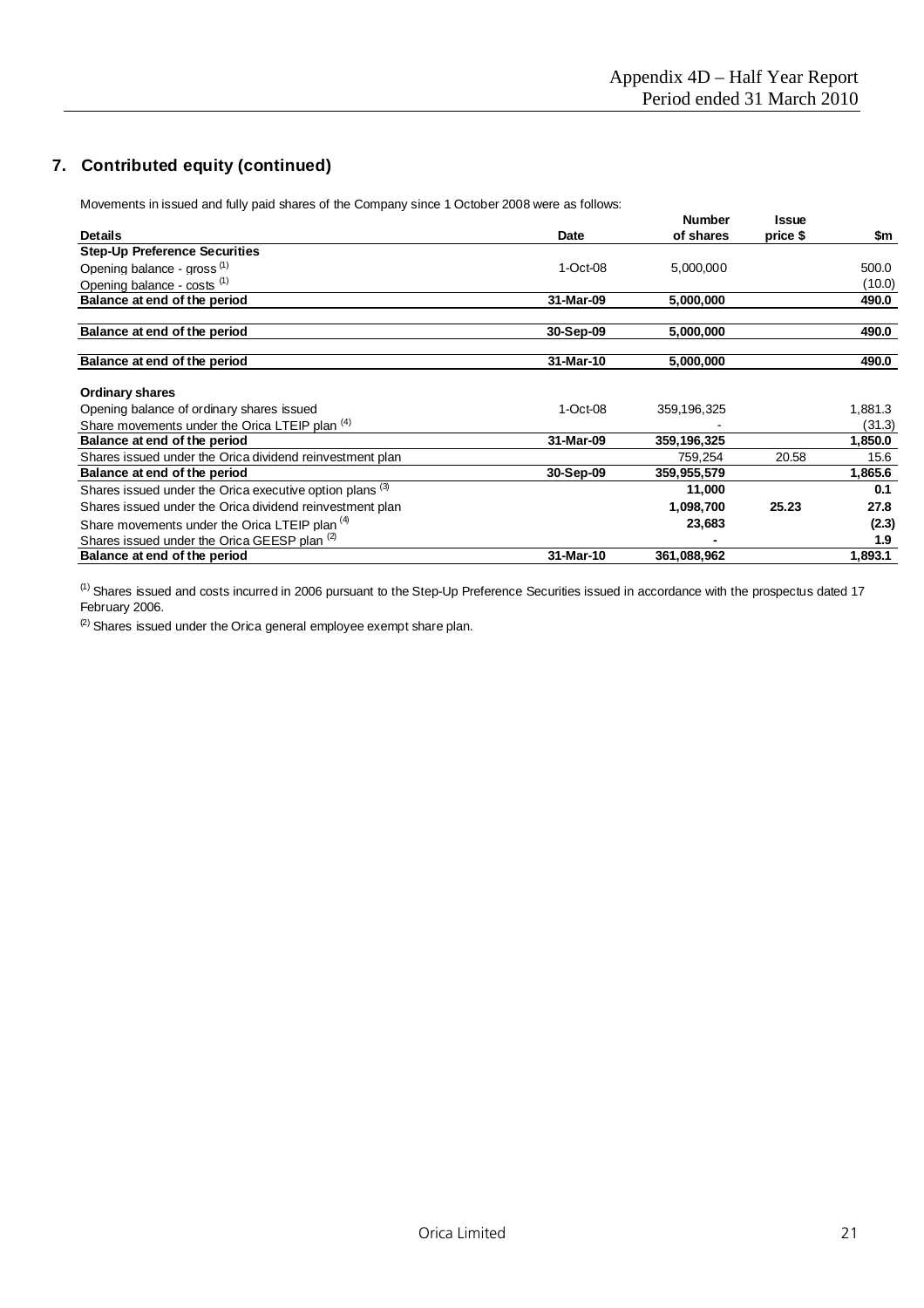# **7. Contributed equity (continued)**

|                                                                        |                      | <b>Number</b>  | <b>Issue</b> |               |
|------------------------------------------------------------------------|----------------------|----------------|--------------|---------------|
| <b>Details</b>                                                         | <b>Date</b>          | of shares      | price \$     | \$m           |
| (3) Shares issued under the Orica executive option plans               |                      |                |              |               |
| 2008/2009                                                              |                      |                |              |               |
| <b>Movement for the period</b>                                         | 31-Mar-09            |                |              |               |
| 2008/2009                                                              |                      |                |              |               |
| Movement for the period                                                | 30-Sep-09            | $\blacksquare$ |              |               |
| 2009/2010                                                              |                      |                |              |               |
|                                                                        |                      | 11,000         | 7.73         | 0.1           |
| Movement for the period                                                | 31-Mar-10            | 11,000         |              | 0.1           |
| <sup>(4)</sup> Share movements under the Orica LTEIP plan<br>2008/2009 |                      |                |              |               |
| Shares bought back                                                     | Various              |                |              | (31.3)        |
| Movement for the period                                                | 31-Mar-09            |                |              | (31.3)        |
| 2008/2009                                                              |                      |                |              |               |
| Movement for the period                                                | 30-Sep-09            |                |              |               |
| 2009/2010                                                              |                      |                |              |               |
| Shares issued                                                          | 29-Jan-10            | 23,683         | 24.79        |               |
| Shares bought back                                                     |                      |                |              |               |
|                                                                        | Various              |                |              | (31.6)        |
| Shares issued - loan repayment<br>Movement for the period              | Various<br>31-Mar-10 | 23,683         |              | 29.3<br>(2.3) |

Under the LTEIP, eligible executives are provided with a three year, interest free, non-recourse loan from Orica for the sole purpose of acquiring shares in the Company. Executives may not deal with the shares while the loan remains outstanding and any dividends paid on the shares are applied (on an after-tax basis) towards repaying the loan. The shares issued to the executives are either purchased on market, issued new shares by Orica or reissued unvested shares by Orica. Shares issued under this plan in conjunction with non-recourse loans are accounted for as options. As a result, the amounts receivable from employees in relation to these loans are not recognised in the financial statements. Shares issued under this plan are recognised as shares issued at nil value, with a share based payments expense recognised in the income statement based on the value of the options. Shares purchased on-market under the plans are recognised as a share buy-back.

Repayments of share loans are recognised as share capital. Under the November 2006 and subsequent LTEIP executive allocations, the shares are returned to Orica if the executives leave Orica within three years.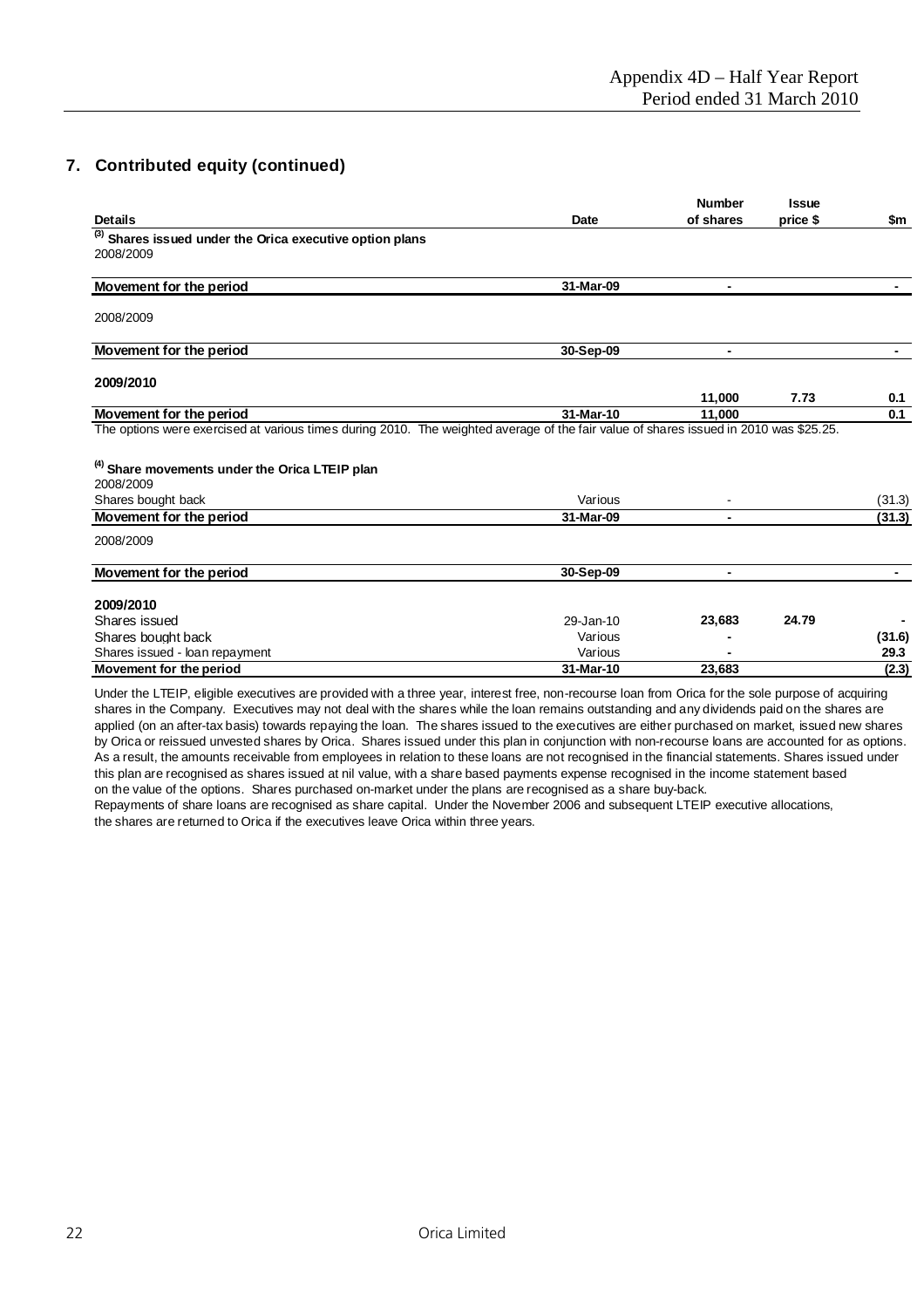# **7. Contributed equity (continued)**

# **Options over unissued shares (1) :**

|                     |                      | Issued/                            |                                   |                                |                      |                                   |                                |                      |
|---------------------|----------------------|------------------------------------|-----------------------------------|--------------------------------|----------------------|-----------------------------------|--------------------------------|----------------------|
| Exercisable between | Balance<br>30 Sep 08 | reinstated<br>durina<br>the period | Exercised<br>durina<br>the period | Lapsed<br>during<br>the period | Balance<br>31 Mar 09 | Exercised<br>during<br>the period | Lapsed<br>during<br>the period | Balance<br>30 Sep 09 |
| 01 Jan 03 31 Dec 09 | 11.000               |                                    |                                   | ٠                              | 11.000               |                                   | ۰                              | 11.000               |
| 01 Jan 04 31 Dec 10 | 13.600               | -                                  |                                   | ۰                              | 13.600               |                                   | ۰                              | 13.600               |
| 31 Dec 04 31 Dec 06 | 27,000               |                                    |                                   |                                | 27.000               |                                   | ۰                              | 27,000               |
| Total               | 51.600               |                                    |                                   | ٠                              | 51.600               |                                   | ٠                              | 51,600               |

| Exercisable between | 30 Sep 09 | <b>Issued</b><br><b>Balance reinstated</b><br>during<br>the period | <b>Exercised</b><br>during<br>the period the period | Lapsed<br>during | <b>Balance</b><br>31 Mar 10 |
|---------------------|-----------|--------------------------------------------------------------------|-----------------------------------------------------|------------------|-----------------------------|
| 01 Jan 03 31 Dec 09 | 11.000    | ۰                                                                  | (11,000)                                            |                  |                             |
| 01 Jan 04 31 Dec 10 | 13,600    | $\blacksquare$                                                     |                                                     |                  | 13,600                      |
| 31 Dec 04 31 Dec 11 | 27,000    | ۰                                                                  |                                                     |                  | 27,000                      |
| <b>Total</b>        | 51,600    | $\blacksquare$                                                     | (11,000)                                            |                  | 40,600                      |

 $^{(1)}$  Options may be exercised from one day after the release of the annual results to 31 October of the following year during specific trading periods as outlined in the Orica Corporate Governance practices disclosure.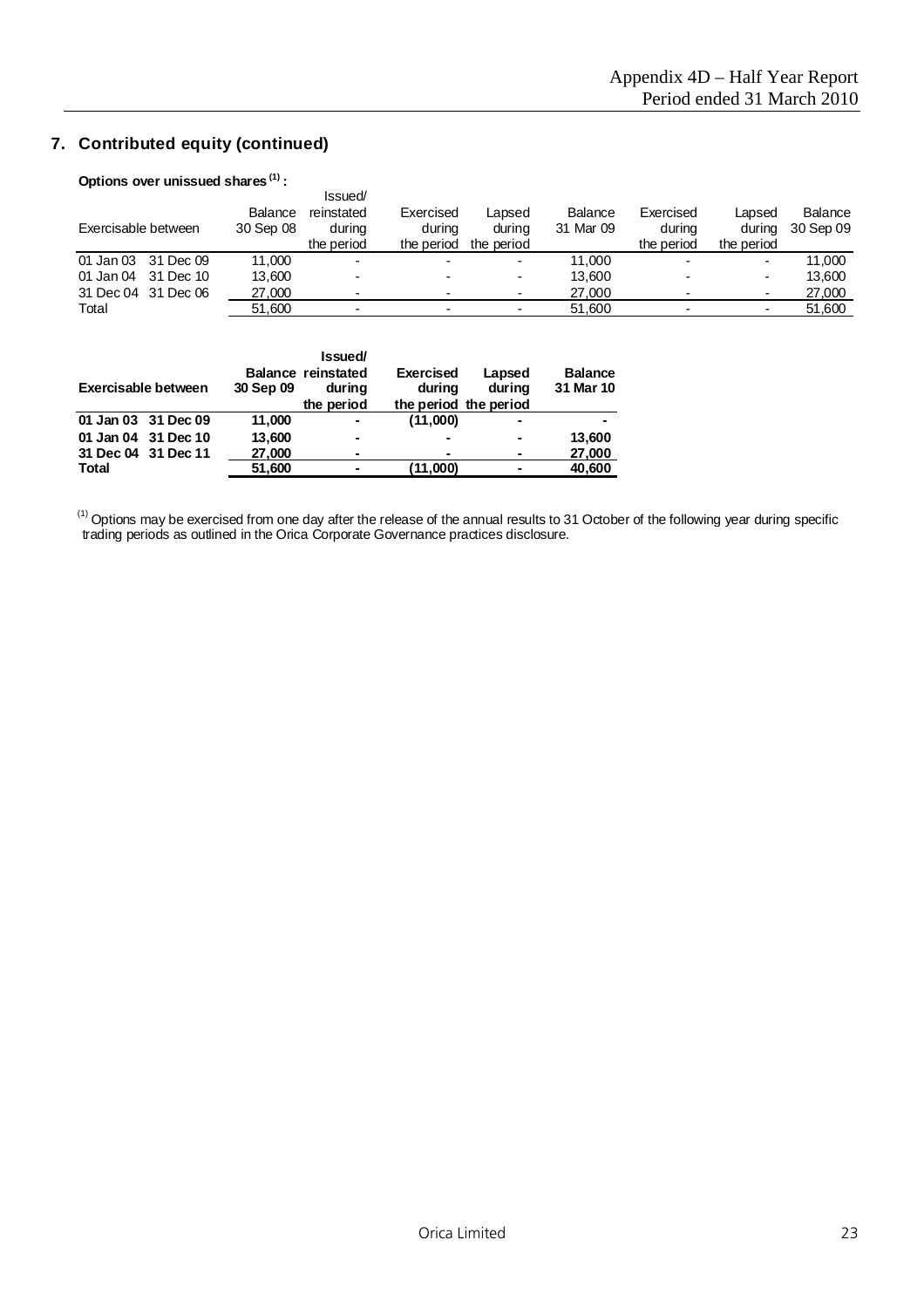## **8. Reserves and retained earnings**

|                                                                                   | 2010    | 2009          |
|-----------------------------------------------------------------------------------|---------|---------------|
|                                                                                   | \$m     | $\mathsf{Sm}$ |
| Reserves and retained earnings                                                    |         |               |
| (a) Reserves                                                                      |         |               |
| Share based payments                                                              | 42.0    | 37.9          |
| Cash flow hedging                                                                 | 6.1     | (28.1)        |
| Foreign currency translation                                                      | (505.4) | 179.9         |
| Equity - arising from purchase of non-controlling interests                       | (80.9)  | (69.6)        |
| Balance at end of the period                                                      | (538.2) | 120.1         |
| Movement in reserves during the period                                            |         |               |
| Share based payments                                                              |         |               |
| Balance at beginning of period                                                    | 36.2    | 28.1          |
| Share based payments expense                                                      | 5.8     | 9.8           |
| Balance at end of the period                                                      | 42.0    | 37.9          |
| Cash flow hedging                                                                 |         |               |
| Balance at beginning of period                                                    | (0.3)   | 5.2           |
| Movement for the period                                                           | 9.2     | (19.0)        |
| Tax effect of movement in cash flow hedge reserve                                 | (2.8)   | (14.3)        |
| Balance at end of the period                                                      | 6.1     | (28.1)        |
| Foreign currency translation                                                      |         |               |
| Balance at beginning of period                                                    | (369.1) | 64.0          |
| Translation of overseas controlled entities at the end of the period              | (158.9) | 167.4         |
| Tax effect of translaton of overseas controlled entities at the end of the period | 22.6    | (51.5)        |
| Balance at end of the period                                                      | (505.4) | 179.9         |
| Equity - arising from purchase of non-controlling interests                       |         |               |
| Balance at beginning of period                                                    | (74.8)  | (6.0)         |
| Purchase of non-controlling interests <sup>(1)</sup>                              | (6.1)   | (63.6)        |
| Balance at end of the period                                                      | (80.9)  | (69.6)        |
|                                                                                   |         |               |
| (b) Retained earnings                                                             |         |               |
| Retained earnings at the beginning of the period                                  | 1,913.1 | 1,758.9       |
| Operating profit after income tax attributable                                    |         |               |
| to shareholders of Orica                                                          | 55.1    | 220.4         |
| Defined benefit fund superannuation movement (net of tax) <sup>(2)</sup>          | (12.6)  | (63.7)        |
| Dividends/distributions paid:                                                     |         |               |
| Step-Up Preference Securities distributions                                       | (11.5)  | (23.5)        |
| Less tax credit on Step-Up Preference Securities distributions                    | 4.4     | 5.6           |
| Ordinary dividends - final                                                        | (203.7) | (198.0)       |
| Retained earnings at end of the period                                            | 1,744.8 | 1,699.7       |

 $<sup>(1)</sup>$  The equity reserve arising from purchase of non-controlling interests represents the excess of cost of investment in purchasing non-</sup> controlling interests in subsidiaries over the net assets acquired and non-controlling interests share of goodwill at the date of original acquisition of the subsidiary. The movement for the period ending 31 March 2010 relates to purchase of Orica Colombia S.A.. The movement for the period ending 31 March 2009 relates to the purchase of non-controlling interests in Orica Mining Services Peru S.A., Orica Kazakhstan Joint Stock Company and Minova Ksante Sp.z o.o..

<sup>(2)</sup> Orica has engaged its Group actuary to liaise with major fund actuaries in updating material assumptions of Orica's funds as at 31 March 2010. These assumptions relate primarily to actual asset returns and discount rates as at 31 March 2010. The Group actuary has used this information to evaluate the aggregate defined benefit superannuation fund obligations. This has resulted in the consolidated entity increasing the retirement benefit obligation by \$18.5m (2009 \$91.2m) (\$12.6 after tax, 2009 \$63.7m) which has been recognised directly in equity in accordance with the consolidated entity's accounting policy for the treatment of actuarial gains and losses.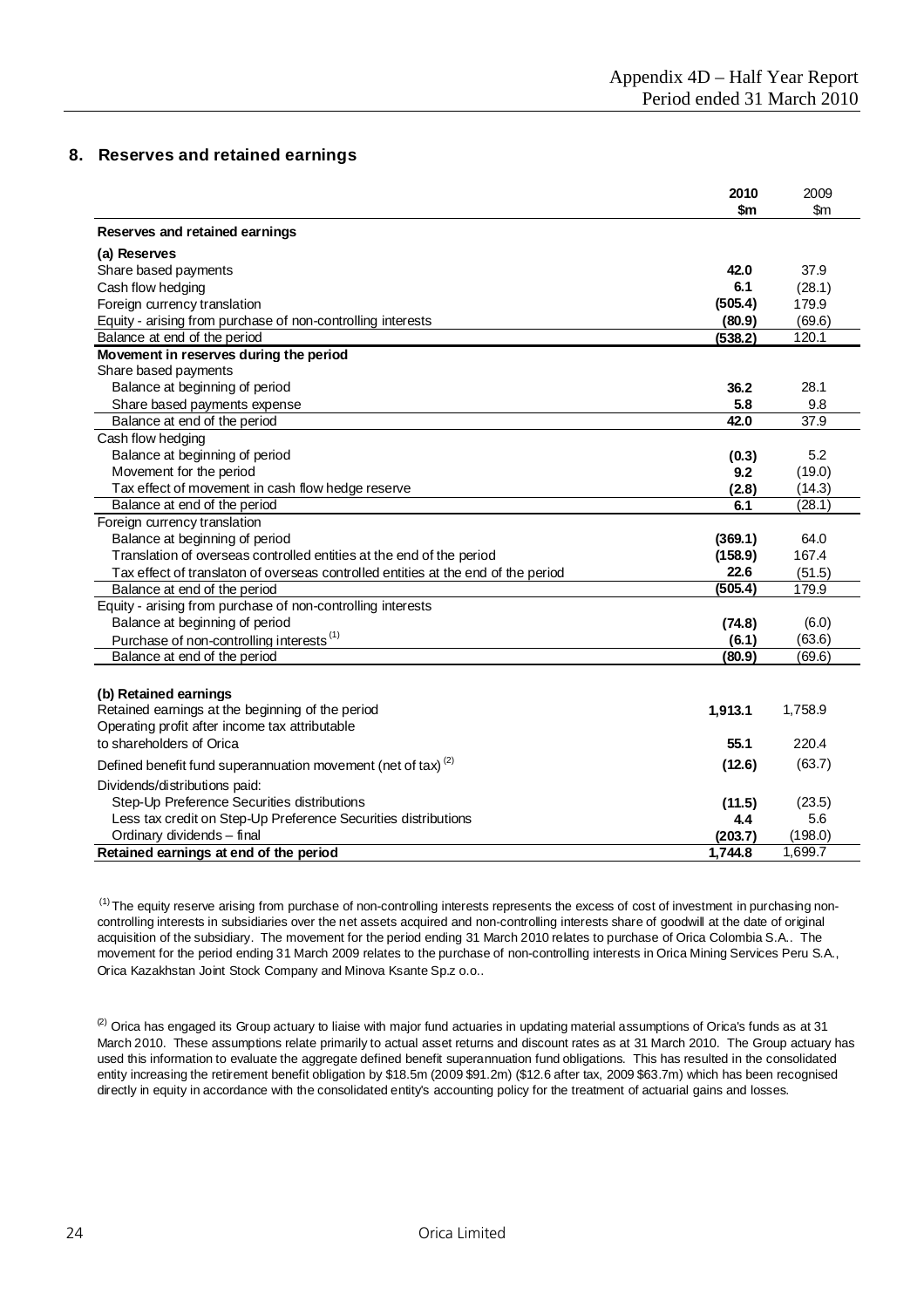# **9. Investments accounted for using the equity method**

The consolidated entity has an interest in the following entities:

|                                            | Percentage of ownership interest held at end<br>of period or date of disposal |           | Contribution to net profit |               |  |
|--------------------------------------------|-------------------------------------------------------------------------------|-----------|----------------------------|---------------|--|
|                                            | 31-Mar-10                                                                     | 31-Mar-09 | 31-Mar-10                  | 31-Mar-09     |  |
| Name of entity:                            |                                                                               |           |                            |               |  |
|                                            | $\%$                                                                          | $\%$      | \$m                        | \$m\$         |  |
| Thai Nitrate Company Ltd                   | 50.0                                                                          | 50.0      | 3.3                        | 4.3           |  |
| Nelson Brothers, LLC                       | 50.0                                                                          | 50.0      |                            |               |  |
| Nelson Brothers Mining Services, LLC       | 50.0                                                                          | 50.0      | 13.8                       | 27.5          |  |
| Southwest Energy LLC                       | 50.0                                                                          | 50.0      |                            |               |  |
| Australian Plantations Pty Ltd             | 50.0                                                                          | 50.0      |                            |               |  |
| Botany Industrial Park Pty Limited         | 33.4                                                                          | 33.4      |                            |               |  |
| <b>BXL Bulk Explosives Limited</b>         | 50.0                                                                          | 50.0      |                            |               |  |
| Controladora DNS de RL de CV               | 49.0                                                                          | 49.0      |                            |               |  |
| Dyno Nobel UMMC LLC                        | 50.0                                                                          | 50.0      |                            |               |  |
| <b>Exor Explosives Limited</b>             | 50.0                                                                          | 50.0      |                            |               |  |
| FiReP Holding AG <sup>(2)</sup>            | 25.0                                                                          |           |                            |               |  |
| Geneva Nitrogen LLC                        | 50.0                                                                          | 50.0      |                            |               |  |
| Geodynamics B.V.                           | 27.3                                                                          | 27.3      |                            |               |  |
| Irish Mining Emulsion Systems Ltd          | 50.0                                                                          | 50.0      |                            |               |  |
| MicroCoal Inc.                             | 50.0                                                                          | 50.0      |                            |               |  |
| MSW-Chemie GmbH                            | 31.5                                                                          | 31.5      | <b>Individually</b>        | Individually  |  |
| Norabel Ignition Systems AB                | 50.0                                                                          | 50.0      | not material.              | not material. |  |
| Orica Camel Coatings Ltd                   | 50.0                                                                          | 50.0      | In aggregate               | In aggregate  |  |
| OY Forcit <sup>(1)</sup>                   |                                                                               | 20.0      | 3.0                        | 2.0           |  |
| PIIK Limited Partnership                   | 49.0                                                                          | 49.0      |                            |               |  |
| Pigment Manufacturers of Australia Limited | 50.0                                                                          | 50.0      |                            |               |  |
| Pinegro Products Pty Ltd                   | 50.0                                                                          | 50.0      |                            |               |  |
| Servicios Petroleros Oricorp Mexico,       |                                                                               |           |                            |               |  |
| SA de CV                                   | 47.0                                                                          | 47.0      |                            |               |  |
| Sprewa Sprengmittel GmbH                   | 24.0                                                                          | 24.0      |                            |               |  |
| SVG&FNS Philippines Holdings Inc           | 40.0                                                                          | 40.0      |                            |               |  |
| Troisdorf GmbH                             | 50.0                                                                          | 50.0      |                            |               |  |
| <b>Ulaex SA</b>                            | 50.0                                                                          | 50.0      |                            |               |  |
| Wurgendorf GmbH                            | 50.0                                                                          | 50.0      |                            |               |  |
| <b>Total</b>                               |                                                                               |           | 20.1                       | 33.8          |  |

 $(1)$  Disposed of in 2009.

 $(2)$  Acquired in 2010.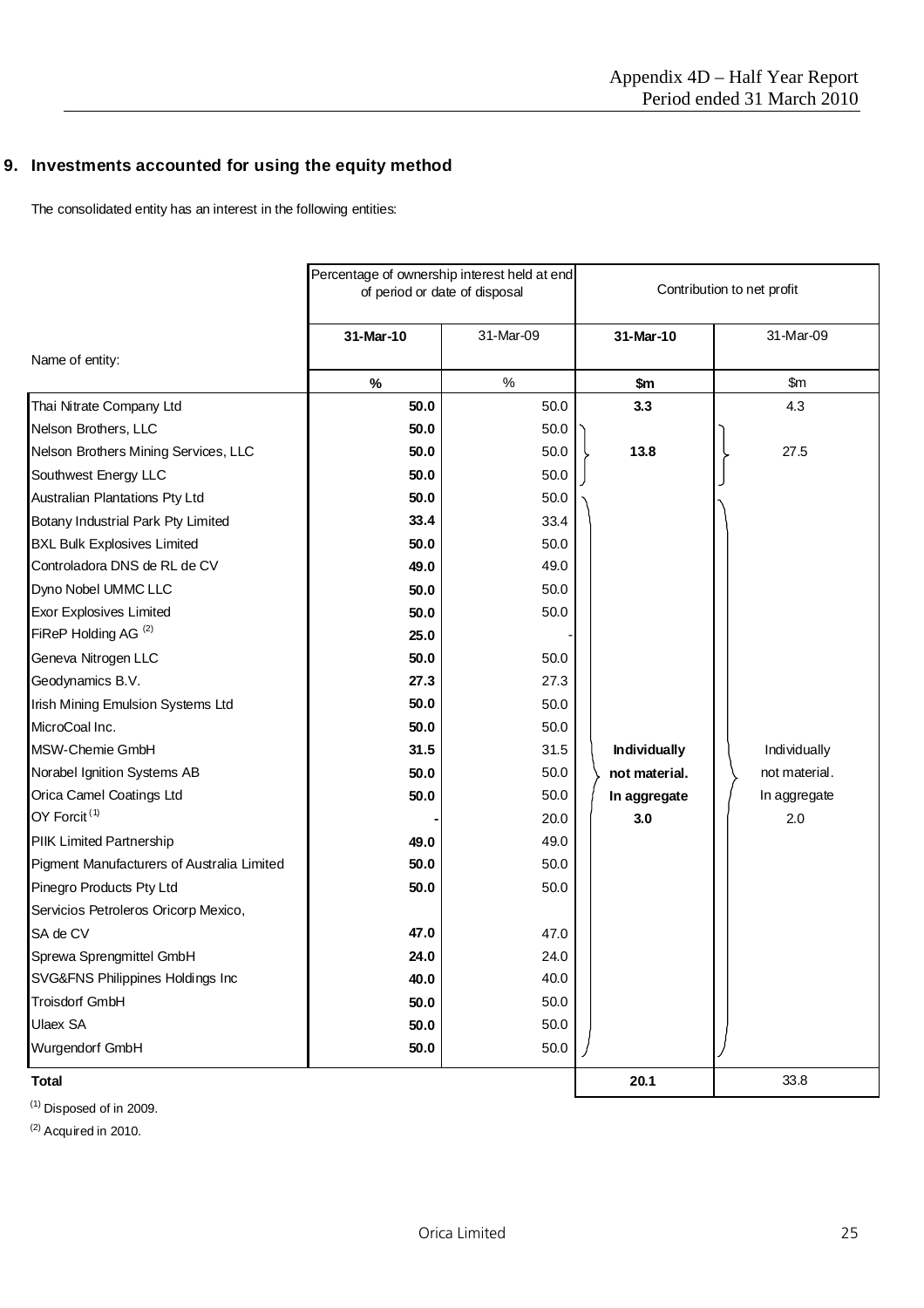## **10. Businesses acquired**

#### **Consolidated - 2010**

#### **Acquisition of businesses and controlled entities**

The consolidated entity acquired the following businesses and entities (100% unless stated otherwise):

Orica Colombia S.A. on 30 November 2009, Orica acquired an additional 8% shareholding. Minova Mining Services, S.A. on 25 March 2010 (51%). Jiangsu Orica Banqiao Mining Machinery Company Limited on 29 October 2009 (51%).

#### **Businesses**

Business assets of Weldgrip Geotechnical on 5 November 2009.

Accounting standards require the fair value of the net assets acquired to be recognised. These financial statements include the preliminary purchase price allocation of acquired net assets. Accounting standards permit up to 12 months for acquisition accounting to be finalised following the acquisition date.

|                                                                     | <b>Book</b> | <b>Fair Value</b> |       |
|---------------------------------------------------------------------|-------------|-------------------|-------|
|                                                                     | Values      | Adjustments       | Total |
| 2010                                                                | \$m         | \$m               | \$m   |
| Consideration                                                       |             |                   |       |
| cash paid                                                           | 18.6        |                   | 18.6  |
| net overdraft acquired                                              | (0.6)       |                   | (0.6) |
| Outflow of cash                                                     | 18.0        |                   | 18.0  |
| deferred settlement                                                 | 0.9         |                   | 0.9   |
| Total consideration                                                 | 18.9        |                   | 18.9  |
| Fair value of net assets of businesses/controlled entities acquired |             |                   |       |
| trade and other receivables                                         | 2.3         |                   | 2.3   |
| inventories                                                         | 3.6         |                   | 3.6   |
| property, plant and equipment                                       | 1.7         |                   | 1.7   |
| intangibles including purchased goodwill                            | 0.8         |                   | 0.8   |
| other assets                                                        | 0.1         |                   | 0.1   |
| payables and interest bearing liabilities                           | (1.4)       |                   | (1.4) |
|                                                                     | 7.1         |                   | 7.1   |
| Less non-controlling interests at date of acquisition               | (2.3)       |                   | (2.3) |
|                                                                     | 4.8         |                   | 4.8   |
| Goodwill on acquisition                                             |             |                   | 14.1  |

#### **Acquisition of non-controlling interest:**

|                                       | ⊺otal |
|---------------------------------------|-------|
| 2010                                  | \$m   |
| Decrease in non-controlling interests |       |
| Equity reserve                        | 6.    |
| Total consideration                   |       |
|                                       |       |

| Results contributed by acquired entities since acquisition date:                     | \$m |
|--------------------------------------------------------------------------------------|-----|
| Revenue for the period                                                               | 4.4 |
| Earnings before interest, tax, depreciation and amortisation (EBITDA) for the period | 0.1 |

The unaudited operating revenue and earnings before interest, tax, depreciation and amortisation for the acquired businesses and entities for the 6 months to 31 March 2010 are as follows:

|                   | \$m  |
|-------------------|------|
| Operating revenue | 11.1 |
| EBITDA            | 1.3  |

The unaudited information was compiled by Orica management based on financial information available to Orica during due diligence and assuming no material transactions between Orica and the acquired businesses. Goodwill on the purchase of these entities is attributable mainly to the skills and technical talent of the acquired businesses' work forces.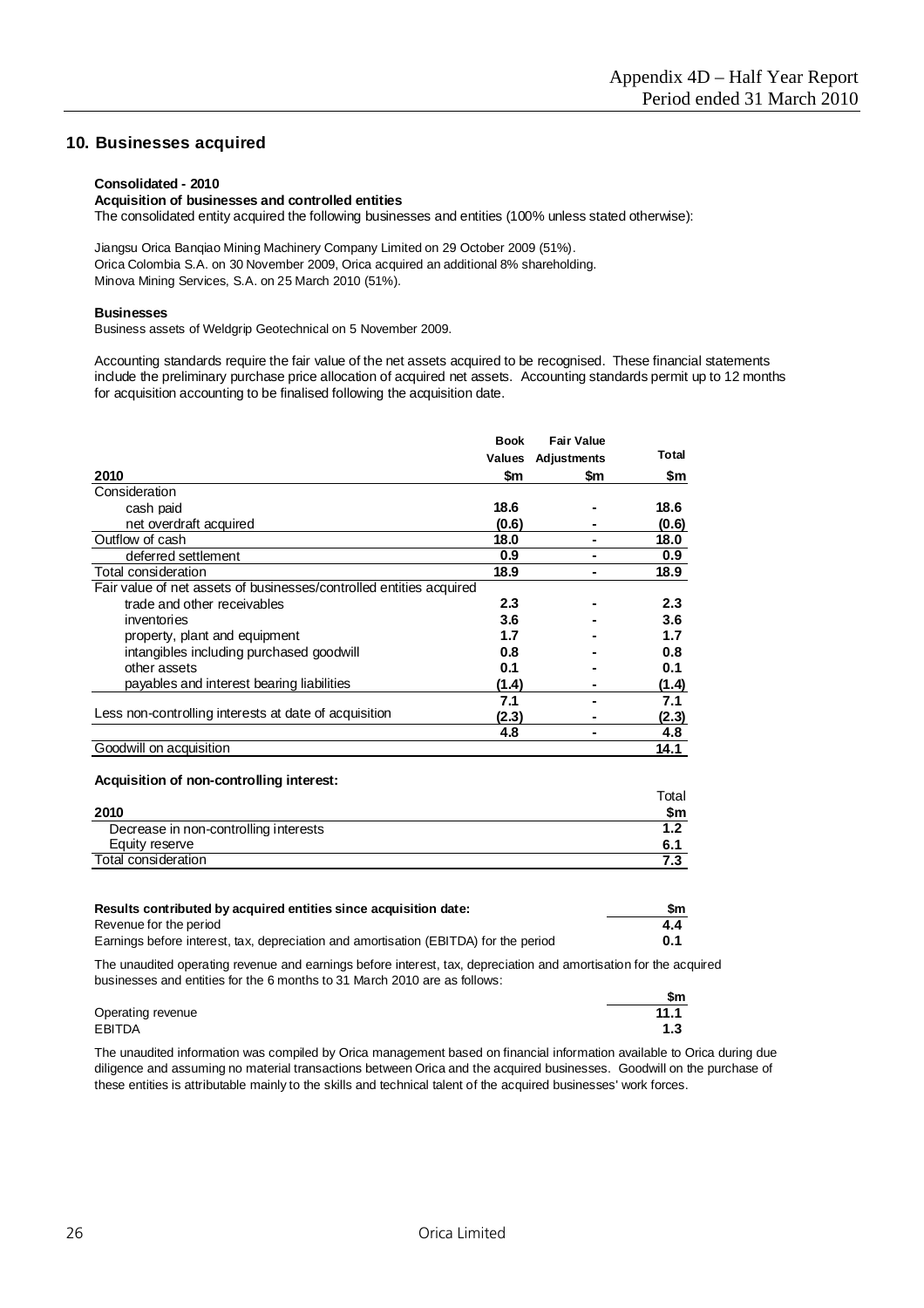## **10. Businesses acquired (continued)**

#### **Consolidated - 2009**

#### **Acquisition of businesses and controlled entities**

The consolidated entity acquired the following businesses and entities (100% unless stated otherwise):

On 7 November 2008, Orica acquired OPEL Chemical (Singapore) Private Limited which owns a decorative coatings business in China.

#### **Other entities**

Minova Ksante Sp. z o.o.: Orica acquired an additional 30% shareholding on 6 November 2008. Orica Mining Services Peru S.A.: Orica acquired an additional 48.6% shareholding on 28 November 2008. Orica Kazakhstan Joint Stock Company: Orica acquired an additional 23% shareholding on 23 December 2008.

#### **Businesses**

Business assets of Hillmark Industries Pty Ltd, on 13 November 2008.

Accounting standards require the fair value of the net assets acquired to be recognised. These financial statements include the preliminary purchase price allocation of acquired net assets. Accounting standards permit up to 12 months for acquisition accounting to be finalised following the acquisition date.

|                                                                     | <b>Book</b> | Fair Value               |        | Amended              |        |
|---------------------------------------------------------------------|-------------|--------------------------|--------|----------------------|--------|
|                                                                     | Values      | Adjustments              |        | Total Acquisitions * | Total  |
| 2009                                                                | \$m         | \$m                      | \$m    | \$m                  | \$m    |
| Consideration                                                       |             |                          |        |                      |        |
| cash paid                                                           | 24.1        |                          | 24.1   |                      | 24.1   |
| net cash acquired                                                   | (1.5)       |                          | (1.5)  |                      | (1.5)  |
| Outflow of cash                                                     | 22.6        | ٠                        | 22.6   | $\blacksquare$       | 22.6   |
| deferred settlement                                                 | 5.6         |                          | 5.6    | (1.6)                | 4.0    |
| Total consideration                                                 | 28.2        | $\overline{\phantom{a}}$ | 28.2   | (1.6)                | 26.6   |
| Fair value of net assets of businesses/controlled entities acquired |             |                          |        |                      |        |
| trade and other receivables                                         | 9.9         |                          | 9.9    |                      | 9.9    |
| inventories                                                         | 5.3         |                          | 5.3    |                      | 5.3    |
| property, plant and equipment                                       | 4.5         |                          | 4.5    |                      | 4.5    |
| intangibles including purchased goodwill                            | 2.5         |                          | 2.5    |                      | 2.5    |
| other assets                                                        | 0.1         |                          | 0.1    |                      | 0.1    |
| payables and interest bearing liabilities                           | (11.9)      |                          | (11.9) |                      | (11.9) |
| provision for dividends                                             | (5.2)       |                          | (5.2)  |                      | (5.2)  |
| provision for taxation                                              | 0.2         |                          | 0.2    |                      | 0.2    |
| provision for deferred tax                                          |             |                          |        | (0.2)                | (0.2)  |
| contingent liabilities                                              |             | (2.3)                    | (2.3)  |                      | (2.3)  |
|                                                                     | 5.4         | (2.3)                    | 3.1    | (0.2)                | 2.9    |
| Less non-controlling interests at date of acquisition               |             |                          |        |                      |        |
|                                                                     | 5.4         | (2.3)                    | 3.1    | (0.2)                | 2.9    |
| Goodwill on acquisition                                             |             |                          | 25.1   | (1.4)                | 23.7   |

\* Deferred settlements accrued for prior period acquisitions have been reversed against goodwill due to a reduction in earnouts payable.

#### Acquisition of non-controlling interest:

|                                       | Total  |
|---------------------------------------|--------|
| 2009                                  | \$m    |
| Goodwill acquired                     | 12.5   |
| Decrease in non-controlling interests | 19.1   |
| Net gain on derivatives               | (20.0) |
| Equity reserve                        | 68.8   |
| Total consideration                   | 80.4   |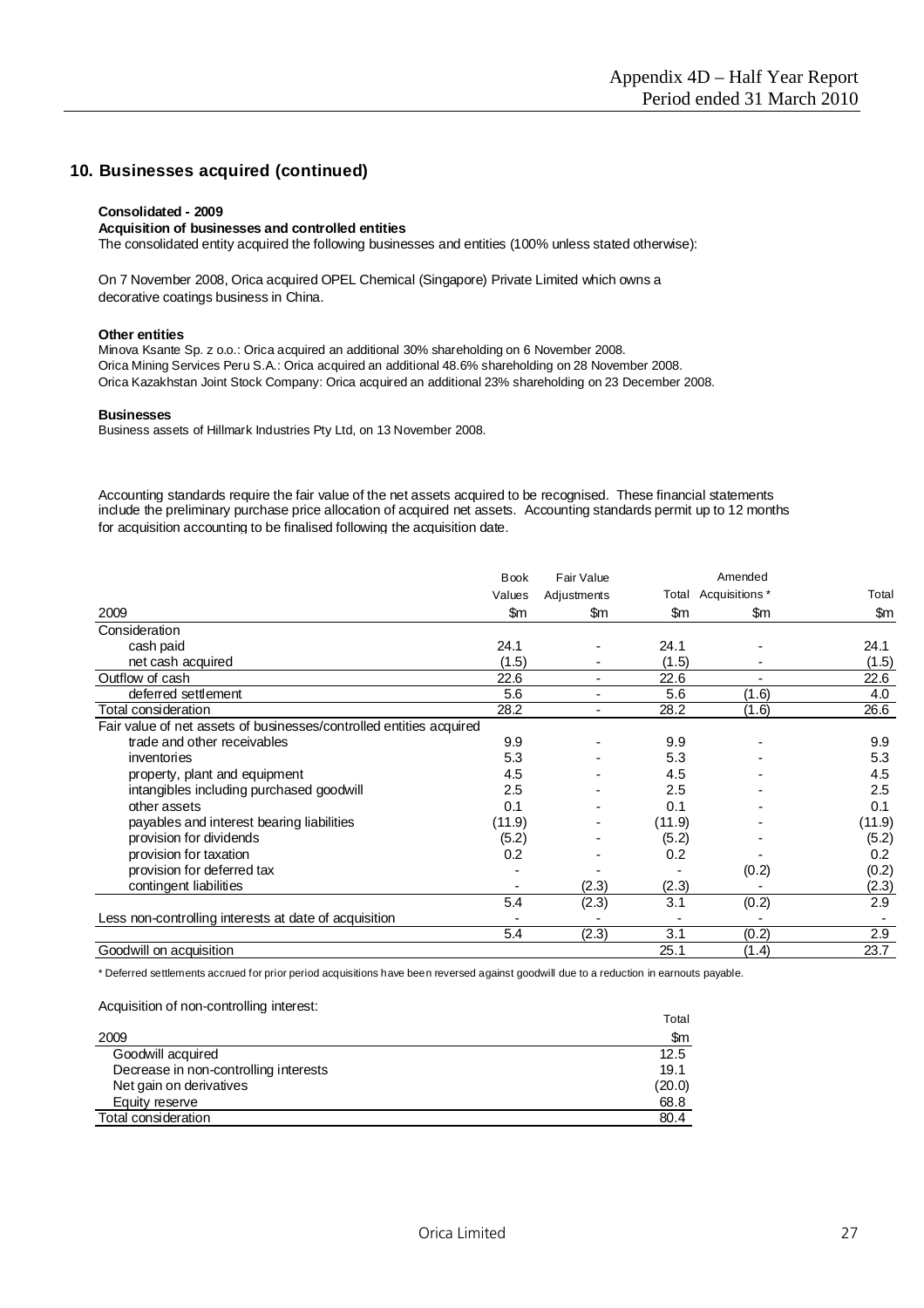# **10. Businesses acquired (continued)**

#### **Results contributed by acquired entities since acquisition date:**

|                        | \$m   |
|------------------------|-------|
| Revenue for the period | 13.1  |
| EBITDA for the period  | (0.4) |

The unaudited operating revenue and earnings before interest, tax, depreciation and amortisation for the acquired businesses and entities for the 6 months to 31 March 2009 are as follows:

|                                  | \$m   |
|----------------------------------|-------|
| Operating revenue for the period | 18.3  |
| <b>EBITDA</b>                    | (1.1) |

The unaudited information was compiled by Orica management based on financial information available to Orica during due diligence and assuming no material transactions between Orica and the acquired businesses. Goodwill on the purchase of these entities is attributable mainly to the skills and technical talent of the acquired businesses' work forces and the synergies expected to be achieved from integrating these businesses.

### **11. Businesses disposed**

#### **Disposal of businesses/controlled entities**

The following businesses and controlled entities were disposed of:

#### **2010**

Business assets of Sydney Galvanizing Services on 22 December 2009.

#### **2009**

Nil

|                                                                         | Consolidated |      |
|-------------------------------------------------------------------------|--------------|------|
|                                                                         | 2010         | 2009 |
|                                                                         | \$m          | \$m  |
| Consideration                                                           |              |      |
| cash received                                                           | 0.4          |      |
| Inflow of cash                                                          | 0.4          |      |
| Net consideration                                                       | 0.4          |      |
| Carrying value of net assets of businesses/controlled entities disposed |              |      |
| inventories                                                             | 0.2          |      |
| property, plant and equipment                                           | 0.3          |      |
| other assets                                                            | 0.1          |      |
| provision for employee entitlements                                     | (0.1)        |      |
|                                                                         | 0.5          |      |
| Loss on sale of business/controlled entities                            | (0.1)        |      |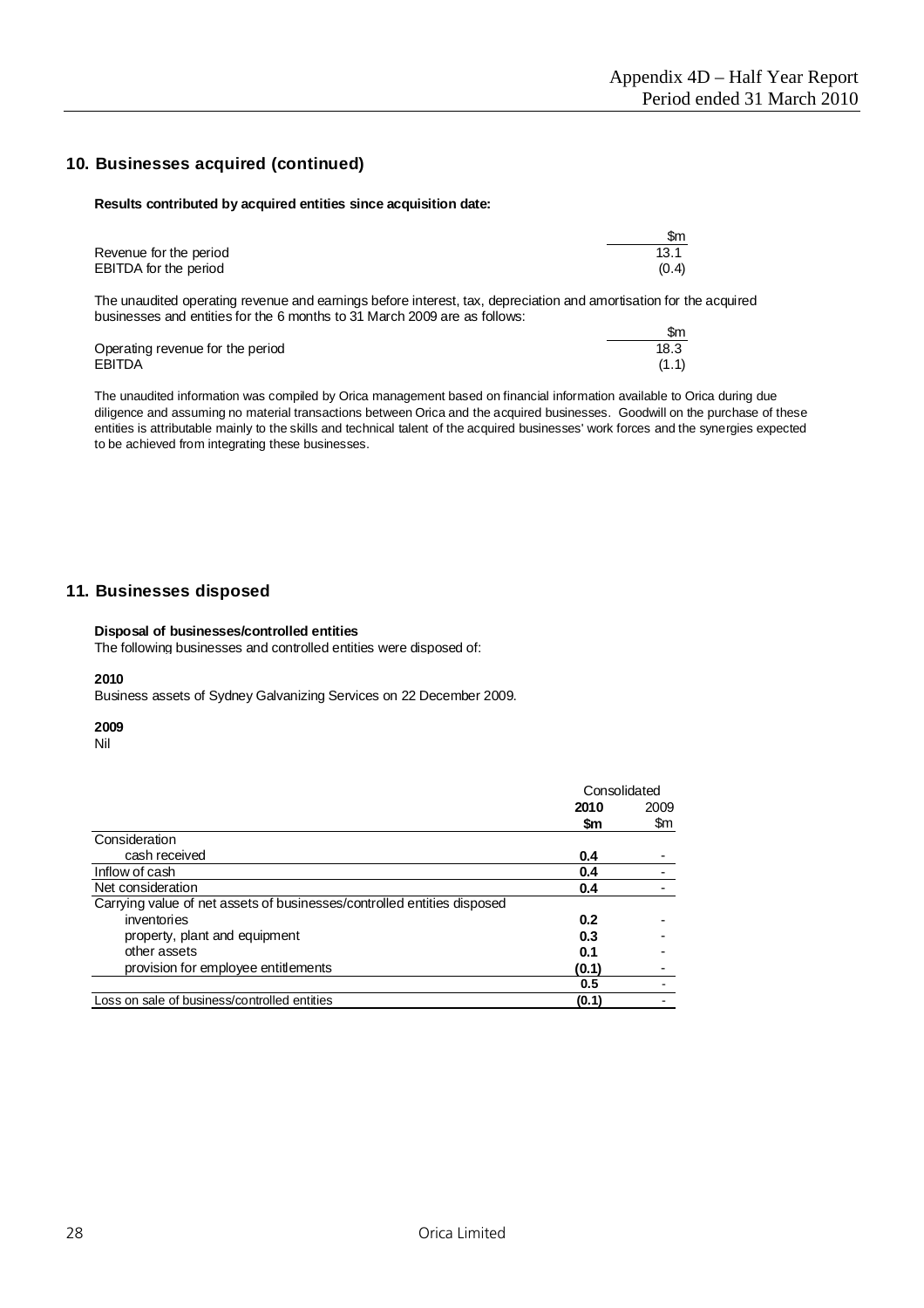# **12. Income tax expense**

|                                                                          | 2010   | 2009   |
|--------------------------------------------------------------------------|--------|--------|
|                                                                          | \$m    | \$m    |
| a) Income tax expense recognised in the income statement                 |        |        |
| Current tax expense                                                      |        |        |
| Current year                                                             | 58.0   | 104.8  |
| Deferred tax                                                             | 36.6   | (5.8)  |
| Under/(over) provided in prior years                                     | 0.1    | 1.1    |
| Under/(over) Pharmaceuticals tax case                                    | 191.8  |        |
| Total income tax expense in income statement                             | 286.5  | 100.1  |
| b) Reconciliation of income tax expense to prima facie tax payable       |        |        |
| Income tax expense attributable to profit before individually            |        |        |
| material items                                                           |        |        |
| Prima facie income tax expense calculated at 30%                         |        |        |
| on profit before individually material items                             | 127.6  | 119.4  |
| Tax effect of items which (decrease)/increase tax expense:               |        |        |
| variation in tax rates of foreign controlled entities                    | (3.5)  | (0.1)  |
| tax under/(over) provided in prior years                                 | 0.1    | 1.1    |
| non allowable share based payments                                       | 1.7    | 3.0    |
| other foreign deductions                                                 | (13.6) | (13.6) |
| sundry items                                                             | 2.9    | 4.0    |
| Income tax expense attributable to profit before individually            |        |        |
| material items                                                           | 115.2  | 113.8  |
|                                                                          |        |        |
| Income tax expense/(benefit) attributable to individually material items |        |        |
| Prima facie income tax (benefit)/expense calculated at 30%               |        |        |
| on loss from individually material items                                 | (20.0) | (17.3) |
|                                                                          |        |        |
| Tax effect of items which (decrease)/increase tax expense:               |        |        |
| variation in tax rates of foreign controlled entities                    | (0.5)  | (0.1)  |
| individually material items:                                             |        |        |
| non allowable Mining Services integration costs                          |        | 0.1    |
| non allowable Marplex impairment writedown                               |        | 2.4    |
| non allowable Dyno Nobel integration costs                               |        | 0.4    |
| non allowable DuluxGroup demerger costs                                  |        | 0.8    |
| Pharmaceuticals tax case                                                 | 191.8  |        |
| Income tax benefit attributable to                                       |        |        |
| loss from individually material items                                    | 171.3  | (13.7) |
| Income tax expense reported in the income statement                      | 286.5  | 100.1  |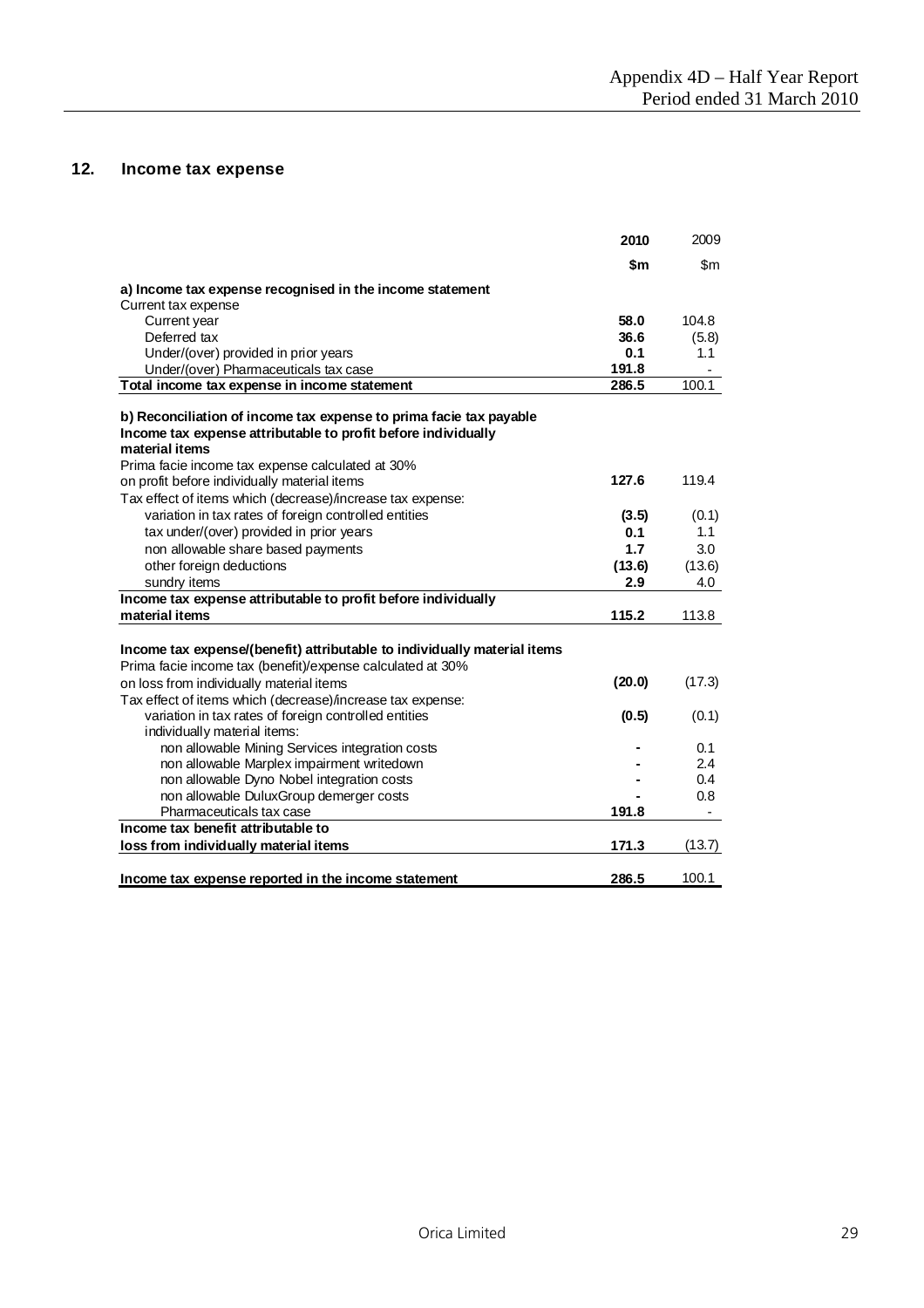## **13. Standby arrangements and credit facilities**

Reconciliation of net debt:

|                                          | <b>March</b><br>2010<br>\$m | Sep         | March       |
|------------------------------------------|-----------------------------|-------------|-------------|
|                                          |                             | 2009<br>\$m | 2009<br>\$m |
|                                          |                             |             |             |
| Current interest bearing liabilities     | 523.9                       | 160.2       | 200.2       |
| Non current interest bearing liabilities | 978.6                       | 1.242.8     | 1,606.4     |
| Less cash and cash equivalents           | (273.6)                     | (308.5)     | (329.6)     |
| Net debt                                 | 1.228.9                     | 1.094.5     | 1,477.0     |

Credit facilities:

|                                                 | March<br>2010<br>\$m | Sep         | March       |
|-------------------------------------------------|----------------------|-------------|-------------|
|                                                 |                      | 2009<br>\$m | 2009<br>\$m |
|                                                 |                      |             |             |
| Unsecured bank overdraft facilities available   | 113.0                | 117.9       | 114.0       |
| Amount of facilities undrawn                    | 106.9                | 106.0       | 105.9       |
| Committed standby and loan facilities available | 3.346.7              | 3.089.4     | 3,486.0     |
| Amount of facilities unused                     | 2.150.3              | 1.867.6     | 1,805.1     |

The bank overdrafts are payable on demand and are subject to an annual review. The repayment dates of the committed standby and loan facilities range from 3 September 2010 to 24 October 2018 (2009 11 June 2009 to 24 October 2018).

#### **14. Critical accounting judgements and estimates**

Management determines the development, selection and disclosure of the consolidated entity's critical accounting policies, estimates and accounting judgements and the application of these policies and estimates. Management necessarily makes estimates and judgements that have a significant effect on the amounts recognised in the financial statements. Estimates and judgements are continually evaluated and are based on historical experience and other factors, including reasonable expectations of future events. Management believes the estimates used in preparing the financial report are reasonable and in accordance with accounting standards. Changes in the assumptions underlying the estimates may result in a significant impact on the financial statements. The most critical of these assumptions and judgements are:

#### *Contingent liabilities*

In the normal course of business, contingent liabilities may arise from product-specific and general legal proceedings, from guarantees or from environmental liabilities connected with our current or former sites. Where we are of the view that potential liabilities have a low probability of crystallising or it is not possible to quantify them reliably, we disclose them as contingent liabilities. These are not provided for in the financial statements but are disclosed in note 15. In view of the significance of environmental issues associated with Botany Groundwater (New South Wales, Australia), Botany Hexachlorobenzene (HCB) Waste, Botany Mercury and Botany Car Park Encapsulation they continue to be disclosed as contingent liabilities even though estimated costs have been recognised in the financial statements. Further details regarding contingent liabilities are set out in note 15.

#### *Environmental and decommissioning provisions*

The business of the Group is subject to a variety of laws and regulations in the jurisdictions in which it operates or maintains properties. Provisions for expenses that may be incurred in complying with such laws and regulations are set aside if environmental inquiries or remediation measures are probable and the costs can be reliably estimated. For sites where there are uncertainties with respect to what Orica's remediation obligations might be or what remediation techniques might be approved and no reliable estimate can presently be made of regulatory and remediation costs, no amounts have been provided for. It is also assumed that the methods planned for environmental clean up will be able to treat the issues within the expected time frame.

It is difficult to estimate the future costs of environmental remediation because of many uncertainties, particularly with regard to the status of laws, regulations and the information available about conditions in the various countries and at the individual sites. Significant factors in estimating the costs include previous experiences in similar cases, expert opinions regarding environmental programs, current costs and new developments affecting costs, management's interpretation of current environmental laws and regulations, the number and financial position of third parties that may become obligated to participate in any remediation costs on the basis of joint liability, and the remediation methods which are likely to be deployed.

Environmental costs are estimated using either the work of external consultants and/or internal experts. Changes in the assumptions underlying these estimated costs may impact future reported results. Subject to these factors, but taking into consideration experience gained to date regarding environmental matters of a similar nature, Orica believes the provisions to be appropriate based upon currently available information. However, given the inherent difficulties in estimating liabilities in this area, it cannot be guaranteed that additional costs will not be incurred beyond the amounts provided. It is possible that final resolution of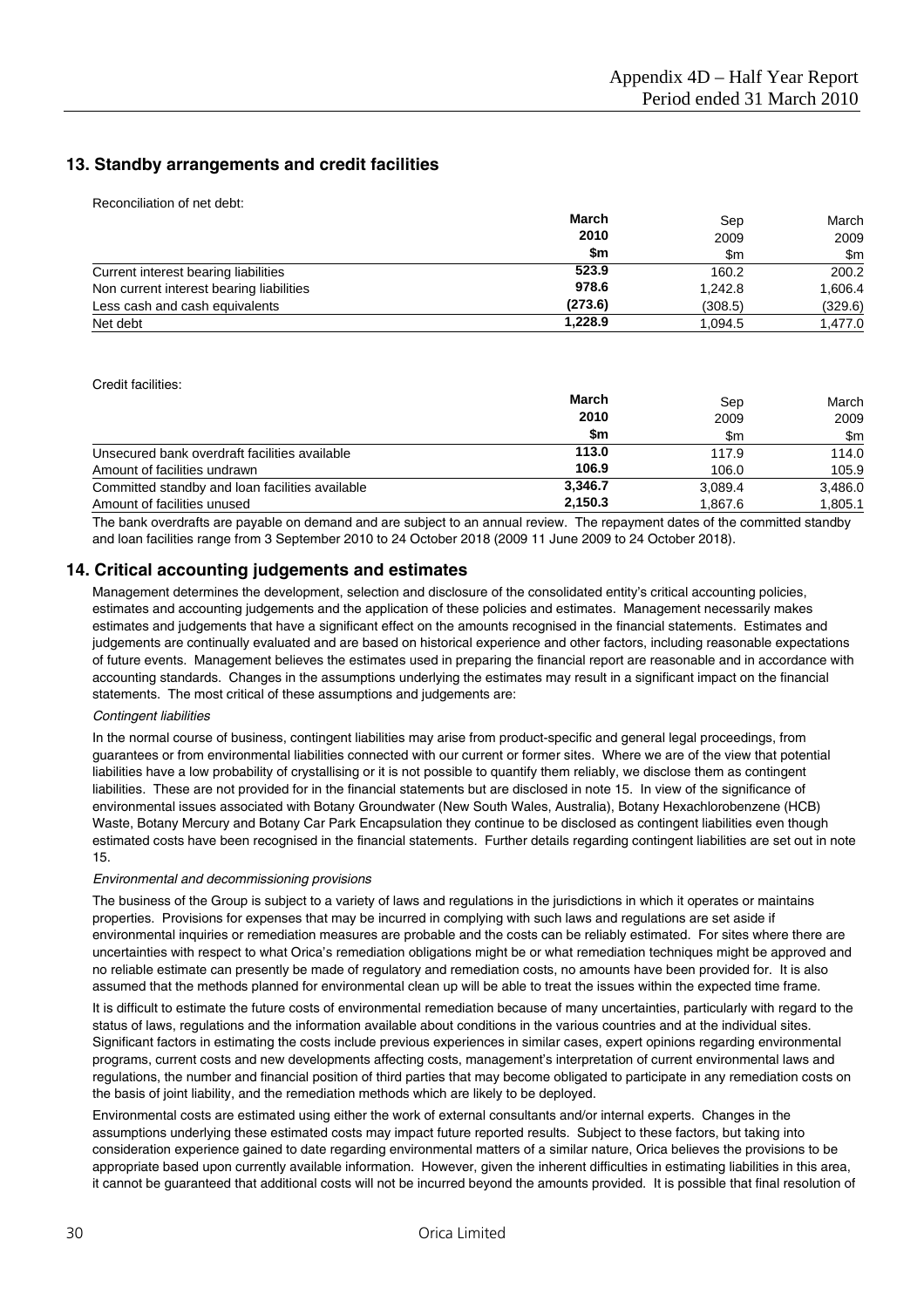## **14. Critical accounting judgements and estimates (continued)**

these matters may require expenditures to be made in excess of established provisions over an extended period of time that may result in changes in timing of anticipated cash flows from those assumed and in a range of amounts that cannot be reasonably estimated.

In respect to the Botany Groundwater contamination, a provision exists to cover the estimated costs associated with remediation until 2015. Costs are expected to be incurred after this date, but it is not possible to predict the time frame over which remediation will be required or the form the remediation will take and therefore it is not possible to reliably estimate any associated costs. In light of ongoing discussions with regulatory authorities and following an assessment of currently available technologies to treat the contamination, Orica intends to maintain a provision at current levels that takes into account the estimated costs associated with remediation commitments over this period. The provision will continue to be re-evaluated based on future regulatory assessments and advancements in appropriate technologies. The discount rate used for environmental provisioning is Orica's weighted average cost of capital and this may vary from year to year.

With regard to the HCB Waste Clean Up, it is assumed that a licence to export waste for destruction overseas will be obtained. German authorities have rejected Orica's application to import the waste into Germany for treatment. Orica lodged objections against these rejections but has subsequently withdrawn these objections, preferring to pursue other alternatives for destruction of the waste overseas.

#### *Legal proceedings*

The outcome of currently pending and future proceedings cannot be predicted with certainty. Thus, an adverse decision in a lawsuit could result in additional costs that are not covered, either wholly or partially, under insurance policies and that could significantly impact the business and results of operations of the Group. Litigation and other judicial proceedings as a rule raise difficult and complex legal issues and are subject to many uncertainties and complexities including, but not limited to, the facts and circumstances of each particular case, issues regarding the jurisdiction in which each suit is brought and differences in applicable law. Upon resolution of any pending legal matter, the Group may be forced to incur charges in excess of the presently established provisions and related insurance coverage. It is possible that the financial position, results of operations or cash flows of the Group could be materially affected by the unfavourable outcome of litigation. Litigation and administrative proceedings are evaluated on a case-by-case basis considering the available information, including that from legal counsel, to assess potential outcomes. Where it is considered probable that a future obligation will result in an outflow of resources, a provision is recorded in the amount of the present value of the expected cash outflows if these are deemed to be reliably measurable.

In the course of acquisitions and disposals of businesses and assets, Orica routinely negotiates warranties and indemnities across a range of commercial issues and risks, including environmental risks associated with real property. Management uses the information available and exercises judgement in the overall context of these transactions, in determining the scope and extent of these warranties and indemnities. In assessing Orica's financial position, management relies on warranties and indemnities received, and considers potential exposures on warranties and indemnities provided. It is possible that the financial position, results of operations and cash flows of the Group could be materially affected if circumstances arise where warranties and indemnities received are not honoured, or for those provided, circumstances change adversely.

#### *Defined benefit superannuation fund obligations*

The expected costs of providing post-retirement benefits under defined benefit arrangements relating to employee service during the period are charged to the income statement. Any actuarial gains and losses, which can arise from differences between expected and actual outcomes or changes in actuarial assumptions, are recognised immediately in the consolidated statement of other comprehensive income. In all cases, the superannuation costs are assessed in accordance with the advice of independent qualified actuaries but require the exercise of significant judgement in relation to assumptions for future salary and superannuation increases, long term price inflation and investment returns. While management believes the assumptions used are appropriate, a change in the assumptions used may impact the earnings and equity of the Group.

#### *Property, plant and equipment and definite life intangible assets*

The Group's property, plant and equipment and intangible assets, other than indefinite life intangible assets, are depreciated/amortised on a straight line basis over their useful economic lives. Management reviews the appropriateness of useful economic lives of assets at least annually but any changes to useful economic lives may affect prospective depreciation rates and asset carrying values.

#### *Financial instruments at fair value*

The Group measures a number of financial instruments at fair value. These fair values are based on observable market data which is used to estimate future cash flows and discount them to present value. Management's aim is to use and source this data consistently from period to period. While management believes the assumptions used are appropriate, a change in assumptions would impact the fair value calculations.

#### *Impairment of assets*

The Group reviews the carrying amounts of its tangible and intangible assets to determine whether there is any indication that those assets are impaired. In making the assessment for impairment, assets that do not generate independent cash flows are allocated to an appropriate cash generating unit (CGU). The recoverable amount of those assets, or CGUs, is measured as the higher of their fair value less costs to sell and value in use. Management necessarily applies its judgement in allocating assets that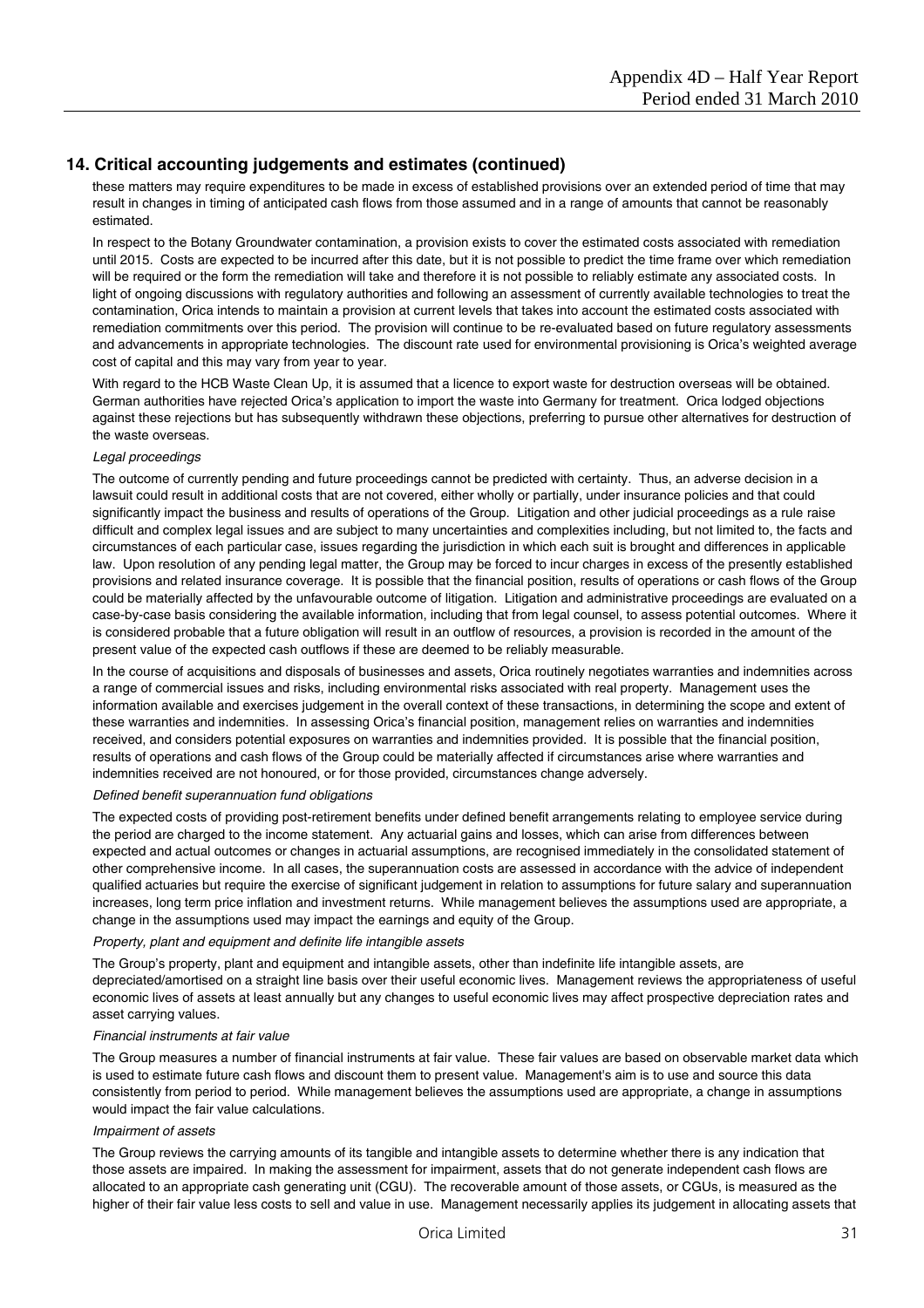# **14. Critical accounting judgements and estimates (continued)**

do not generate independent cash flows to appropriate CGUs.

The determination of value in use requires the estimation and discounting of future cashflows. The estimation of the cashflows considers all the information available at balance date which may deviate from actual developments. This includes, among other things, expected revenue from sales of products, the return on assets, future costs and discount rates. Subsequent changes to the CGU allocation or to the timing and quantum of cash flows may impact the carrying value of the respective assets.

#### *Current asset provisions*

In the course of normal trading activities, management uses its judgement in establishing the net realisable value of various elements of working capital – principally inventory and accounts receivable. Provisions are established for obsolete or slow moving inventories, bad or doubtful receivables and product warranties. Actual expenses in future periods may be different from the provisions established and any such differences would affect future earnings of the Group.

#### *Taxation*

The Group is subject to income taxes in Australia and jurisdictions where it has foreign operations. Significant judgement is required in determining the worldwide provision for income taxes. There are many transactions and calculations undertaken during the ordinary course of business for which the ultimate tax determination is uncertain. The Group recognises liabilities for tax audit issues based on estimates of whether additional taxes will be due. Where the final tax outcome of these matters is different from the amounts that were initially recorded, such differences will impact the current and deferred tax provision in the period in which such determination is made.

In addition, deferred tax assets are recognised for deductible temporary differences and unused tax losses only if it is probable that future taxable profits are available to utilise those temporary differences and losses, and the tax losses continue to be available having regard to the nature and timing of their origination and compliance with the relevant tax legislation associated with their recoupment.

Assumptions are also made about the application of income tax legislation. These assumptions are subject to risk and uncertainty and there is a possibility that changes in circumstances will alter expectations which may impact the amount of deferred tax assets and deferred tax liabilities recorded on the Balance Sheet and the amount of tax losses and timing differences not yet recognised. In these circumstances, the carrying amount of deferred tax assets and liabilities may change, resulting in an impact on the earnings of the Group.

#### *Carbon Pollution Reduction Scheme*

The Australian Federal Government had proposed introducing a Carbon Pollution Reduction Scheme (CPRS) in July 2011. The introduction of the CPRS has the potential to significantly impact the assumptions used in determining the future cash flows generated from the Group's assets for the purpose of impairment testing. The Group did not incorporate the impact of the CPRS at 31 March 2010 as insufficient market information existed. The Government has announced that CPRS has been delayed until at least 2012 and the relevant legislation has been withdrawn from Parliament. There are uncertainties around the future level of emissions the Group will emit as these are dependent on production output and abatement opportunities. In addition, the costs of implementing abatement opportunities, the prices of emission permits, the number of permits to be purchased, the impact of costs incurred by our suppliers and their ability to pass on these costs to Orica and the ability of Orica to pass on any costs incurred to its customers are currently unknown.

#### **15. Contingent liabilities and contingent assets**

#### **Contingent liabilities**

Environmental

#### *(i) General*

A number of sites within the Group have been identified as requiring environmental remediation or review. Appropriate implementation of remediation actions to meet Orica's obligations for these sites is continuing.

In accordance with the current accounting policy, provisions have been created for all known environmental liabilities that can be reliably estimated. For sites where the requirements have been assessed and are capable of reliable measurement, estimated regulatory and remediation costs have been capitalised, expensed as incurred or provided for. For environmental matters where there are significant uncertainties with respect to Orica's remediation obligations or the remediation techniques that might be approved, no reliable estimate can presently be made of regulatory and remediation costs. Any costs are expensed as incurred.

There can be no assurance that new information or regulatory requirements with respect to known sites or the identification of new remedial obligations at other sites will not require additional future provisions for environmental remediation and such provisions could be material.

Orica has entered into arrangements with the relevant regulatory authorities for a number of sites to investigate possible land and groundwater contamination and, where appropriate, undertake voluntary remediation activities on these sites. Where reliable estimates are possible and remediation techniques have been identified for these sites, provisions have been established in accordance with current accounting policy.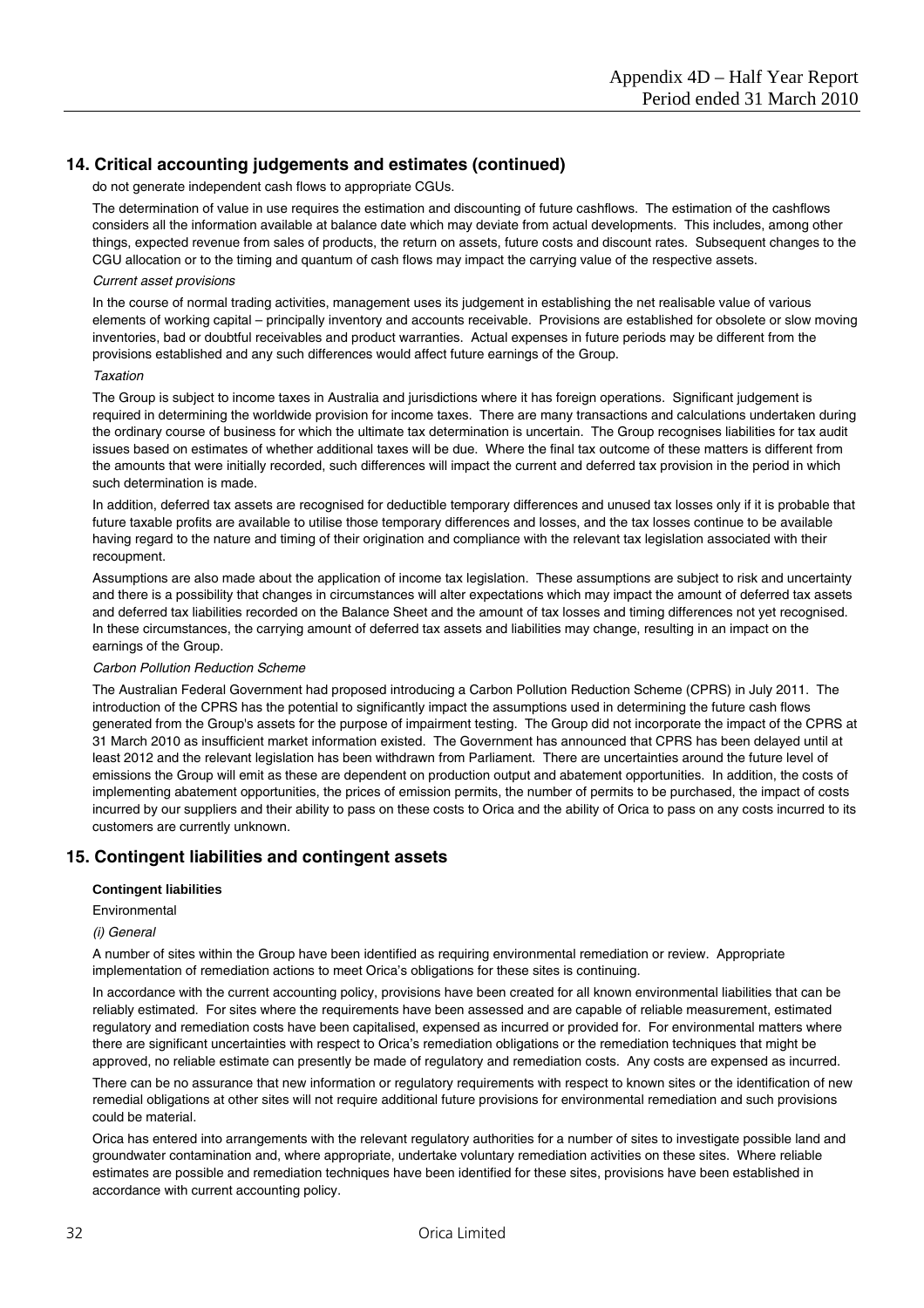# **15. Contingent liabilities and contingent assets (continued)**

*(ii) Significant environmental matters which are in progress at the date of this report are as follows:* 

#### Botany Groundwater (New South Wales, Australia)

Orica is continuing to conduct extensive remediation activities, including the operation of a Groundwater Treatment Plant, to treat the groundwater at Botany, which is contaminated with pollutants from historical operations. The Groundwater Treatment Plant has been commissioned and a portion of the treated water is sold by Orica to other corporations to replace town drinking water in industrial uses.

Orica is also investigating suitable remediation options for Dense Non-Aqueous Phase Liquid (DNAPL) source areas. No provision has been established for remediation activities in respect of DNAPL as a reliable estimate is not possible at this stage.

Orica has received results indicating elevated concentrations of mercury in soil and groundwater at the southern end of the Botany site and at adjacent offsite locations. A provision of \$45 million has been established in March 2010 for remediation activities in respect of this matter.

#### Botany Hexachlorobenzene (HCB) Waste Clean Up (New South Wales, Australia)

In August 2006, Orica submitted its application for export approval of HCB waste to the Federal Government. In its application, Orica sought permission to export the HCB waste for final destruction at high temperature incinerators in Germany. In May 2007, the Federal Government issued a duly motivated statement of fact that Australia does not have the technical capability to treat Orica's HCB waste. In June 2007, German authorities rejected Orica's application to import the HCB waste into Germany. Orica lodged objections against these rejections but has subsequently withdrawn these objections, preferring to pursue other alternatives for destruction of the waste overseas. In the event that Orica does not obtain the necessary regulatory approvals to export the waste overseas for destruction, it will continue to ensure the safe storage of the HCB waste at Botany. Orica has provided for the estimated costs associated with export and treatment of the waste in 2006.

#### Botany Car Park Waste Encapsulation (New South Wales, Australia)

Soil and ash contaminated with low level chlorinated materials (including hexachlorobutadiene and HCB) are stored in an approved and licensed encapsulation on the Botany site, known as the Car Park Waste Encapsulation. Orica has investigated technologies that may be suitable to treat this material and has evaluated conventional destruction methods and has determined that direct thermal treatment of this waste is the preferred treatment technology. As required under the Botany site environmental licence conditions, Orica has submitted an application for planning approval of the proposed remediation. Orica has provided for estimated costs of treatment of the soil using thermal desorption technology.

#### Taxation

### *(i) Tax investigations and audits*

Consistent with other companies of the size, financing complexity and diversity of Orica, the Group is the subject of periodic information requests, investigations and audit activities by the Australian Taxation Office (ATO) and tax authorities in other jurisdictions in which Orica operates.

#### *(ii) Brazilian Tax Action*

The Brazilian Taxation authority is claiming unpaid taxes relating to the 1997 financial year of approximately \$25 million. ICI Plc, the vendor of the business to Orica, has been notified to preserve Orica's rights under the tax indemnity obtained upon acquisition of the business. The Brazilian Taxation authority has been granted security over the Lorena site in relation to these matters. Some additional security may be given as the matter progresses through to the civil courts of law.

#### *(iii) Norway Tax Action*

In August 2009, the Central Tax Office for Large Enterprises (CTO) sent a letter to Dyno Nobel AS in Norway regarding a possible reassessment of that company's tax return for the 2005 income year relating to a transfer of the Dyno Nobel house brand in conjunction with Orica's acquisition of Dyno Nobel's explosives business. The amount of the possible reassessment is approximately \$50 million. Orica has been advised that there is no legal basis under the Norwegian Tax Code for such a reassessment.

#### Guarantees, indemnities and warranties

- The consolidated entity has entered into various long term supply contracts. For some contracts, minimum charges are payable regardless of the level of operations, but the levels of operations are expected to remain above those that would trigger minimum payments.
- There are a number of legal claims and exposures which arise from the ordinary course of business. There is significant uncertainty as to whether a future liability will arise in respect of these items. The amount of liability, if any, which may arise cannot be reliably measured at this time.
- The consolidated entity has entered into various sales contracts where minimum savings are guaranteed to customers and such savings are expected to be achieved in the ordinary course of business.
- There are guarantees relating to certain leases of property, plant and equipment and other agreements arising in the ordinary course of business.
- Contracts of sale covering companies and assets which were divested during the current and prior years include commercial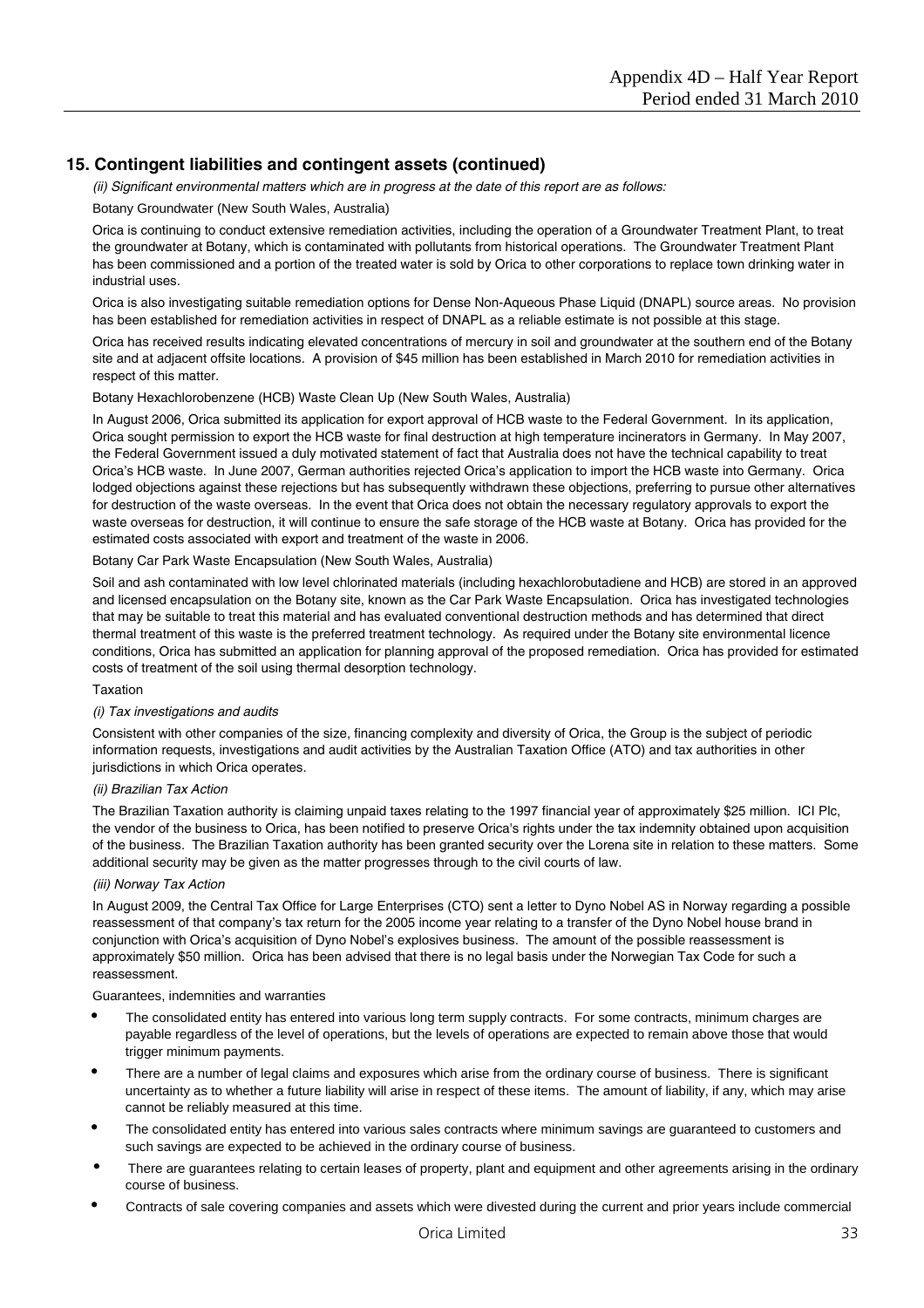# **15. Contingent liabilities and contingent assets (continued)**

#### **Other**

#### *Sale of Pharmaceuticals Business*

On 13 October 2004, Orica Limited received a notice of amended assessment from the ATO in relation to the sale of the pharmaceuticals business to Zeneca in September 1998. In accordance with the ATO administrative practice, Orica paid 50% of the amended assessment.

The Federal Court heard the case from 5 to 6 October 2009 and judgement was handed down on 10 March 2010. The Federal Court only partially allowed Orica's appeal against that amended assessment. The effect of the Federal Court judgement was that the ATO's claim was, for the most part, upheld. Orica has appealed the decision.

As a result of the court decision, Orica has recognised \$191.8 million as an individually material item for the half year ending 31 March 2010 (see note 4).

## **16. Events subsequent to balance date**

On 3 May 2010, the directors declared an interim dividend of 41 cents per ordinary share payable on 2 July 2010. The financial effect of this dividend is not included in the financial statements for the period ended 31 March 2010 and will be recognised in the annual 2010 financial statements.

On 3 May 2010 Orica announced its intention to demerge the DuluxGroup to create a premier branded consumer goods company, with its own name, separately listed on the ASX. Orica expects the demerger to occur in mid 2010, subject to shareholder and court approvals.

The directors have not become aware of any other significant matter or circumstance that has arisen since 31 March 2010, that has affected or may affect the operations of the consolidated entity, the results of those operations, or the state of affairs of the consolidated entity in subsequent years, which has not been covered in this report.

# **Compliance statement**

This report is based on information which has been subject to review by KPMG.

The entity has a formally constituted audit committee.

Annette Cook Company Secretary 3rd May 2010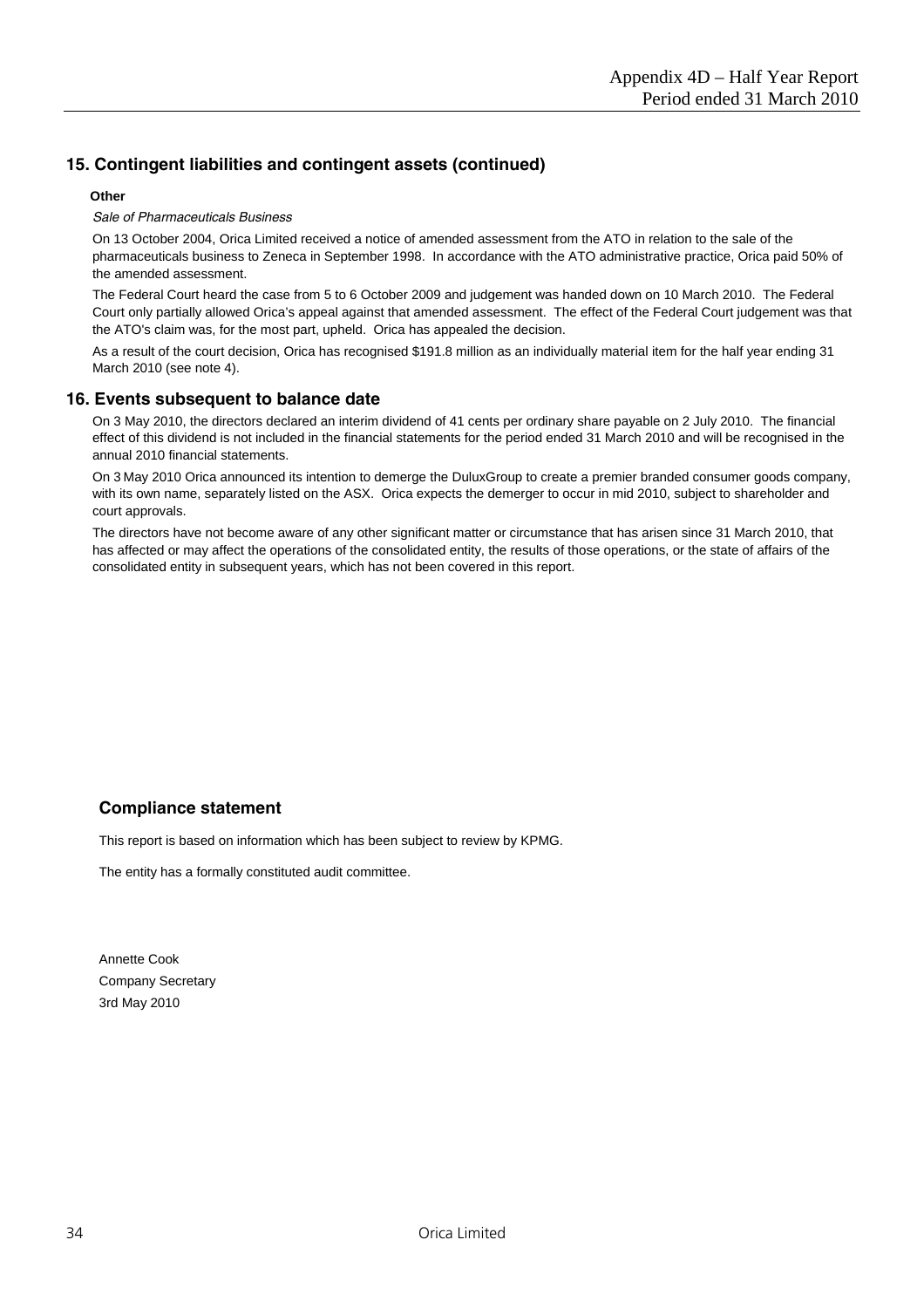# **Orica Limited and its Controlled Entities Directors' Declaration on the Financial Report set out on pages 3 to 34**

I, Peter John Duncan, being a director of Orica Limited, do hereby state in accordance with a resolution of the directors that in the opinion of the directors,

(a) the financial statements and notes, set out on pages 3 to 34, are in accordance with the Corporations Act 2001, including:

(i) giving a true and fair view of the financial position of the consolidated entity as at 31 March 2010 and of its performance for the half year ended on that date; and

(ii) complying with Accounting Standard AASB 134 "Interim Financial Reporting" and Corporations Regulations 2001; and

(b) there are reasonable grounds to believe the Company will be able to pay its debts as and when they become due and payable.

P J Duncan Chairman

Dated at Melbourne this 3rd day of May 2010.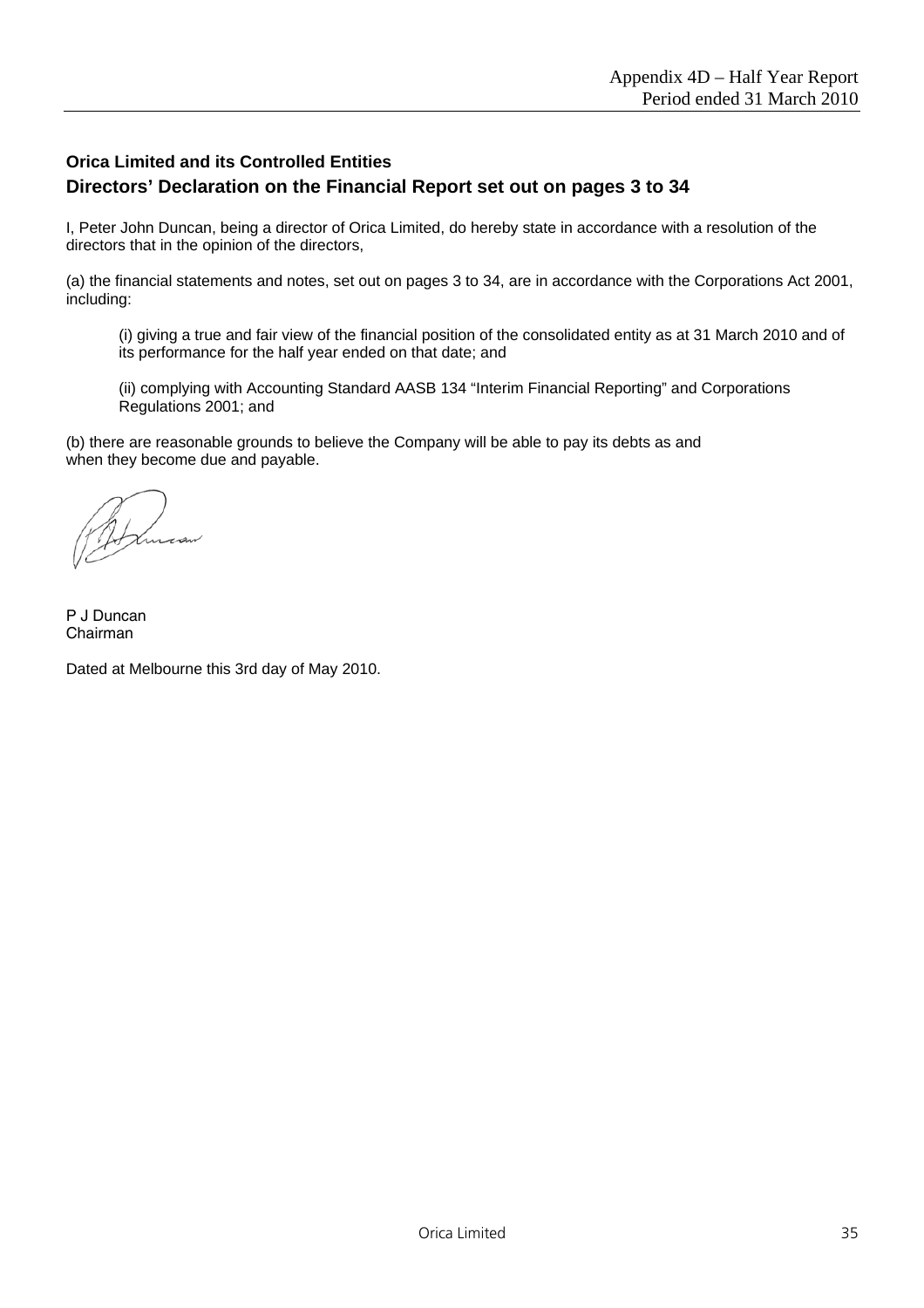# **Orica Limited and its Controlled Entities Directors' Report**

The directors of Orica Limited (Orica) present the consolidated financial report in the form of Appendix 4D of the Australian Stock Exchange (ASX) Listing Rules, for the period ended 31 March 2010 and the auditor's review report thereon.

## **Directors**

The directors of the Company during or since the end of the half year are: P J Duncan, Chairman (appointed 16 December 2009) D P Mercer, Chairman (retired 16 December 2009) G R Liebelt, Managing Director N A Meehan, Executive Director Finance M E Beckett R R Caplan P J Duncan G A Hounsell P M Kirby N L Scheinkestel M Tilley

The office of company secretary is held by A Cook.

## **Review and results of operations**

A review of the operations of the consolidated entity during the period and of the results of those operations is contained in the accompanying Orica Limited Profit Report.

#### **Events subsequent to balance date**

The directors have not become aware of any significant matter or circumstance (other than referred to in note 16) that has arisen since 31 March 2010, that has affected or may affect the operations of the consolidated entity, the results of those operations, or the state of affairs of the consolidated entity in subsequent years, which has not been covered in this report.

#### **Lead Auditor's Independence Declaration**

A copy of the lead auditor's independence declaration as required under Section 307C of the Corporations Act 2001 is set out on page 37.

#### **Rounding**

The amounts shown in this report and in the financial statements have been rounded off, except where otherwise stated, to the nearest tenth of a million dollars, the Company being in a class specified in the ASIC Class Order 98/100 dated 10 July 1998.

Signed on behalf of the board in accordance with a resolution of the directors of Orica Limited.

P J Duncan Chairman

Dated at Melbourne this 3rd day of May 2010.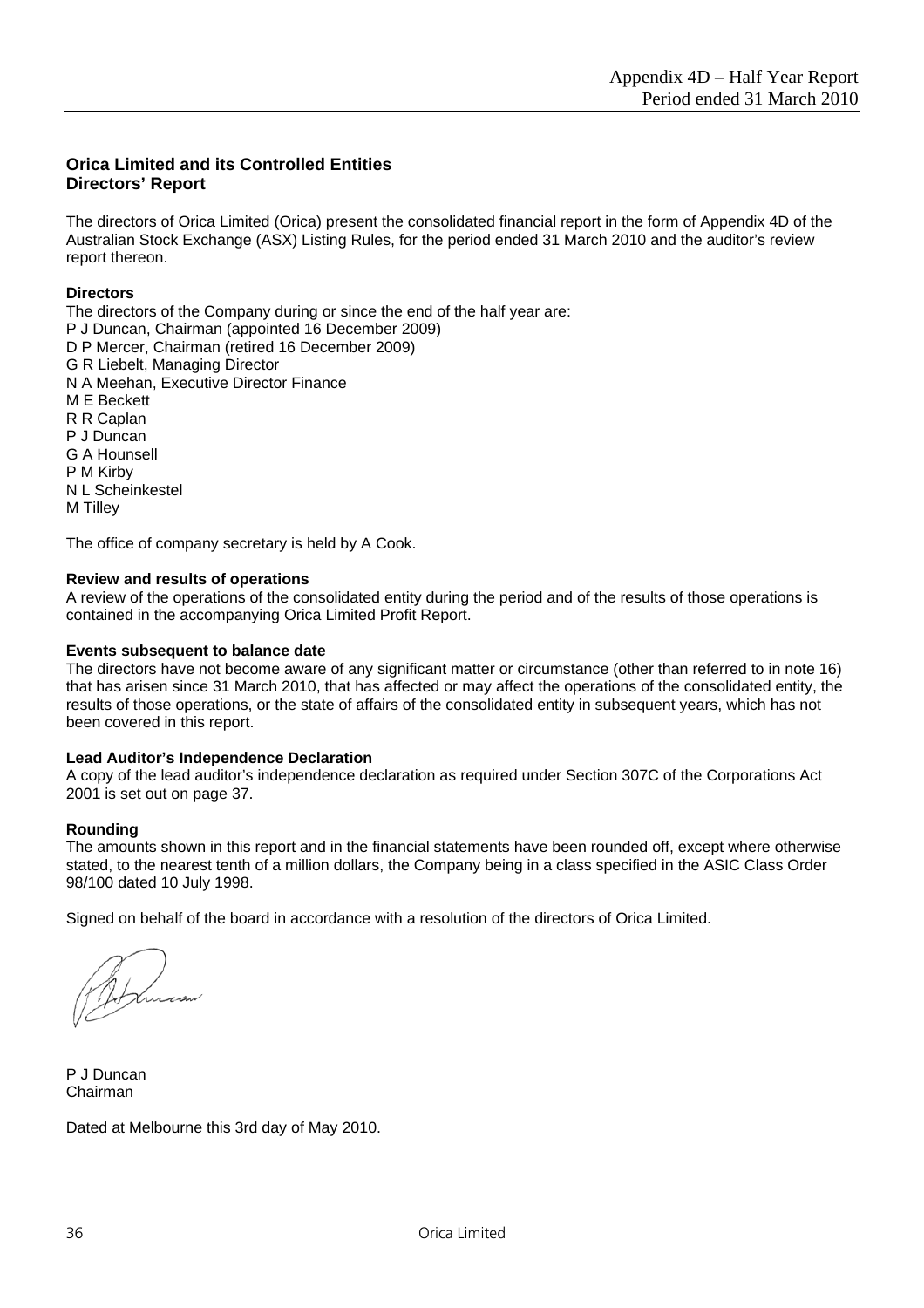# **Lead Auditor's Independence Declaration under Section 307C of the Corporations Act 2001**

To: the directors of Orica Limited

I declare that, to the best of my knowledge and belief, in relation to the review for the half-year ended 31 March 2010 there have been:

- (i) no contraventions of the auditor independence requirements as set out in the Corporations Act 2001 in relation to the review; and
- (ii) no contraventions of any applicable code of professional conduct in relation to the review.

Khrs

KPMG

Gordon Sangster *Partner*

Melbourne, 3 May 2010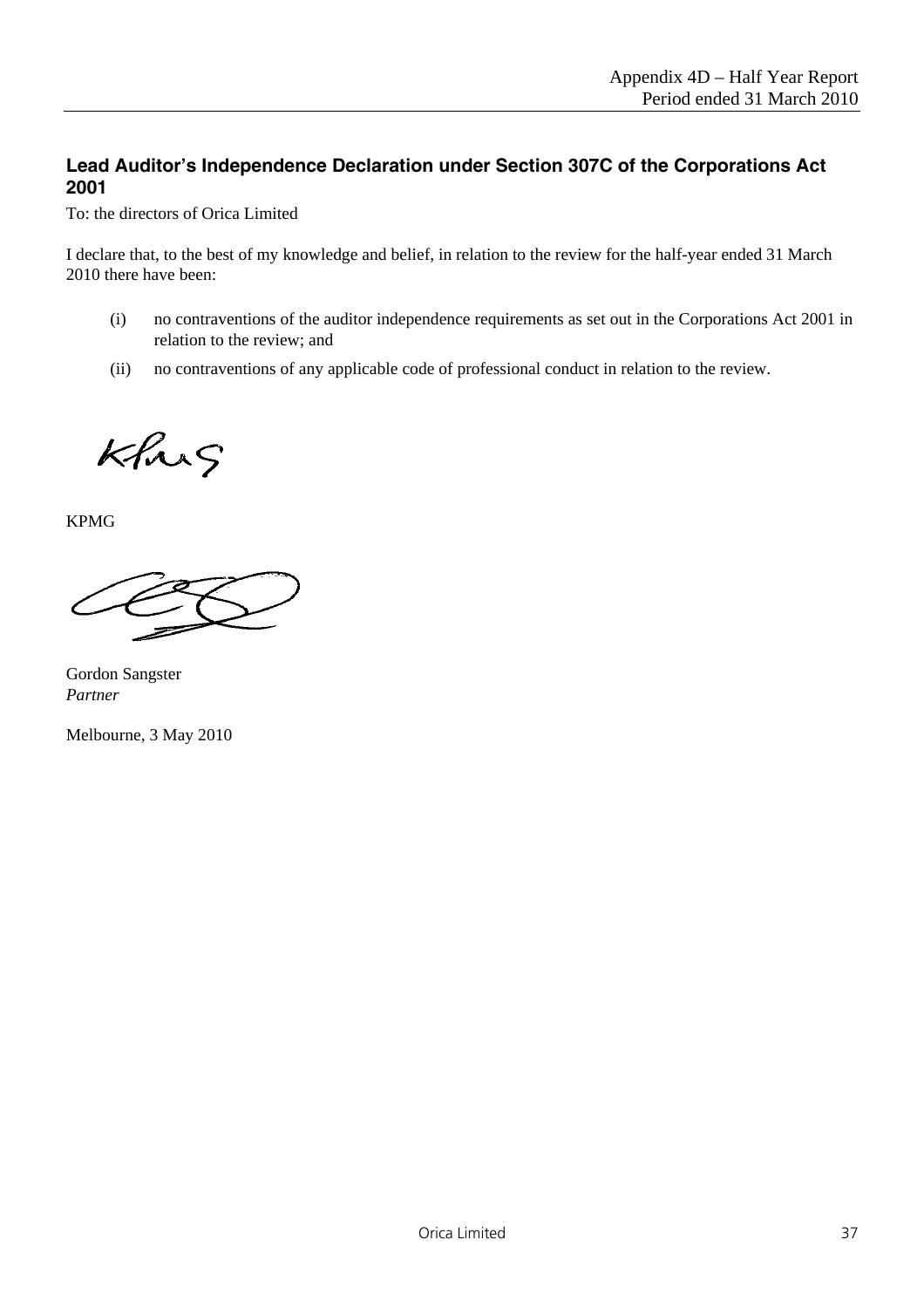## **Independent auditor's review report to the members of Orica Limited Report on the financial report**

We have reviewed the accompanying half-year financial report of Orica Limited, which comprises the consolidated balance sheet as at 31 March 2010, consolidated income statement, consolidated statement of other comprehensive income, consolidated statement of changes in equity and consolidated statement of cash flows for the half-year ended on that date, a statement of accounting policies and other explanatory notes 1 to 16 and the directors' declaration set out on pages 3 to 35 of the Group comprising the Company and the entities it controlled at the halfyear's end or from time to time during the half-year.

# Directors' responsibility for the half-year financial report

The directors of the Company are responsible for the preparation and fair presentation of the half-year financial report in accordance with Australian Accounting Standards (including the Australian Accounting Interpretations) and the *Corporations Act 2001*. This responsibility includes establishing and maintaining internal control relevant to the preparation and fair presentation of the half-year financial report that is free from material misstatement, whether due to fraud or error; selecting and applying appropriate accounting policies; and making accounting estimates that are reasonable in the circumstances.

# Auditor's responsibility

Our responsibility is to express a conclusion on the half-year financial report based on our review. We conducted our review in accordance with Auditing Standard on Review Engagements ASRE 2410 *Review of Interim and Other Financial Reports Performed by the Independent Auditor of the Entity,* in order to state whether, on the basis of the procedures described, we have become aware of any matter that makes us believe that the half-year financial report is not in accordance with the *Corporations Act 2001* including: giving a true and fair view of the Group's financial position as at 31 March 2010 and its performance for the half-year ended on that date; and complying with Australian Accounting Standard AASB 134 *Interim Financial Reporting* and the *Corporations Regulations 2001*. As auditor of Orica Limited, ASRE 2410 requires that we comply with the ethical requirements relevant to the audit of the annual financial report.

A review of a half-year financial report consists of making enquiries, primarily of persons responsible for financial and accounting matters, and applying analytical and other review procedures. A review is substantially less in scope than an audit conducted in accordance with Australian Auditing Standards and consequently does not enable us to obtain assurance that we would become aware of all significant matters that might be identified in an audit. Accordingly, we do not express an audit opinion.

# Independence

In conducting our review, we have complied with the independence requirements of the *Corporations Act 2001*.